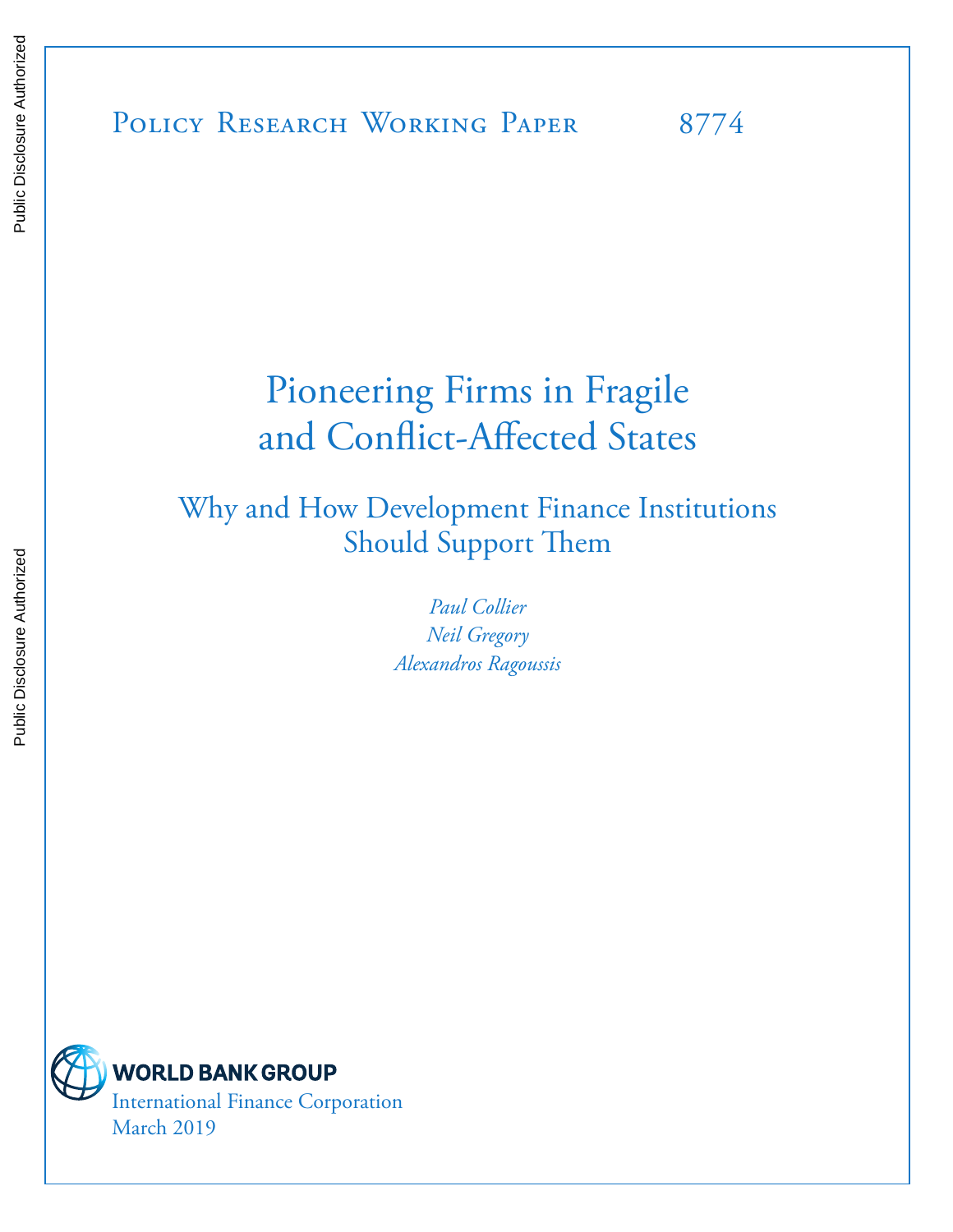## **Abstract**

The role of 'first movers' in fragile states is critical: they grow and diversify markets in ways that no other firms do, generating disproportionate impact in terms of development and stability. But pioneer firms are rare in fragile states. This study documents their profile, their challenges, and the barriers that prevent them from realizing their potential. The study also explores the rationale for development finance institutions to support them, and proposes new ways to offset costs, risks, and the "unknown unknowns" that generate radical uncertainty. Through a process of social learning and resetting negative self-fulfilling investor narratives, development finance institutions can help pioneering firms shift the growth trajectory of fragile and conflict-affected states.

*The Policy Research Working Paper Series disseminates the findings of work in progress to encourage the exchange of ideas about development*  issues. An objective of the series is to get the findings out quickly, even if the presentations are less than fully polished. The papers carry the *names of the authors and should be cited accordingly. The findings, interpretations, and conclusions expressed in this paper are entirely those of the authors. They do not necessarily represent the views of the International Bank for Reconstruction and Development/World Bank and its affiliated organizations, or those of the Executive Directors of the World Bank or the governments they represent.*

This paper is a product of the Private Sector Development Vice Presidency, International Finance Corporation. It is part of a larger effort by the World Bank to provide open access to its research and make a contribution to development policy discussions around the world. Policy Research Working Papers are also posted on the Web at http://www.worldbank.org/ research. The authors may be contacted at paul.collier@bsg.ox.ac.uk; ngregory@ifc.org; and aragoussis@ifc.org.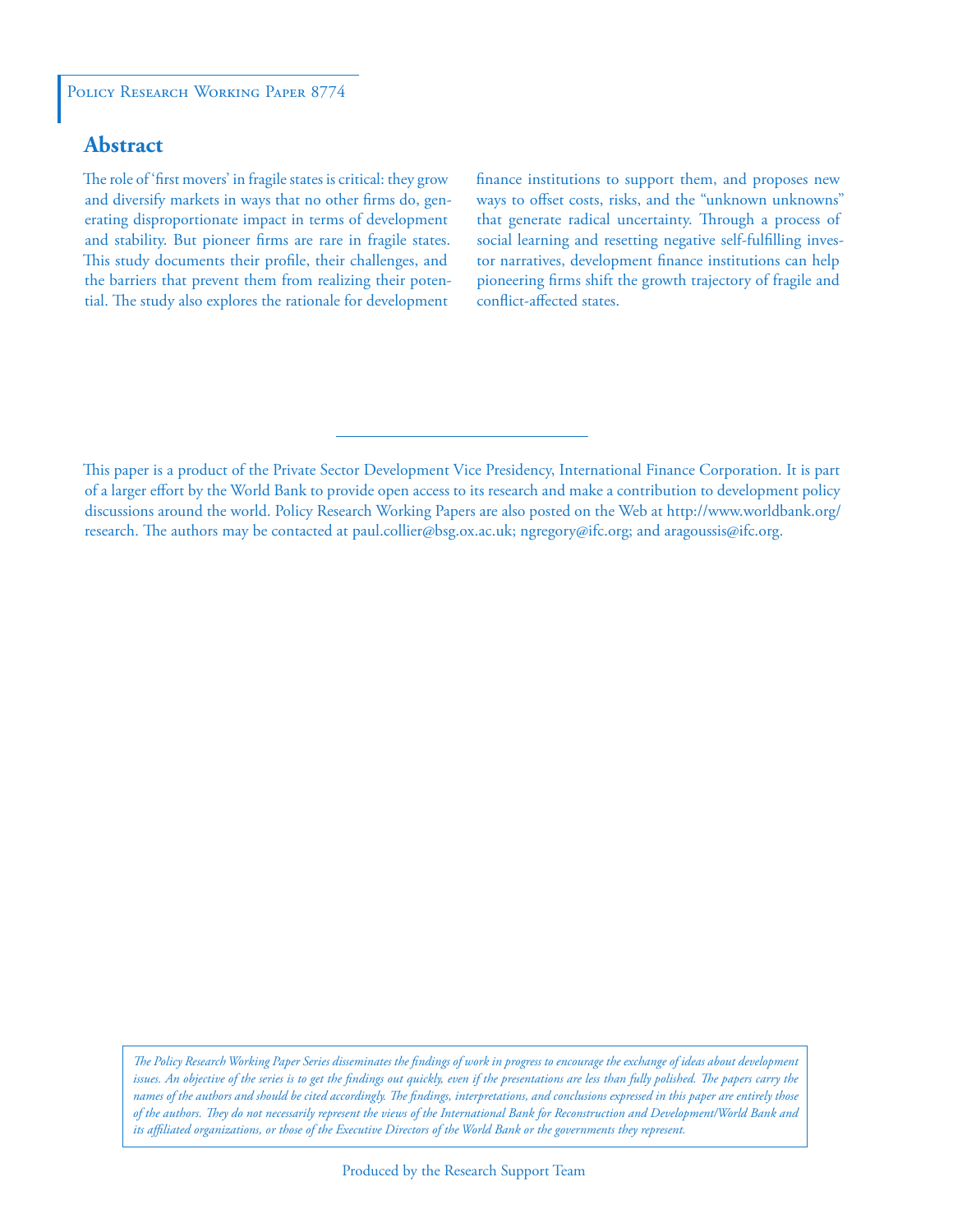## **Pioneering Firms in Fragile and Conflict-Affected States: Why and How Development Finance Institutions Should Support Them**

Paul Collier,<sup>1</sup> Neil Gregory<sup>2</sup> and Alexandros Ragoussis<sup>3</sup>

**Acknowledgments.** The authors would like to thank Djeneba Doumbia and Leo Bureau-Blouin for excellent research assistance; Kruskaia Sierra-Escalante and Paddy Carter for their thorough review and comments, as well as participants of the 2019 DFI Forum on Private Investment in Fragile Environments for helpful discussions.

**JEL Codes:** O31, L2, O19, D81 **Keywords:** Firms; Innovation; Pioneering; Fragility; Risk; Development Finance.

<sup>&</sup>lt;sup>1</sup> Blavatnik School of Government, University of Oxford and International Growth Centre, London.<br><sup>2</sup> International Einance Corporation

<sup>&</sup>lt;sup>2</sup> International Finance Corporation.

<sup>&</sup>lt;sup>3</sup> International Finance Corporation.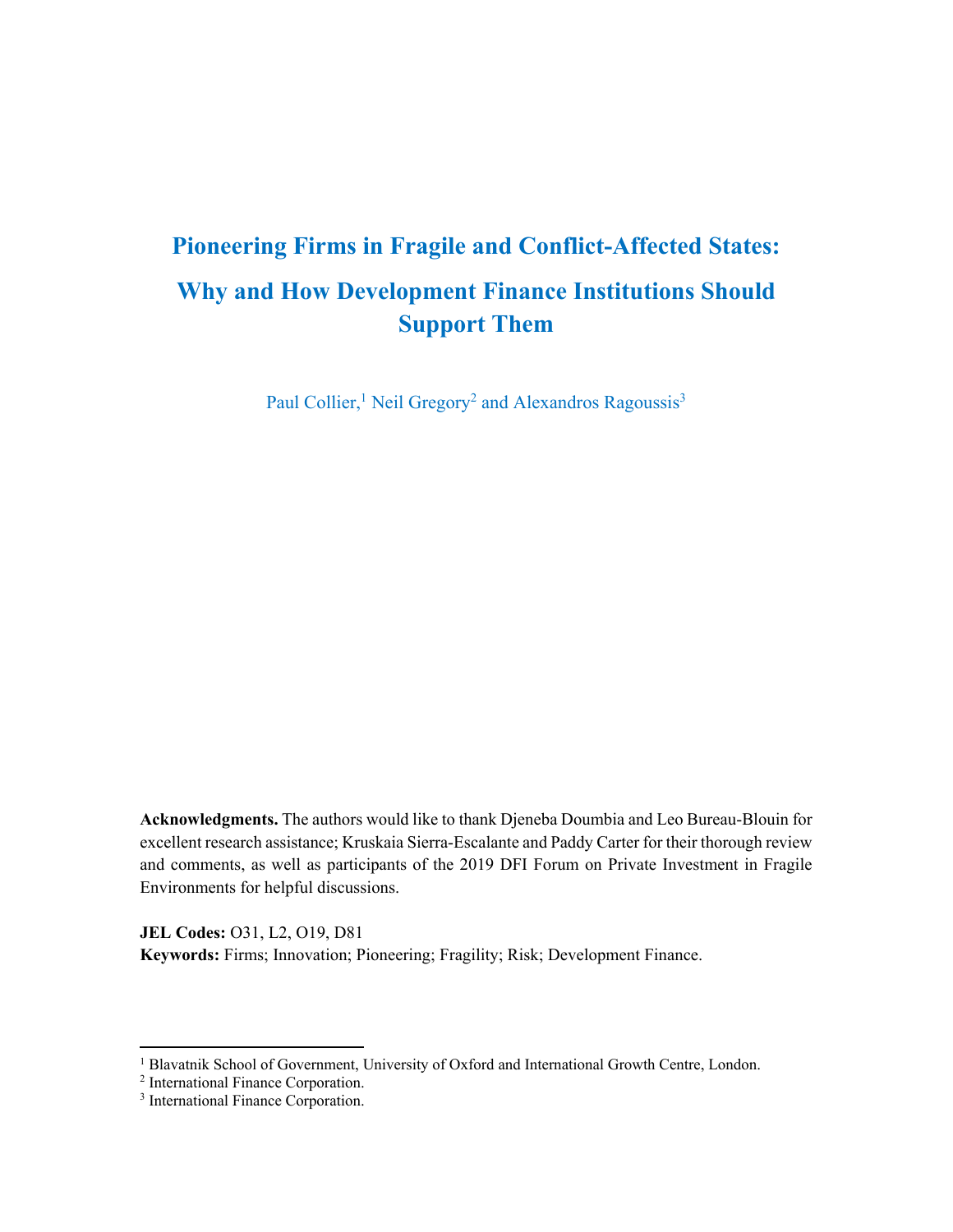#### **1. Introduction: Fragility and its implications for development finance**

Fragile states face multiple problems that reinforce each other, locking them in a recurring cycle of poverty and hopelessness. Typically, society is fractured into opposing groups, with little or no shared identity that might settle differences in a context of cooperation. The state lacks legitimacy with a substantial number of its own citizens, and importantly for the business environment, it lacks the capacity to perform basic functions such as taxation, and providing security, the rule of law, and economic infrastructure. Firms and households face existential uncertainties that discourage irreversible decisions and shorten horizons. There are few formal private enterprises and so the workforce cannot reap economies of scale and specialization, leaving the population unproductive and impoverished. The society is too poor to go through the demographic transition, so there are many youths facing few opportunities. Finally, the polity and the economy are frequently hit by shocks against which they have little resilience.

These problems reinforce each other. Because the society is fractured into opposing groups, the state is typically regarded by parts of society as having been captured by one identity group, which undermines its legitimacy. Because it lacks legitimacy with many of its citizens, the state cannot rely on citizens' compliance or community engagement, which means that basic functions of the state cannot be properly performed. This, in turn, further undermines the state's legitimacy. The risks posed by lack of legitimacy, and the inadequacy of basic state functions, combine to discourage formal enterprises. The narrowness of the economy, the surfeit of young people, their lack economic opportunities, juxtaposed with the lack of state legitimacy, expose society to shocks, which the state struggles to cushion due to its limited capacity. In turn, the frequency and severity of adverse shocks keeps derailing attempts to escape from fragility.

This cycle entraps the society in poverty and a sense of hopelessness, and is why fragility is highly persistent. As more successful emerging market countries continue to converge on the income levels of OECD societies, the gap between them and the poorest countries is widening. The concept of the 'Bottom Billion'<sup>4</sup> identified 60 countries that, as of the millennium, were mired in persistent poverty. The subsequent 2002–17 supercycle was a big opportunity for these countries, but even during this period of economic growth, fragile countries continued to rapidly diverge from emerging market countries (at 2.2 percent per year, per capita, population-weighted).

A few of the bottom billion, such as Rwanda and Ethiopia, transformed; but many others such as the Central African Republic (CAR), the Republic of Yemen and the bulk of the Middle East, which were once seen on track of change, have not only diverged, but they have gone into absolute decline. While the rest of the world has made rapid progress in eradicating extreme poverty, fragile states are increasingly the locus of the remaining extremely poor. For the world to achieve the Sustainable Development Goal (SDG) of eradicating extreme poverty by 2030, most of the improvements will need to come in fragile states.<sup>5</sup> Because rapid private enterprise growth has been central to reducing

<sup>4</sup> Collier, 2007.

<sup>5</sup> World Bank Group, 2018a.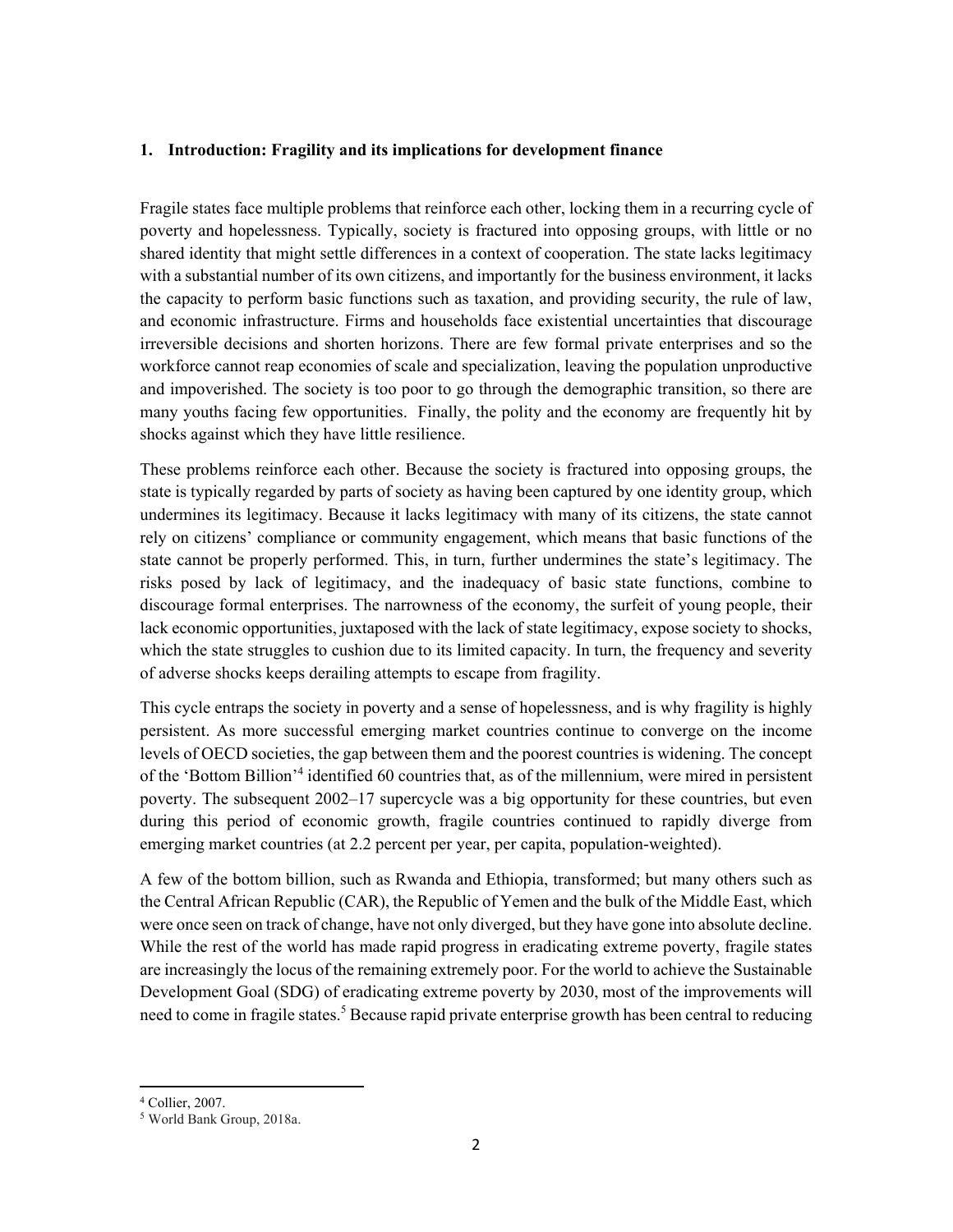poverty elsewhere, we cannot expect to reduce poverty in fragile states without a better understanding of the constraints facing private enterprises, and the toolkit needed to address these.

In an interconnected world, such persistent divergence of countries in the fragility spectrum is intolerable. This concentrated human tragedy will increasingly focus international public policy on how to address the problems of fragile states. Concerns about poverty will be compounded by fear of the regional and global spill-overs when fragile states implode, as with the recent flight from mass violence in the Syrian Arab Republic and South Sudan, and the risk of contagion from the Ebola epidemic in Sierra Leone, Liberia, and Guinea. Governments typically lack sufficient capacity to support private sector growth. These societies will continue to look to development finance institutions (DFIs) to create sustainable investment and growth.

However, DFIs' track record in fragile states suggests that they have not been very effective in stimulating private investment. Development finance cannot itself transform fragile states: unless political leaders want transformation, it is not feasible. Where leaders block change, the predominant role for international support lies with humanitarian aid. But precisely because fragile states are shock-prone, periodically, political opportunities do arise from crises or leadership change, and development agencies need to become better at building on these potentially pivotal moments.

Once a political opportunity opens, there are two priorities. One is to generate jobs; the other is to strengthen the basic sinews of the state. In fragile states, with a gulf between young workers and new work, jobs are iconic. Jobs create a new and credible national narrative about the prospects for job growth that will stabilize society. But the generation of jobs is overwhelmingly a private sector activity, and whether jobs will be productive depends upon harnessing economies of scale and specialization. Only formal firms know how to organize a workforce to reap these gains, but all fragile states are chronically short of such firms. Once a fragile state faces an opportunity for transformation, the critical role of development agencies is to expand the formal private sector as rapidly as possible. Hence, the key areas for international support should shift from the humanitarian agencies to the development finance institutions (DFIs).

If DFIs are to rise to this responsibility, they will need to overcome a fundamental problem—there are not enough large, formal firms operating in fragile states for them to invest in. Therefore, we need a better understanding of why there are so few formal firms—what are the obstacles to entry by firms, and what can be done to support their entry, survival, and growth.

This paper focuses on these pioneer investors in fragile states—i.e. those firms that push the boundaries of markets in fragile states. The role of these 'first movers' is critical: they can grow and diversify the market in ways that no other firms do. But, much like everything else in fragile situations, pioneer firms are different from pioneers in other markets. They typically have additional experience, innovate at smaller sizes, and rely less on fixed assets, and on international standards, worker training, or corporate partnerships. The level of development and diversification in the markets suggests an intuitive explanation: the scope for innovation is much broader. Yet pioneers in fragile and conflict-affected states (FCS) are unable to capitalize on their potential through formal banking. Contrary to other developing countries, pioneers in fragile states finance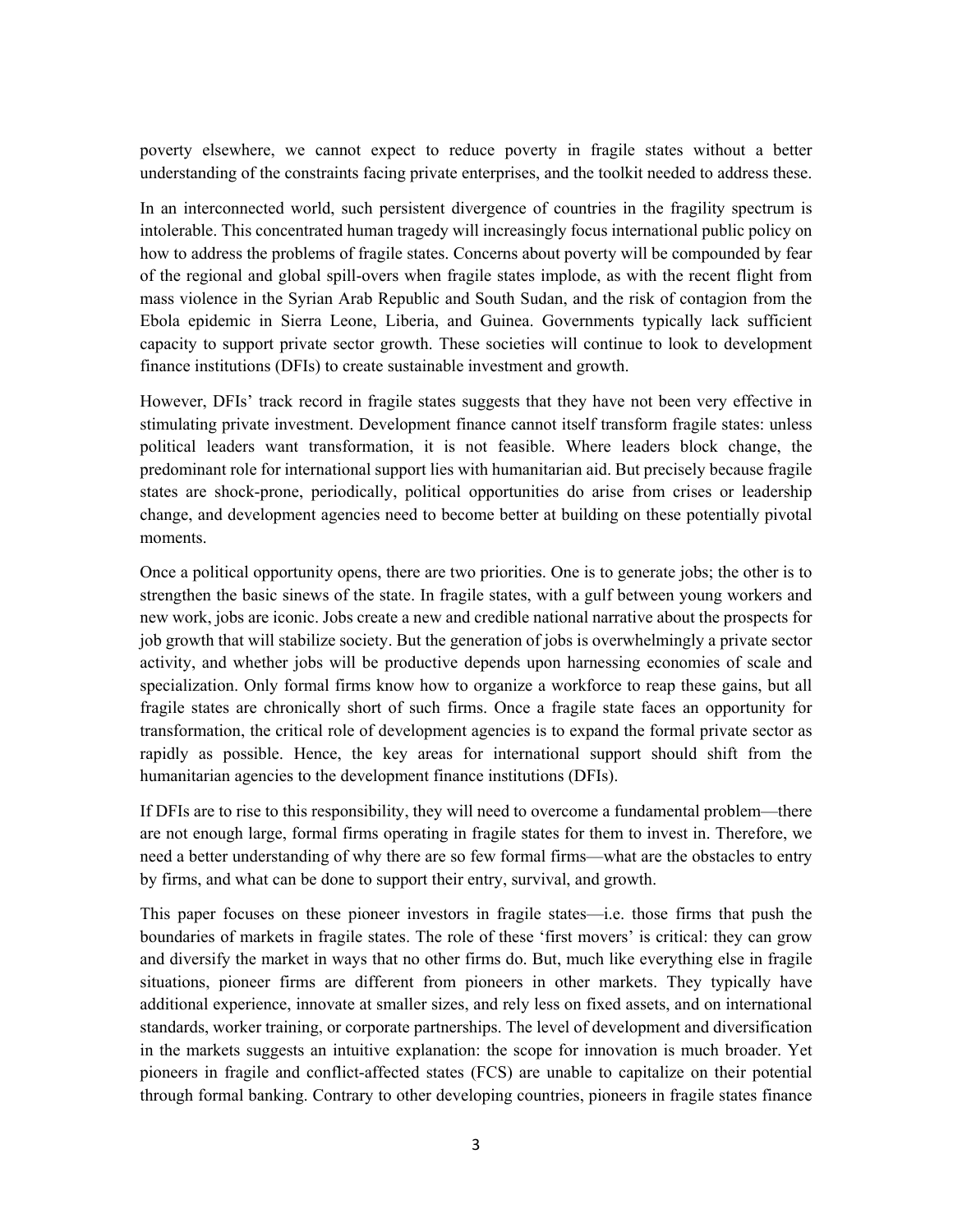a higher share of investment through internal funds as they have less access to credit, and face a higher cost for capital. This suggests a clear role for DFIs in supporting their growth by financing them directly, and by supporting their access to finance from private equity and from local financial markets.

The challenge of supporting pioneering firms in fragile states cannot be seen in isolation—it is part of a wider coordination problem, whereby it is difficult for any one firm to prosper in a context where other firms are absent. Pioneer firms will only succeed in an economic environment where multiple firms are succeeding, so creating value chains and markets is essential for their growth. But individual firms in fragile contexts face great risk and uncertainty in knowing what other firms will do, in fragile contexts. This suggests that an additional role for DFIs is addressing the lack of coordination, and the underlying risk and uncertainty that it creates.

The rest of the paper is structured as follows: section 2 describes pioneer firms and the ways they benefit fragile states. Section 3 looks more closely into the barriers and costs pioneer firms face in fragile situations. Section 4 proposes what DFIs could do to help pioneer firms overcome the barriers they face and grow. Section 5 discusses how DFIs can achieve more through greater collaboration. Section 6 provides concluding remarks.

#### **2. Pioneering firms: Who are they and why do they matter?**

The most useful firms for a fragile state are those that pioneer an activity that is new to the economy: this is what is meant by *creating new markets*. The herd is large—'pioneers', 'first movers' and 'first entrants' refer to the first firms to produce a new product, introduce a new process, or enter a new market.<sup>6</sup> They can be in any sector of economic activity, and of any size, age, or origin; yet often they tend to be large and active in multiple markets. Multinational firms, by definition, push the boundaries of markets through exports or foreign direct investment.<sup>7</sup>

There are benefits to being a first mover in a fragile state. Pioneer firms can tap into unexploited natural resources, use low-cost labor, and provide missing basic services. Many markets may be open for entry with little existing competition. Initially markets in fragile countries are small and grow slowly, but during periods of conflict reduction and stabilization, when foreign aid pours in, fragile states often experience spurts in government spending, which can support enterprise growth if the pioneering firms come in to take advantage of it.<sup>8</sup> If not, most of the spending leaks out into imports or inflation. Under pressure from their shareholders, DFIs are eager to finance pioneer

<sup>6</sup> Some distinguish between inventor, product pioneer, and market pioneer. An inventor "develops patents or important technologies in a new product category". A product pioneer is "the first firm to develop a working model or sample in a new product category" while a market pioneer is "the first firm to sell in a new product category" (Golder and Tellis, 1993). Studies on market entry usually focus on a market pioneer and define it as the first firm to enter a new market (Kabuth, 2003).

<sup>&</sup>lt;sup>7</sup> Nakata and Sivakumar, 1997; Zashev and Ehrstedt, 2010.<br><sup>8</sup> International Einance Corporation, 2019

<sup>&</sup>lt;sup>8</sup> International Finance Corporation, 2019.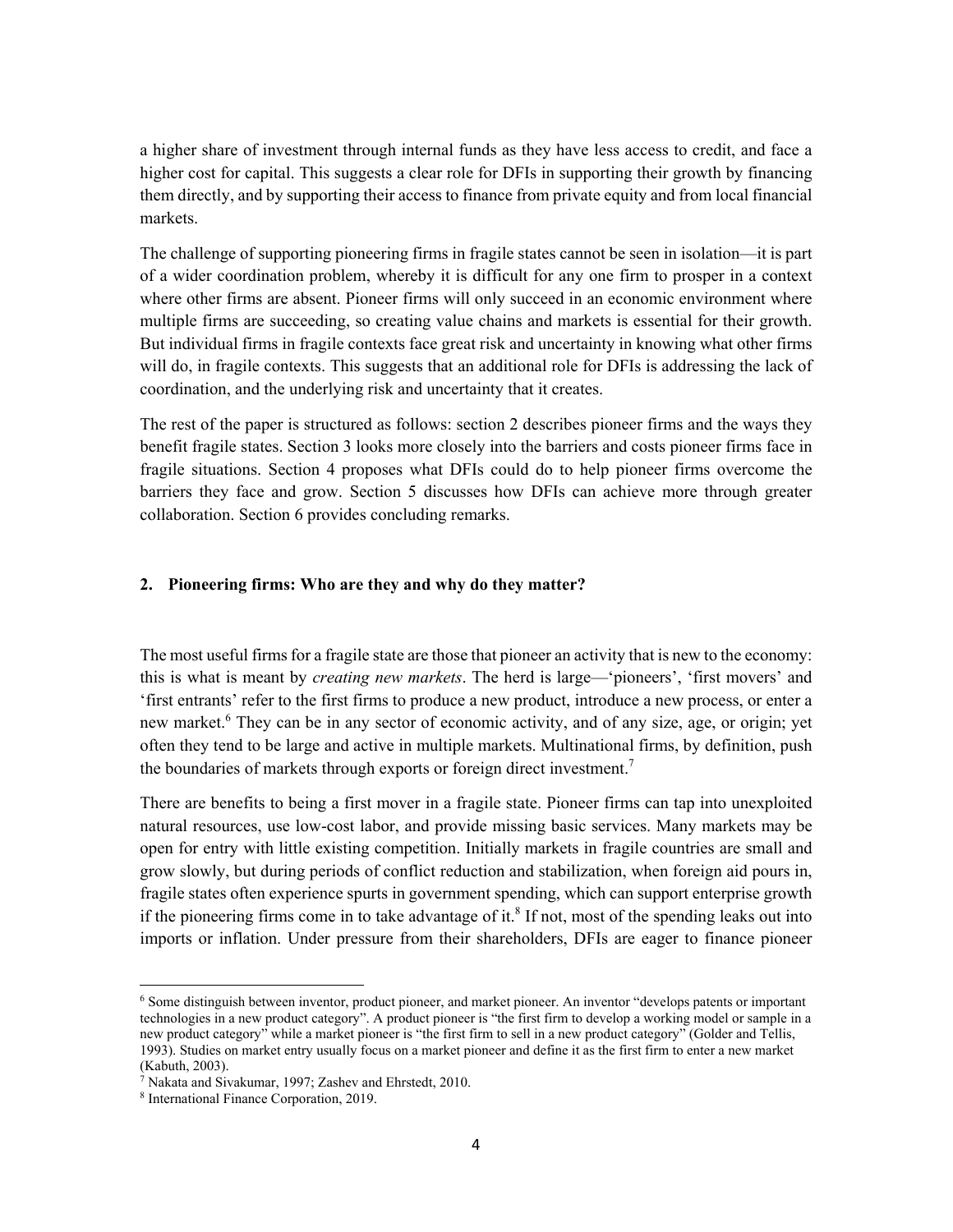firms, so that once these firms get established, they have good prospects of obtaining growth capital. Thus, it is important for DFIs to understand the obstacles that pioneer firms face when initially entering FCS, and to devise strategies to address these obstacles.

First-mover advantages for firms and markets come with heavy costs and risks. In fact, the positive externalities of first entrants are often highlighted through the disadvantages they face: (1) freeriding; (2) market uncertainty; (3) shifts in demand, supply, and regulatory needs; and (4) incumbent inertia.<sup>9</sup> The free-rider effect and the resolution of uncertainty have the biggest impact because of the institutional failures and pervasive risks: by competing solely on prices, followers can free-ride through imitation and respond to signals of market potential. And there is no universal answer as to whether costs outweigh the benefits – the context and timing matter. Thus, the typical late market entrant makes a strategic choice to hold back and allow the market pioneers to investigate consumers' response to an innovation before they unleash the full force of their technological and marketing capabilities through replicating and elaborating on the market-tested features of a new product.<sup>10</sup> Here lies the macroeconomic benefit of pioneering—by adding a new activity, a pioneer firm helps to broaden the economy, and open possibilities for other firms.

#### *Pioneers make a difference through clusters and webs of interdependence*

Firms benefit from the presence of other firms: cluster scale economies imply that firms benefit from others who are doing the same thing.<sup>11</sup> If cluster economies matter, even if firms entered the cluster in a known sequence and at known times, it will be foolish to be first. If five firms are needed before any can break even, the fifth entrant will not be burdened with the accumulated losses of the first, and so will outcompete it.

Production is commonly organized into a web of specialist firms that are interdependent. Where interdependence matters, the first firm in a web of interconnectivity will not be viable until the last piece of the web is complete, and so again, being first imposes avoidable costs. The concept is not new in the development literature: that agents fail to coordinate their actions has been offered as an explanation for an array of failures from resource misallocation and poverty traps, to lack of infrastructure investment (Kremer, 1993; Murphy and Shleifer, 1989; Basu, 2014). New markets will not be created purely by conventional market forces. If being first simply imposes costs for a known period until other firms enter, this would be a known cost of business. But usually a pioneer firm does not know when other firms will enter the market. However, if a firm did have an approximate idea of when other firms will join the market then, with an appropriate adjustment for risk aversion, the firm would be compensated. But of course, there is no way of forming such an expectation: a firm simply does not know when, or even if, other firms will enter, as they themselves do not know, and so the only coherent assessment is 'I don't know'. This is termed *radical uncertainty* or *Knightian uncertainty*: the sophisticated decision-making procedures of a formal firm to filter out such problems from serious consideration, a phenomenon known as 'ambiguity

 <sup>9</sup> Lieberman and Montgomery, 1988.

<sup>10</sup> Mathews, 2002.

 $11$  Clustering is the phenomenon whereby firms from the same industry gather together in close proximity. Economists explain clustering as a means for small companies to enjoy some of the economies of scale usually reserved for large ones. For more detail, see https://www.economist.com/news/2009/08/24/clustering.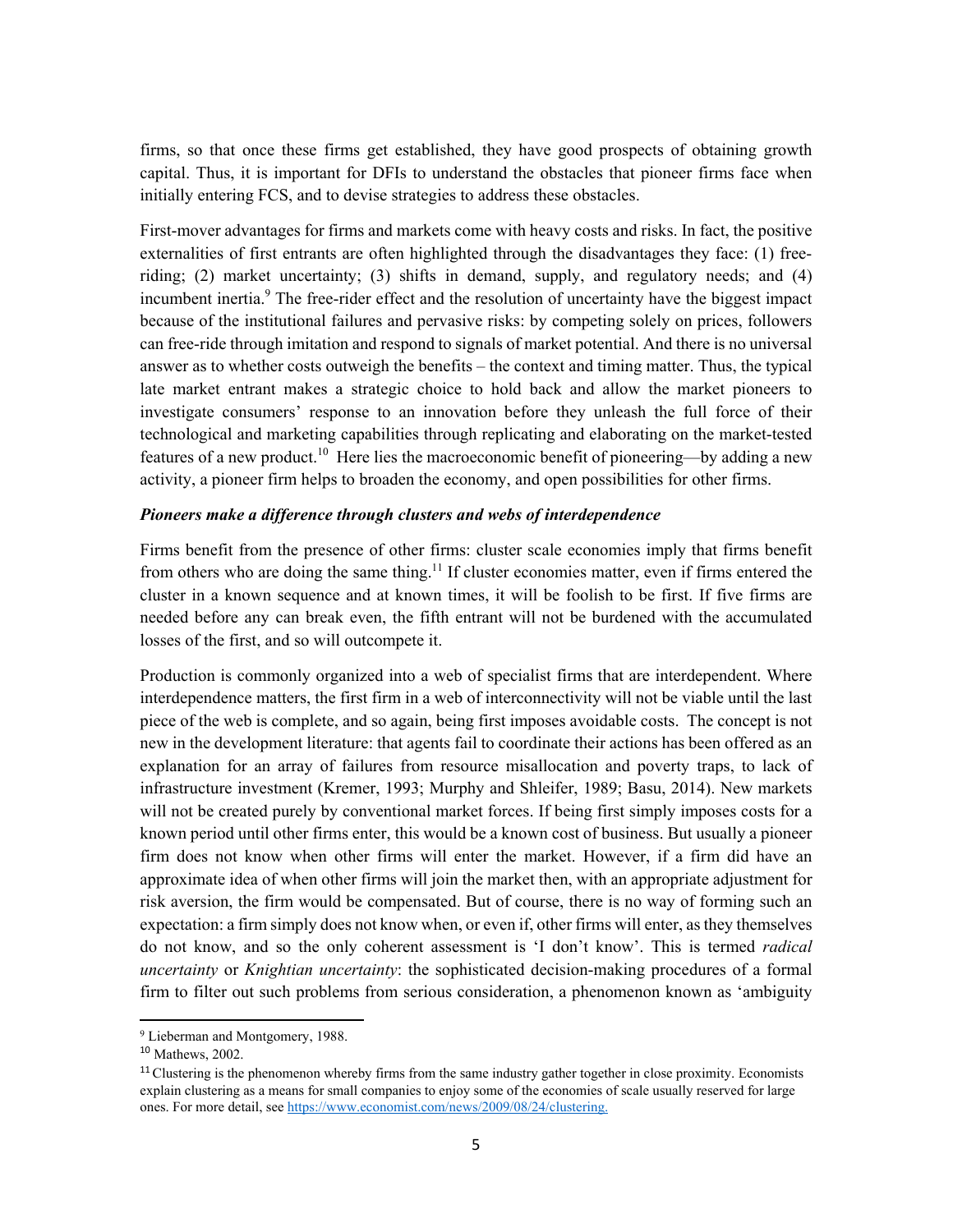aversion'. Many formal firms do not even *decide* not to invest in fragile states: they know not to pose the question.

This uncertainty also affects the investors that a firm needs to attract. In the absence of an established industry, it is difficult for investors to evaluate the risk profile of an investment. Investors like to model risk based on data. But at the point at which pioneering firms need to invest, there are little or no data to guide their investment decisions. Again, the activities of the pioneering firms that do go ahead benefit the firms entering later because the risk premium of investors can be better calibrated by looking at the experiences of the pioneer firms.

#### *Who pioneers in fragile states?*

The World Bank Enterprise Surveys (WBES) is a unique source of economic data to address this question. The WBES uses a pool of 131,000 firms from 139 developing countries, including many that are listed as fragile and conflict-affected. The data have been collected since 2006 using a harmonized methodology to ensure cross-country comparability.<sup>12</sup> Pioneering firms in the survey are identified as those that have innovated by introducing new products or services to the fragile state over the last three years. These include new products or services for an establishment's main market, or a new or significantly improved process during the last three years. The new firms among the pioneers, which are of particular interest because of their financial needs, can be identified as firms that are less than five years old.

Since pioneer firms play such an important role in economic development, it is unsurprising that there is a clear relationship between the proportion of firms that are pioneering, and the income level that the country has reached. In states that are not fragile, this pattern emerges strongly: the proportion of firms that are pioneers is highest in low-income countries, where the opportunities for harnessing scale and specialization in production abound. Conversely, pioneers decline as income rises, and countries become lower-middle income countries and upper-middle income countries (see Figure 1). This is important because it implies that the impediments are not so overwhelming that feasible public policy interventions would be doomed to ineffectiveness. If pioneering is already common in fragile states, it could be increased to the level appropriate for the state's level of income.

But fragility systematically undermines the process through which opportunities are discovered. At each income level, fragile states have a substantially smaller proportion of pioneer firms. And, to the extent that fragile states are among the poorer within each income group, then the effect of fragility might be even more pronounced than what the summary statistics suggest. However, while fragility systematically discourages pioneering, it does not kill it off. Despite the disadvantages, the evidence suggests that almost half of firms innovate in one way or another (see Figure 1, left panel). This is important because it implies that the impediments are not so overwhelming that feasible

<sup>&</sup>lt;sup>12</sup> The surveys only represent a country's non-agricultural economy. Manufacturing and services are the primary sectors of focus, with services including construction, retail, wholesale, hotels, restaurants, transport, storage, and telecommunications. Mining and financial services, which attract significant investment in fragile states, are excluded.

This also excludes firms that employee fewer than five workers, as well as wholly state-owned enterprises.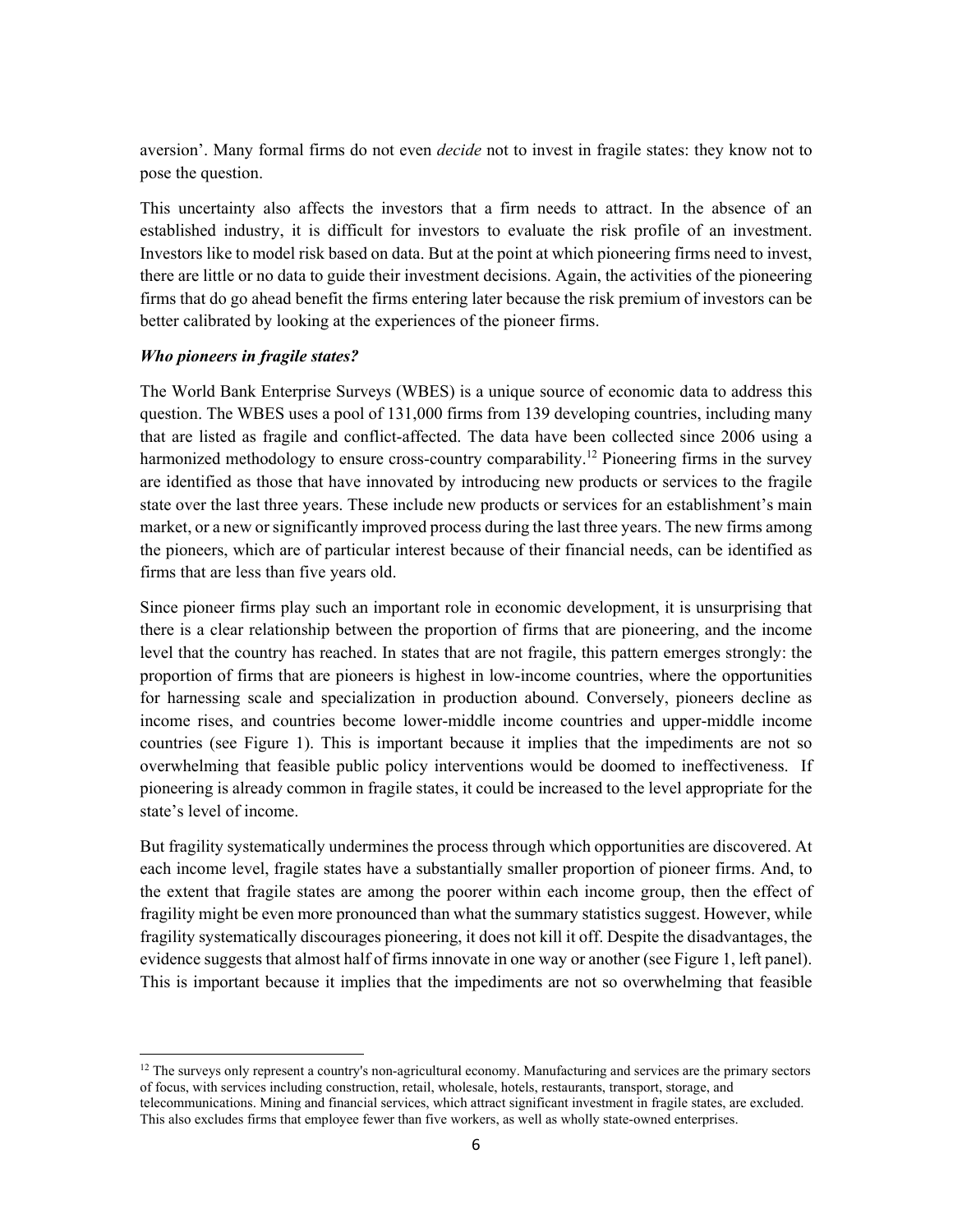public policy interventions would be doomed to ineffectiveness. If pioneering is already common in fragile states, it could be increased to the level appropriate for the state's level of income.



**Figure 1. Distribution of pioneering firms by income group**

Pioneers overall tend to be larger, more experienced, domestic rather than foreign-owned, maleowned and run, and a result of a partnership rather than a sole proprietorship. They also tend to be more productive, rely more on training and international certification, and are more frequently encountered in manufacturing. Simple averages across groups of all firms and pioneers in fragile and non-fragile developing countries highlight these differences, which are largely consistent between fragile and non-fragile countries (see Appendix Tables A2 and A3).<sup>13</sup>

Firms' particularities, however, might have little to do with pioneering, and more to do with the sector characteristics where they are active, i.e., the structure of production in fragile markets. For example, there may be a lot of domestic pioneers because foreign ownership is not prevalent in the sectors and markets where they are active. Controlled averages in a simple linear framework allow to net out such influences by looking at deviations from sector averages across countries. Such a calculation highlights how pioneers deviate from their peers across different contexts, which provides some inkling about how fragility interacts with who the pioneers are, and how they innovate.

*Source:* Calculations based on the World Bank Enterprise Surveys (2018) *Note:* LIC = Low Income; LMIC = Lower-Middle Income; UMIC = Upper-Middle Income

<sup>&</sup>lt;sup>13</sup> With the exception of 'public ownership' and 'skill intensity', all the mean differences between pioneers in FCS and non-FCS are statistically significant at the 10 percent level.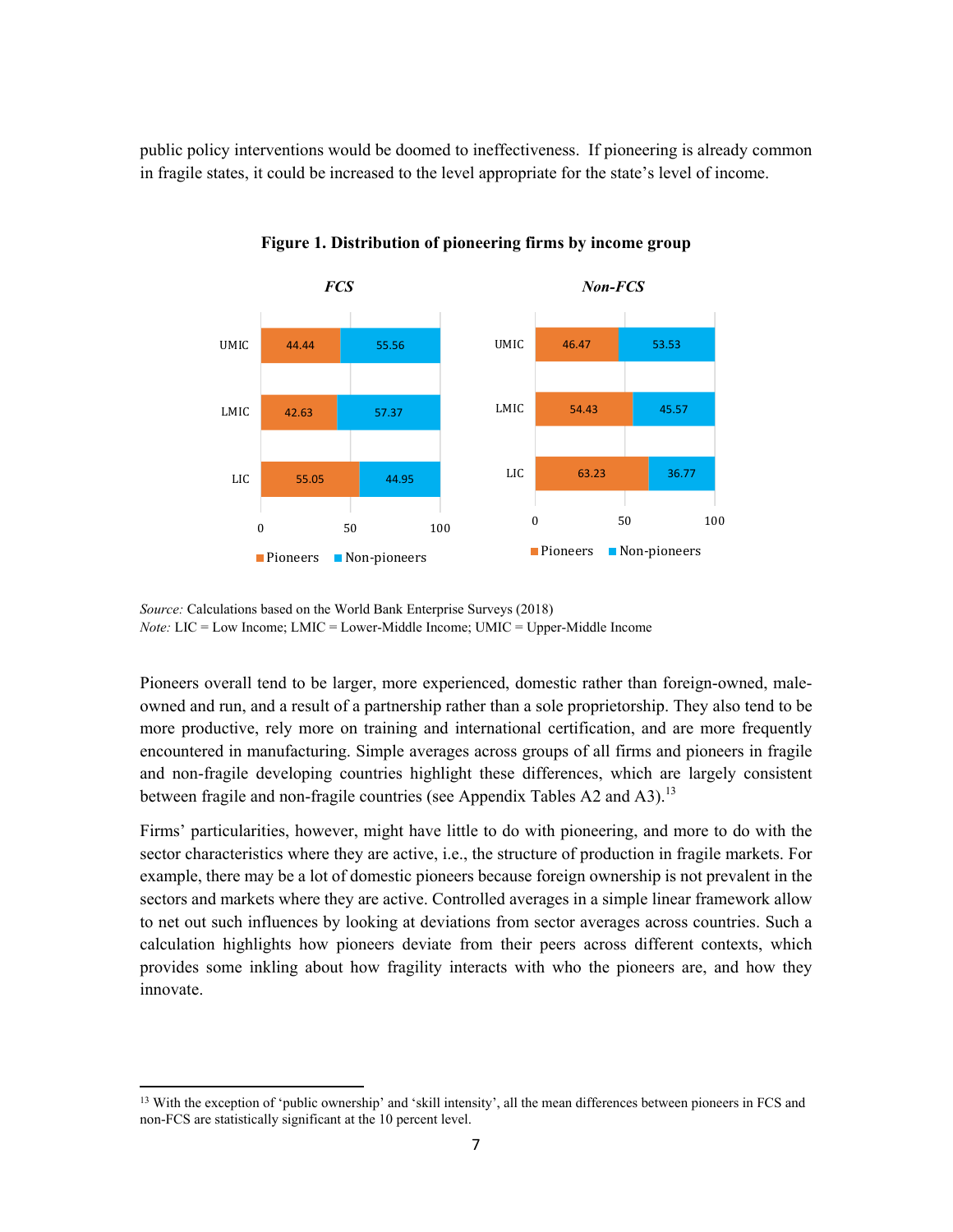|                                                        | Pioneers in<br>non-FCS vs.<br><b>Others</b> | Pioneers in<br>FCS vs.<br>Pioneers in | Pioneers in<br>FCS vs.<br>Others |            |                        |       |
|--------------------------------------------------------|---------------------------------------------|---------------------------------------|----------------------------------|------------|------------------------|-------|
|                                                        |                                             | Non-FCS                               |                                  |            |                        |       |
| <b>Firm Characteristics</b>                            | (ß)                                         | $(\gamma)$                            | $(\beta + \gamma)$               | Constant   | Observations R-squared |       |
| Age                                                    | $2.128***$                                  | $-3.354***$                           | $-1.226$                         | $19.49***$ | 67,763                 | 0.031 |
| Size (number of workers)                               | 38.61***                                    | $-49.71***$                           | $-11.1$                          | 85.05***   | 68,181                 | 0.032 |
| Manufacturing (=1)                                     | $0.126***$                                  | $-0.270***$                           | $-0.144$                         | 0.513***   | 69,313                 | 0.025 |
| Purshase of fixed assets (% of firms)                  | $22.79***$                                  | $-2.158***$                           | 20.632                           | 27.36***   | 68.389                 | 0.058 |
| Internationally-recognized quality certification (%)   | $13.76***$                                  | $-13.48***$                           | 0.28                             | 25.20***   | 67,131                 | 0.062 |
| Skilled workers (in percent of all production workers) | $-4.421***$                                 | 0.860                                 | $-3.561$                         | 74.53***   | 34.803                 | 0.005 |
| Firms with formal training to employees (%)            | $0.244***$                                  | $-0.179***$                           | 0.065                            | $0.259***$ | 68,631                 | 0.063 |
| Firms with a female top manager (%)                    | $-0.0105***$                                | $-0.0516***$                          | $-0.0621$                        | $0.137***$ | 69,038                 | 0.014 |
| Foreign ownership (%)                                  | $2.414***$                                  | $5.464***$                            | 7.878                            | $5.220***$ | 68,478                 | 0.008 |
| Public ownership (%)                                   | $-0.121**$                                  | $-0.0668$                             | $-0.1878$                        | 0.705***   | 68,512                 | 0.000 |
| Sole proprietorship (%)                                | $-0.0332***$                                | $0.134***$                            | 0.1008                           | 0.376***   | 69,075                 | 0.007 |
|                                                        |                                             | *** p<0.01, ** p<0.05, * p<0.1        |                                  |            |                        |       |

#### **Table 1. How different are pioneers in FCS? Controlled averages across firms**

*Source:* Calculations based on World Bank Enterprise Surveys (2018).

*Note:* The regression equation is specified as follows:  $x_i = \alpha + p_i \beta + FCS \times p_i \gamma + \delta_s + \varepsilon_i$  where  $x_i$  indicates the characteristics of firms  $i$ ;  $p_i$  is a binary indicator for pioneering; FCS is a binary indicator for operating in a fragile state, and  $\delta_{\rm s}$  are sector fixed effects. Since the specification includes an interaction term with two binary indicators, coefficient  $\beta$  captures the average difference between pioneers in non-FCS and others i.e. non-pioneers operating anywhere (Column 1 from left to right) controlling for the sector of economic activity. Coefficient  $\gamma$  (Column 2) captures what is distinctive about pioneers in FCS, relative to pioneers in non-FCS i.e. the effect of fragility on pioneering. The sum of the coefficients  $+\gamma$ , whose statistical significance is not directly estimated, summarizes the differences between pioneers in FCS and others i.e. non-pioneers anywhere (Column 3).

What is noteworthy in that respect is that pioneers in fragile states have additional experience, but also the fact that they can innovate at smaller sizes, and rely less on fixed assets, international certification, and worker training (see Table 1). The level of development and diversification of these markets suggests an intuitive explanation: the scope for innovation is much broader. More opportunities for simpler innovation can be found in fragile states, even for firms that are sole proprietorships. We encounter many more pioneers active in services, but this is largely due to the complete absence of manufacturing activities. And while foreign firms are a minority, they are significantly more likely to pioneer relative to domestic firms, independently of the state's level of fragility.

|  |  | Table 2. Type of innovation by pioneers |  |
|--|--|-----------------------------------------|--|
|--|--|-----------------------------------------|--|

|                                                                  | Pioneering firms in<br><b>FCS countries</b> | Pioneering firms in non-<br><b>FCS countries</b> |
|------------------------------------------------------------------|---------------------------------------------|--------------------------------------------------|
| <b>Innovation</b>                                                |                                             |                                                  |
| New products or services introduced during the last 3 years (%)  | 75.21                                       | 73.02                                            |
| Improved process introduced during the last 3 years (%)          | 75.56                                       | 80.78                                            |
| New products or services also new for the firm's main market (%) | 69.30                                       | 67.02                                            |

*Source:* Calculations based on World Bank Enterprise Surveys (2018).

But do pioneers innovate differently in fragile states rather than elsewhere? Many tend to innovate simultaneously: those that introduce a new product in the market tend to also introduce a new process and enter new markets. But, importantly, in fragile states the share of pioneers that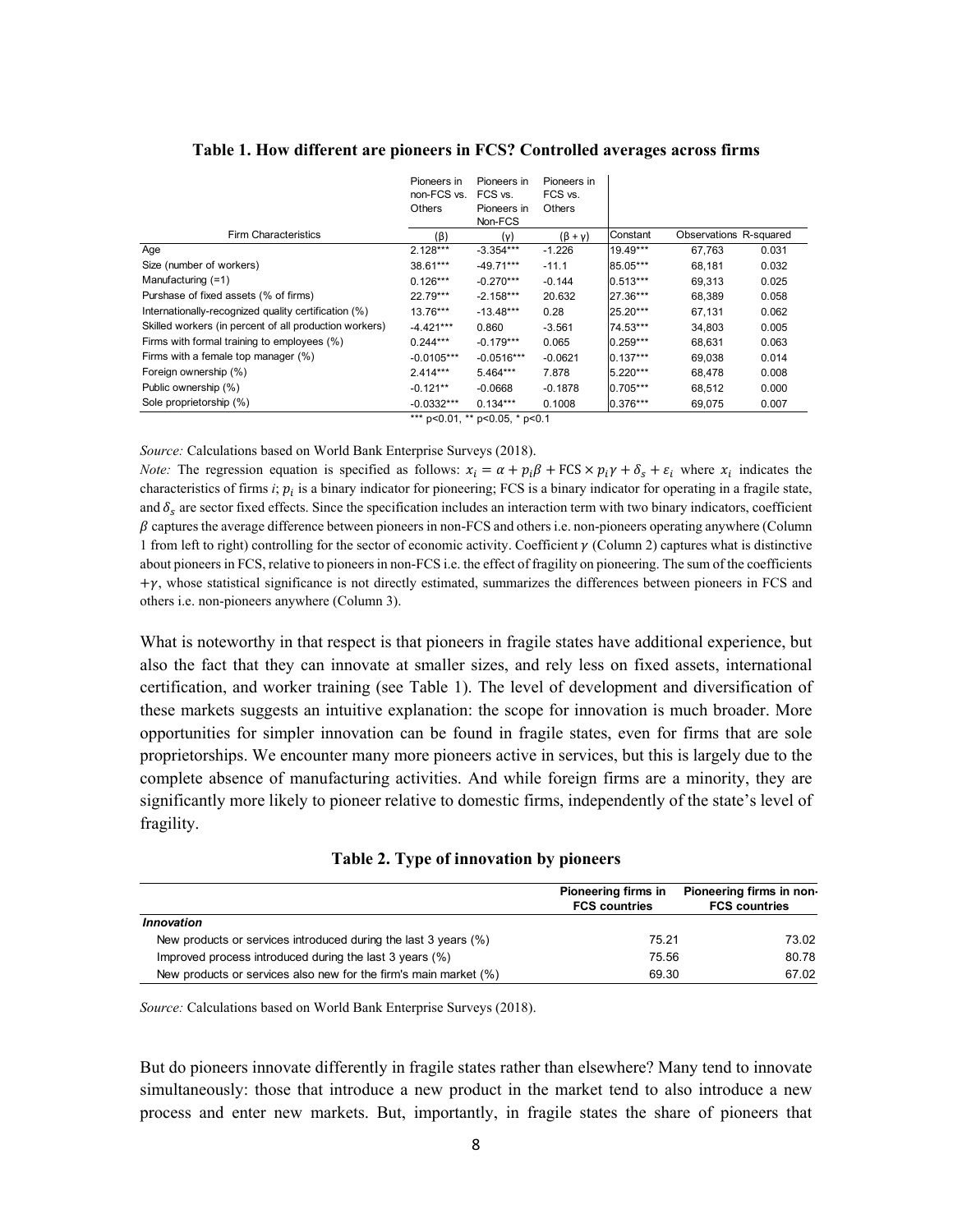introduce new activities, products, and services is greater than in other markets, which highlights the scope for market diversification and the potential for positive impact (see Table 2).

#### **3. Why is it hard to be a first-mover in fragile states?**

#### *Market conditions in fragile states pose additional barriers, relative to other countries*

Firms require five things to enable them to operate at scale and grow. First, they need access to markets and the know-how to produce for those markets. Second, they need a business-friendly investment climate, encompassing policy and regulation (including the quality of implementation), and the provision of public services and infrastructure. Third, to finance their growth, firms need access to finance—both working capital (including trade finance) and long-term capital. Fourth, they need appropriately skilled workers that are available in sufficient numbers for the scale of production required. And lastly, firms require the management skill to combine capital, labor, finance, and technology to produce for the market. However, all these elements are disrupted by the forces of fragility. $14$ 

First, fragility disrupts market access. Internally, conflict and intra-group mistrust reduces internal trade, shrinking the size of domestic markets. Since most fragile states are low income and many have low populations, the size of the internal market is an important constraint to private enterprise.

Externally, fragility inhibits the creation of international trade networks–counterparties are reluctant to trade and enter into financial relationships with counterparties in fragile states. International efforts to combat the financing of terrorism and prevent money laundering have increased the financial and reputational risks that international banks face in dealing with fragile states. Many opt to reduce their risk exposure by avoiding financial relationships with these states.<sup>15</sup> This also deters foreign direct investment (FDI) and other close commercial relationships, which are critical to the transfer of technology. Levels of FDI to fragile states are lower than to other states, and even more so when the FDI in extractive industries is excluded.<sup>16</sup>

Second, fragile states typically have weak governments, with limited capacity to raise taxes and hire competent staff, both of which are needed for the provision of public services and infrastructure. Fragile states are clustered near the bottom of the *Doing Business* rankings on regulatory quality and efficiency. Poor infrastructure - lag in the provision of power, roads, ports, - can potentially be addressed, but much of it, such as electricity generation and distribution is intrinsically political, and the business market for its services is small. Credible firms may balk at irreversible investments and so the actors that stand to make the greatest difference may be aid agencies rather than the DFIs.

As a result of such problems, a higher share of firms, and by extension pioneers in fragile and conflict-affected countries, operate in services, where infrastructure requirements are less

 <sup>14</sup> International Finance Corporation, 2019.<br><sup>15</sup> World Bank Group, 2017.

<sup>16</sup> World Bank Group, 2018b.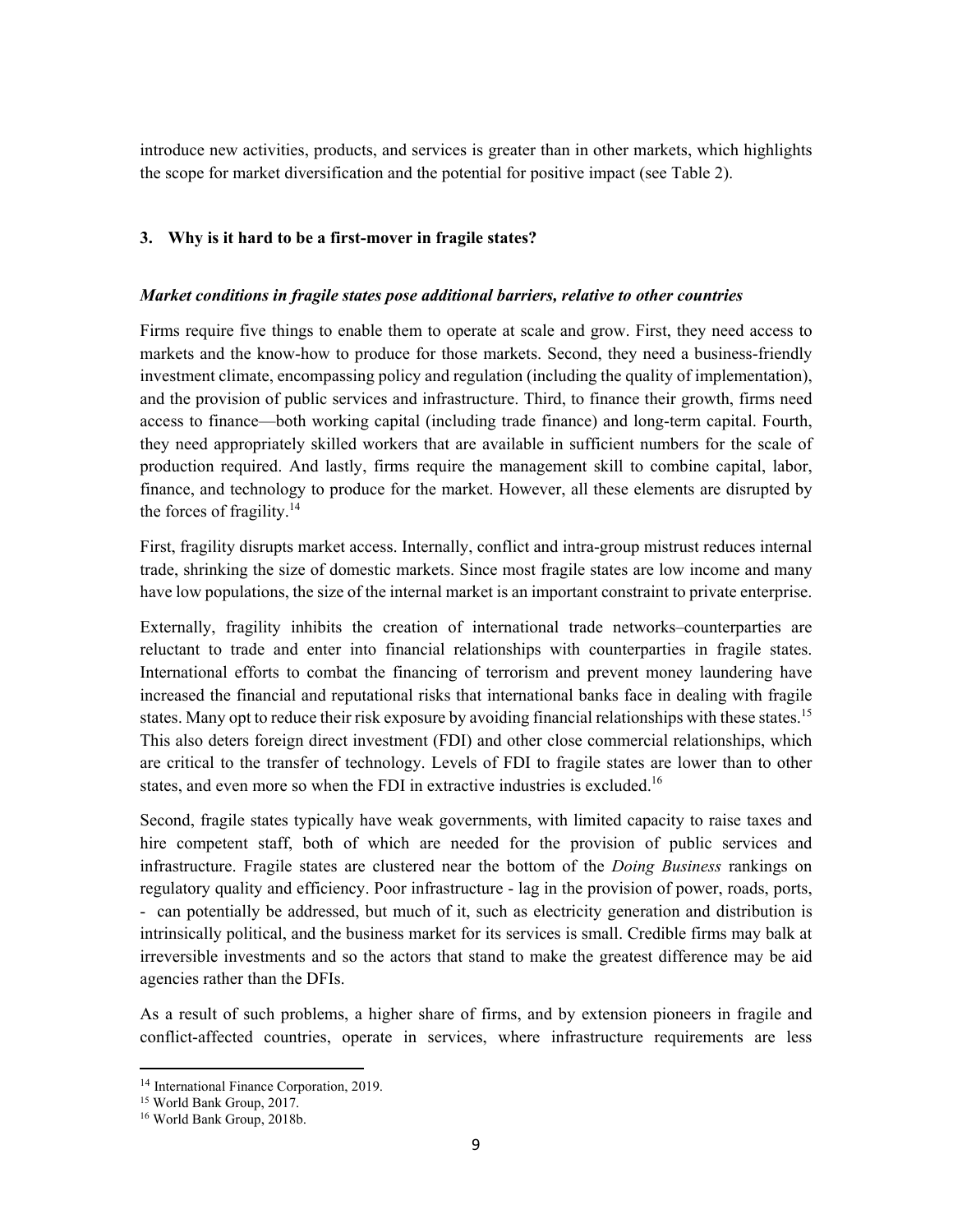burdensome. For instance, 42 percent of pioneering firms in FCS operate in the services sector, compared to only 25 percent in non-FCS. Conversely, only 37 percent of pioneering firms in FCS are in manufacturing, which contrasts with 64 percent elsewhere.

Third, banking systems struggle to develop in fragile states. Fiscally strained governments often crowd out credit to the private sector, and banks lack the capital to expand lending. Reflecting this, only 27 percent of pioneering firms in FCS have a line of credit or a loan when compared with 41 percent of pioneering firms in countries which are not FCS. Consequently, a higher proportion of firms in FCS rely on internal funds to finance their investments and working capital. Unsurprisingly, a much higher proportion of pioneering firms in FCS identify access to finance as a 'major constraint' when compared with firms elsewhere (36 percent, as compared to 21 percent).

Fourth, weak education systems and a large population of children lead to low educational outcomes, which limits the availability of an adequate labor pool.<sup>17</sup> That constraint affects pioneers significantly more than any other constraints, since firms cannot rely on education systems for functional skills, which by the definition of innovation do not exist in the market. This is a problem for pioneers regardless of fragility. Hence, in both fragile and non-fragile contexts they try to economize on the need for skill, and employ a significantly lower proportion of skilled workers. However, due to the nature of pioneering, they are unable to find many of the skills they need, and so must invest significantly more in training programs than is the case with other firms. Training is a form of investment that must somehow be financed, and the distinct lack of access to finance in fragile states presumably curtails the ability to provide the training programs that all pioneers need. This is consistent with our finding that although pioneers everywhere invest more in training, those in fragile states provide significantly less training.

But perhaps most crucial is the lack of entrepreneurial capacity to pioneer new enterprises and expand existing ones. Why is this missing? Enterprise sponsors face higher costs and difficulties when operating in fragile states, so they usually go in one of three directions. They may move their assets and business out of the country, joining the diaspora. They may limit the size of their activities to small, informal businesses that can 'fly below the radar' and do not need a lot of government engagement or support. Or they may engage in rent-seeking opportunities to take advantage of the many economic distortions in fragile states. The last response is particularly problematic for DFIs supporting enterprise growth, as once sponsors become associated with illegal behavior, most DFIs will not be willing to work with them.

Netting out sectoral characteristics allows us not only to assess more precisely the 'constraint premium', but also to assess the relative severity of the constraints facing pioneers in FCS (see Figure 2), as opposed to pioneers in other developing countries. In fragile states, the top-ranked constraint facing pioneers is political instability. In addition, this is highly distinctive to fragile states; in other states, such a concern is negligible and insignificant. Will governments overregulate or under-regulate? Will they impose unpredictable and predatory taxes? Will they be pressured to make corrupt payments? Moving down from political instability, several constraints are ranked as approximately equally important. These are access to power, land, and finance; and

 <sup>17</sup> World Bank Group, 2016.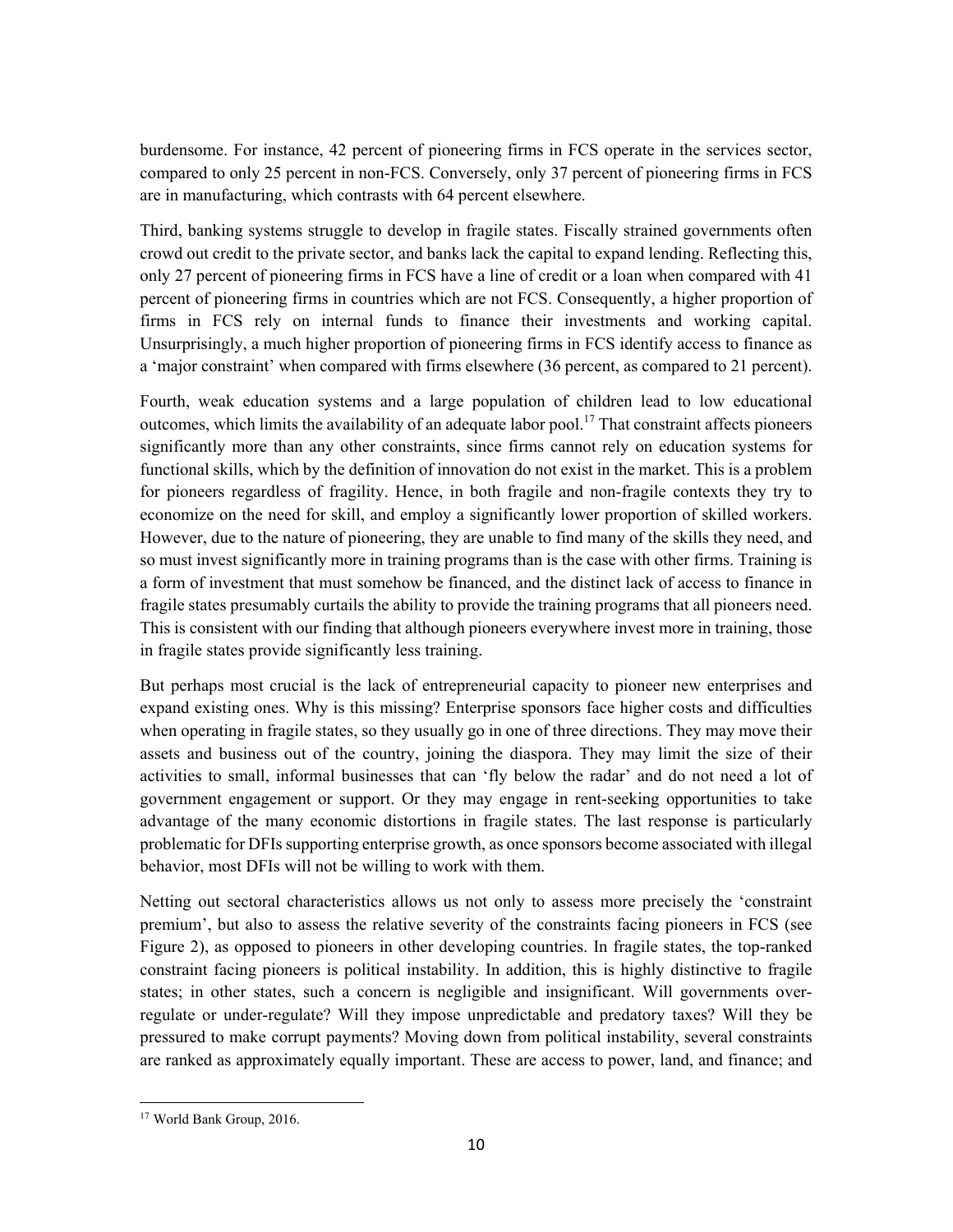the problems posed by corruption and disorder. Again, there is a large difference from pioneers in other markets: the proportion of those in fragile states reporting the matter as a 'major constraint' is two or three times as high. Strikingly, however, one potential constraint which donors have strongly emphasized—education—appears not to be important for pioneers, both in fragile and non-fragile environments. To the extent that an expansion of pioneering is critical to the generation of productive employment, this suggests that the greater emphasis put on schooling, training, and technical advisory in comparison with that put on other sources of comparative advantage for enterprise development, may need to be reassessed.



#### **Figure 2. Pioneers face more severe constraints than other firms in fragile situations**

*Source:* Calculations based on the 2018 World Bank Enterprise Surveys.

*Note:* The chart reports coefficients on the linear probability that a pioneer identifies the category as a major constraint, conditional on sector fixed effects. Empty field markers indicate coefficients that are not significant at the 1 percent level.

#### *The black box of missed opportunity*

Ultimately the fact that there are not enough large, formal firms in fragile states, with good access to markets, know-how, and financing, as well as with strong management, is reflected in the constraints that pioneers face, and in a missed opportunity in fragile markets.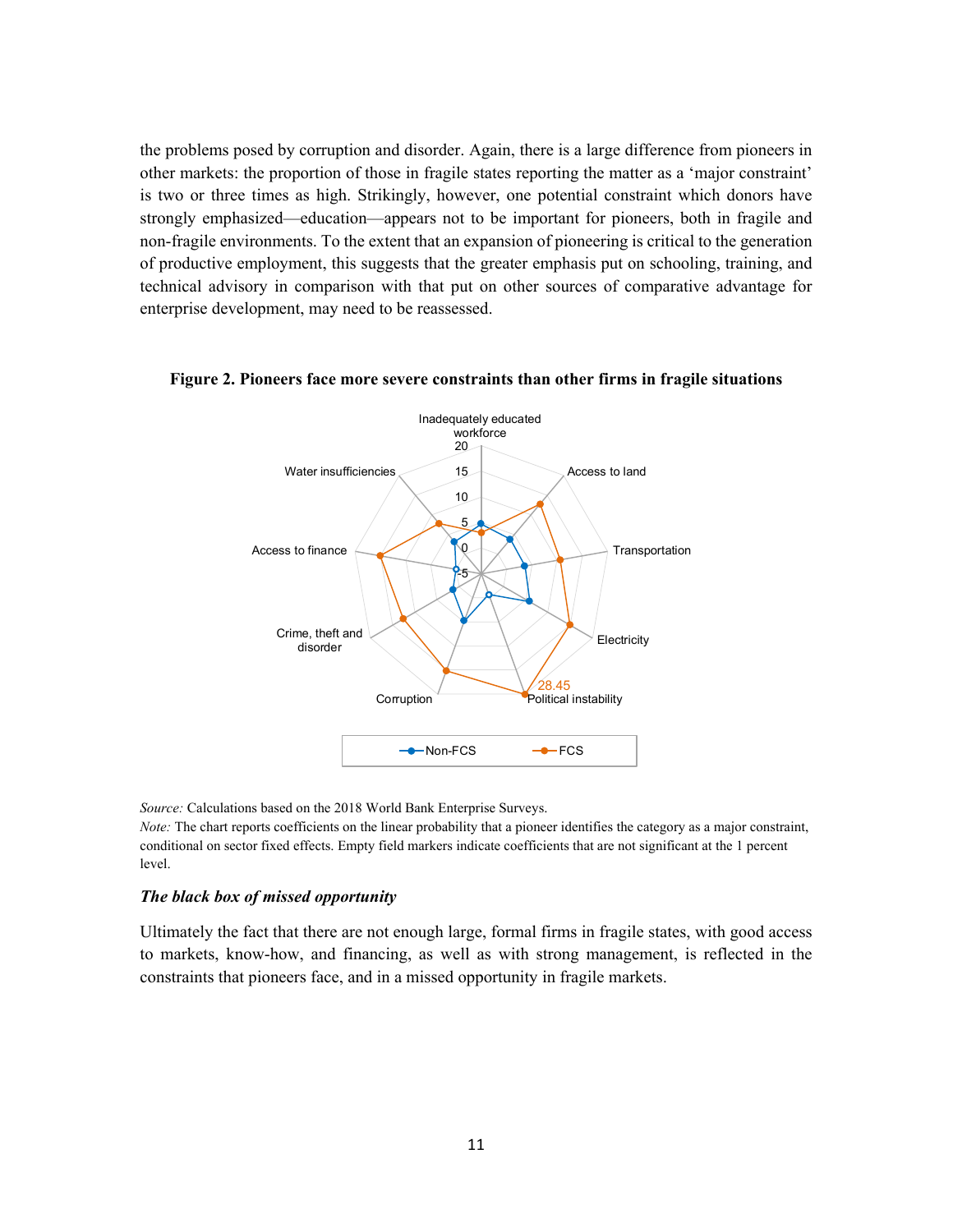

**Figure 3. The scope for market creation is large in fragile states**

Firm entry rate in an import market, weighted averages, in percent (1998–2014)

Firm exit rate from an import market, weighted averages, in percent (1998– 2014)



Source: The data employed in this paper are transaction-level customs data for the period 1997–2014. The data were collected by the Trade and Integration Unit of the World Bank Research Department as part of their efforts to build the Exporter Dynamics Database (EDD) described in Fernandes, Freund, and Pierola (2016). The sources for the data for each country are detailed at http://econ.worldbank.org/exporter-dynamics-database.

*Note:* Destination countries in the EDD raw dataset follow the United Nations' guidelines which recommend that countries of origin record their destinations as defined by the destination countries themselves. Therefore, as of end-2011, each country has a potential set of 247 destinations (see Fernandes, Freund and Pierola, 2016). The group of FCS includes 36 countries. Fragile and conflict-affected states are defined as those that were FCS in 2014, which was the last year of the EDD. The firm entry rate equals the number of entrants (firms that did not import in year *t-1* but did import in *t*) as a share of the number of importers. The firm exit rate is calculated as the number of exiters (firms that import in year *t-1* but do not import in *t*), divided by the number of importers. The average rates are weighted using import values.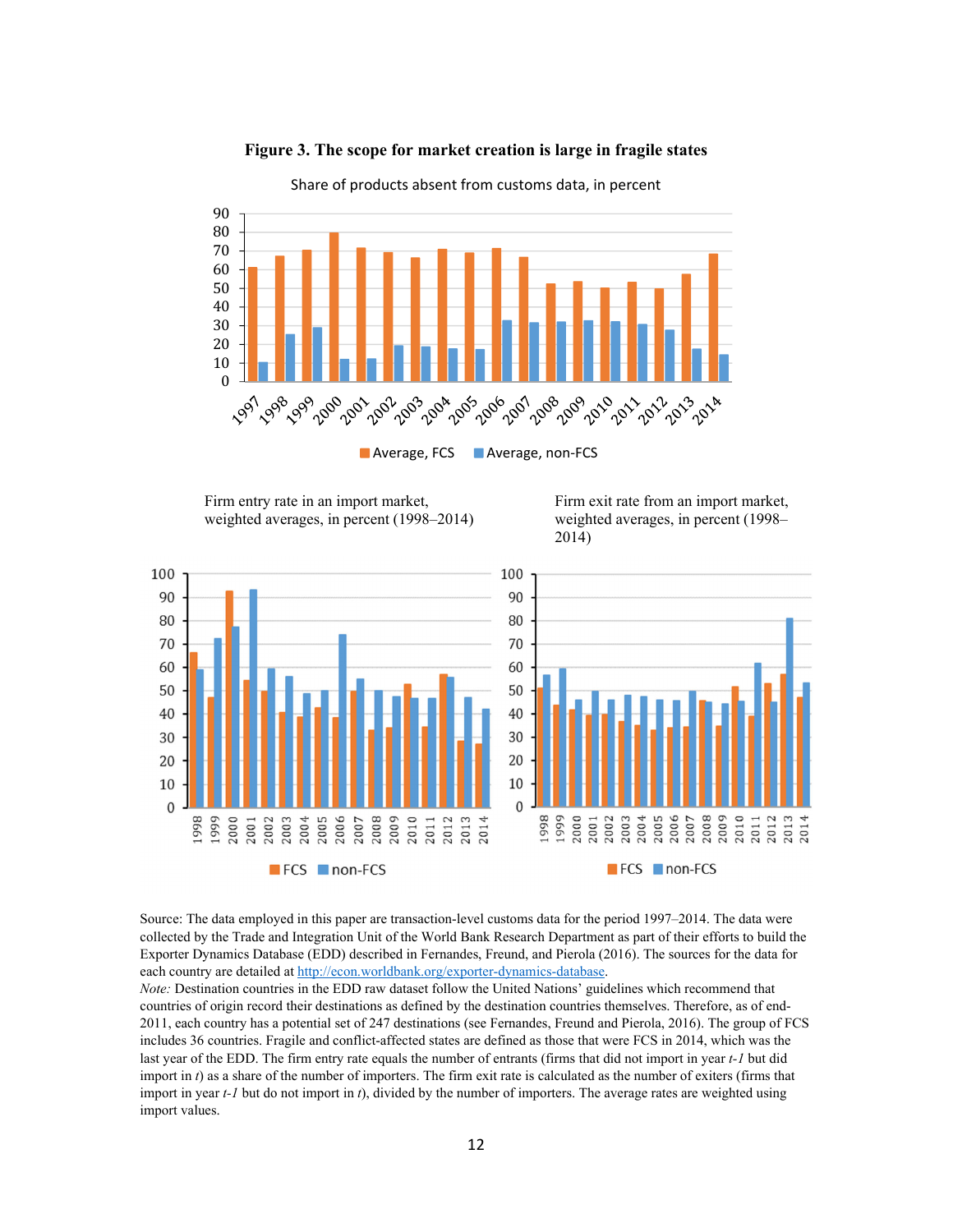Customs data allow assessment of the degree of unfulfilled potential in fragile states or, in other words, the scope for market creation. These data enable identification of the sectors in which no cross-border transactions—whether imports or exports—are recorded for years. The World Bank *Exporter Dynamics Database* is a unique source of information to assess that gap.18 Drawing on data sets covering the universe of cross-border transactions that are obtained directly from customs agencies in 70 countries allows assessment of the extent to which products are missing from fragile states.

The differences therein are striking: an average of 50–70 percent of product lines are missing from custom transactions in fragile states, as opposed to only 20–30 percent in the rest of the world. The gaps are persistent over time, and illustrate the absence of large-scale domestic production, as well as a missing market for foreign suppliers. In less distorted markets, such gaps reveal investment opportunities that result in high entry.

That is not the case with fragile states. The level of their failures and risks in fragile situations is prohibitive for most foreign suppliers, as illustrated by lower import entry rates, relative to other markets. As fragility imposes fierce selection at the borders, only the exceptional few make it in, which, in turn, translates into greater resilience post-entry for those that are able to overcome the sizeable entry barriers (see Figure 3).

What these dynamics suggest is also a significant 'survivor bias' in what we know about pioneers in fragile situations. The information we have comes from the few that succeed and survive, and who capitalize on capabilities that deviate substantially from entrepreneurs in the rest of the world. The characteristics of those who did not survive are unobserved, and, importantly, so are the characteristics of those that could potentially create markets with the support of financial institutions.

#### *First-mover advantages are not sufficient to secure credit*

As corroborated by an array of studies, there are benefits to being a first entrant in a market. In high-income markets, pioneers enjoy, on average, as much as 16 market-share points over late entrants, and 10 market share points over early entrants.<sup>19</sup> Yet the verdict is still out: a growing body of empirical studies lends support to the claim that following is better than pioneering due to the costs outweighing the benefits.<sup>20</sup> However, the sector and the market clearly make a difference. In fragile states, first-mover advantages can be significantly higher than in other markets due to the lack of diversification: simple innovations can be greatly rewarding.

But costs can be more constraining too. In fragile states, the fixed costs of creating a new market, or restoring one disrupted by conflict, are significantly higher. Pioneer firms thus face a time inconsistency problem: the firm that bears the fixed costs by entering first will become the least competitive once the market is established. That is because such firms will be carrying the legacy of their market creation or restoration costs. This explains why, in fragile states, we mostly see

 <sup>18</sup> Fernandes, Freund, and Pierola, 2016.<br><sup>19</sup> Tellis and Golder, 2001.

<sup>&</sup>lt;sup>20</sup> Golder and Tellis, 1993; Schnaars, 1994; Shankar, Carpenter, and Krishnamurthi, 1998; Boulding and Christen, 2003; and Hauser, Tellis, and Griffin, 2006.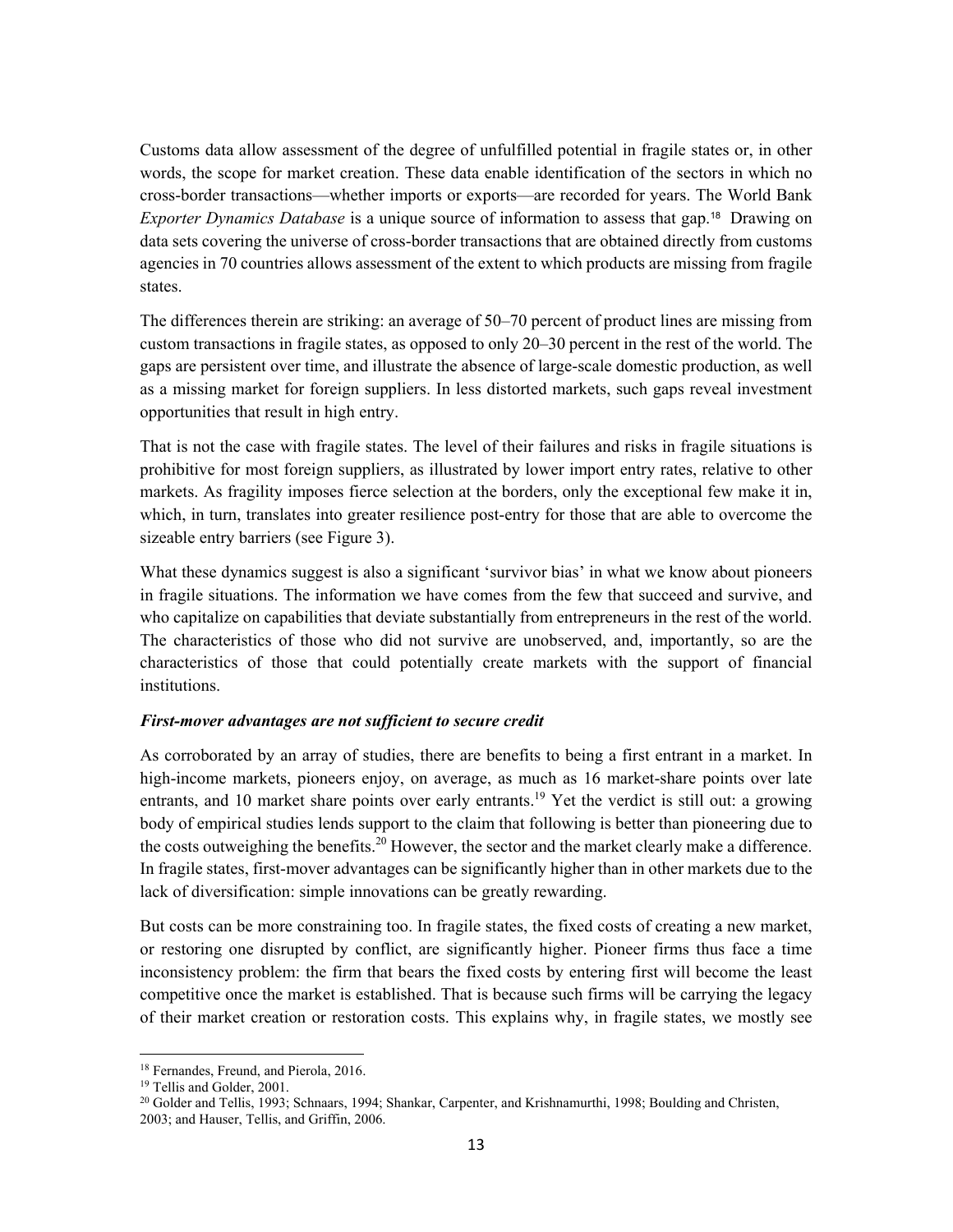pioneering firms enter in sectors where competition is limited, such as extractive industries and mobile telephony, where government controls market access through concessions and licensing. If a pioneering firm is able to get a concession or a license for a particular resource (mineral deposit, bandwidth, and so on), then the firm may be willing to bear the market creation costs, as it can recoup these costs later from the rents it will earn on the resource. It is much harder to attract pioneer firms to sectors where rents are liable to be competed away by later entrants. Yet it is this process of subsequent entry, the shrinking of rents, and the expansion of the sector that is the key public benefit from pioneering, which means that guaranteeing that a pioneer will be able to preserve a monopoly is not a solution.

What do these fixed costs comprise? They are partly research costs—about the market, the regulatory framework, the quality and cost of labor, the quality of infrastructure, and so on which are unobservable costs until the first firm attempts production. Then other firms can free-ride on the market information revealed by the entry of the first firm.

Fixed costs are also partly relationship-building costs. The first firm to enter bears the costs of helping regulators, customs agents, banks, trading partners, and others to climb the 'learning curve'. Governments frequently do not know how to tax or regulate a sector until the first business starts up. Or even if they have taxes and regulations on paper, there are start-up costs as they learn to implement. The weak market connections and financial market connections make these start-up costs much higher in fragile states.

|                      | Firms with a bank<br>loan/line of credit<br>(%) | Proportion of<br>investments<br>funds $(\% )$ | Proportion of<br>investments<br>(%) | Proportion of<br>working capital<br>financed by internal financed by banks financed by internal financed by banks<br>funds $(\% )$ | Proportion of<br>working capital<br>(%) | Cost of capital per<br>unit of value added |
|----------------------|-------------------------------------------------|-----------------------------------------------|-------------------------------------|------------------------------------------------------------------------------------------------------------------------------------|-----------------------------------------|--------------------------------------------|
| Pioneers             | 8.917***                                        | $-8.600***$                                   | 5.388***                            | $-9.257***$                                                                                                                        | $6.934***$                              | $-0.556**$                                 |
|                      | (1.078)                                         | (1.564)                                       | (1.202)                             | (0.807)                                                                                                                            | (0.580)                                 | (0.267)                                    |
| Pioneers in FCS      | $-13.72***$                                     | $13.37***$                                    | $-11.33***$                         | $13.46***$                                                                                                                         | $-9.894***$                             | 0.657                                      |
|                      | (1.691)                                         | (2.244)                                       | (1.724)                             | (1.267)                                                                                                                            | (0.910)                                 | (0.484)                                    |
| Constant             | 26.12***                                        | 74.54***                                      | $12.77***$                          | 76.11***                                                                                                                           | $11.76***$                              | $1.786***$                                 |
|                      | (0.911)                                         | (1.380)                                       | (1.060)                             | (0.687)                                                                                                                            | (0.493)                                 | (0.179)                                    |
| Observations         | 7.508                                           | 2.757                                         | 2.757                               | 7.499                                                                                                                              | 7.499                                   | 1,390                                      |
| R-squared            | 0.023                                           | 0.021                                         | 0.021                               | 0.038                                                                                                                              | 0.045                                   | 0.004                                      |
| Sector fixed effects | Yes                                             | Yes                                           | Yes                                 | Yes                                                                                                                                | Yes                                     | Yes                                        |

**Table 3. Access to finance by young pioneers (aged 5-years or less): Controlled averages across firms** 

Standard errors in parentheses

\*\*\* p<0.01, \*\* p<0.05, \* p<0.1

*Source:* Calculations on World Bank Enterprise Surveys (2018).

*Note:* The regression equation is specified as follows:  $x_i = \alpha + p_i \beta + FCS \times p_i \gamma + \delta_s + \varepsilon_i$  where  $x_i$  indicates the figures in columns reported by firm  $i$ ;  $p_i$  is a binary indicator for pioneering; FCS is a binary indicator for operating in a fragile state, and  $\delta_s$  are sector fixed effects. Coefficient  $\beta$  reported under 'Pioneers' captures the average difference between pioneers in non-FCS and others i.e. non-pioneers operating anywhere, while controlling for the sector of economic activity. Coefficient  $\gamma$  reported under 'Pioneers in FCS' captures what is distinctive about pioneers in FCS, relative to pioneers in non-FCS i.e. the effect of fragility on pioneering.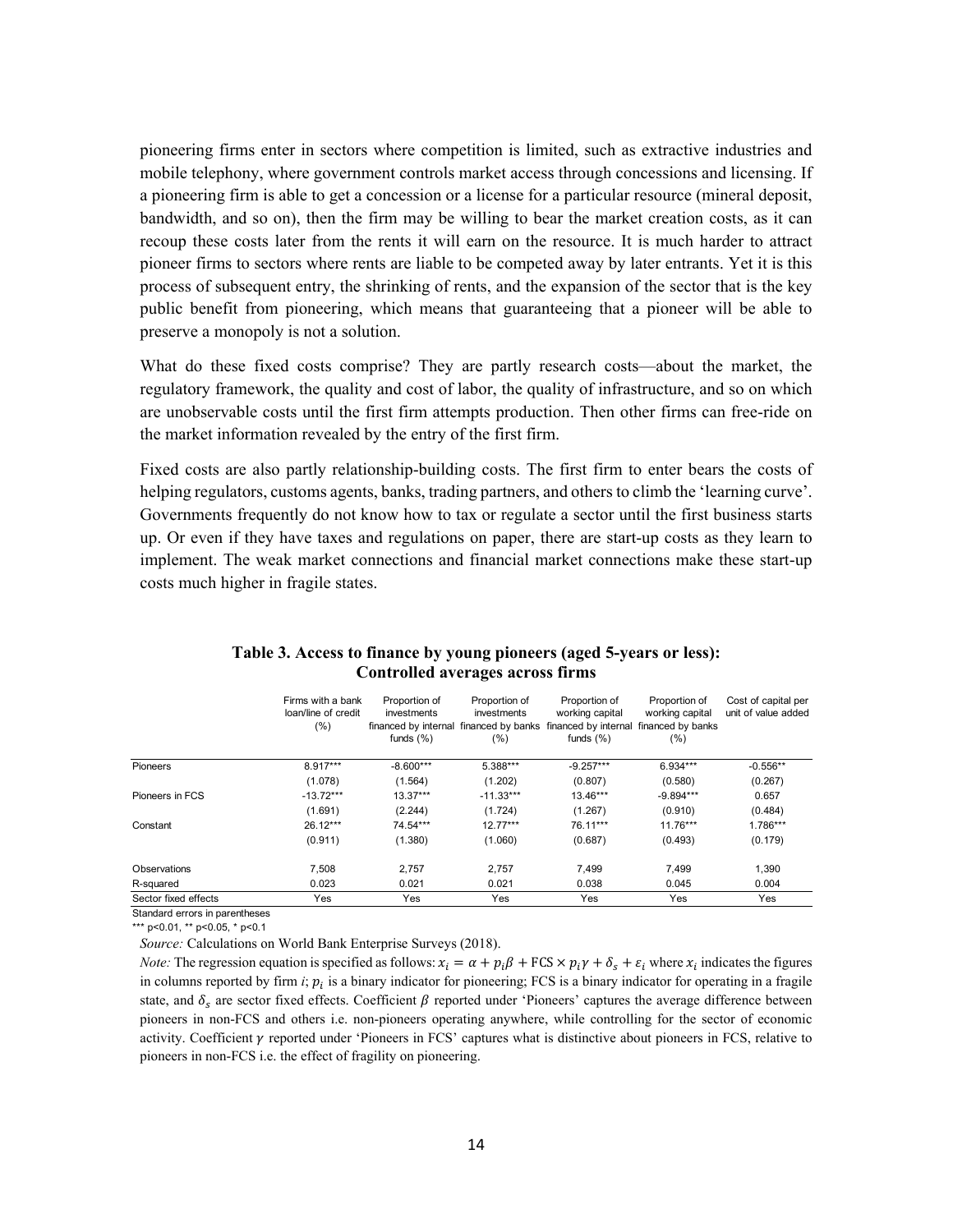And they frequently include labor training costs – in the absence of other firms in the market, the specific skills required are unlikely to be available. But firms cannot prevent trained labor from being poached by later entrants, so they are left with a cost of training labor that is of benefit to all firms in the market.

Access to finance can mitigate some of pioneers' start-up costs if there is enough information and predictability for pioneers to capitalize on their potential. First-mover benefits in fragile states should be reflected in higher access to capital at lower cost. And this is the case for most developing countries, yet in fragile states the reality is much bleaker.

The higher probability of young pioneers getting a bank loan or credit is reversed in fragile states where young pioneers are *less* likely, by half as much, to have access to credit (see Table 3). The shares of their investments and working capital financed by banks are disproportionally lower too, which forces them to rely on internal funds, and thus start up with a much higher probability of default. While pioneers in other countries are able to capitalize on their potential in terms of lower cost of capital per unit of value-added, pioneers in FCS face the same credit terms as everyone else. In both cases, first-mover costs are significantly higher. Nor is this surprising: banks avoid exposing themselves to radical uncertainty. Although all firms operating in fragile states face distinctively higher uncertainty due to political instability, pioneers face an additional layer of 'unknown unknowns'.



#### **Figure 4. Labor productivity – pioneering versus non-pioneering firms**

*Source:* Calculations using World Bank Enterprise Survey data.

*Note:* Labor productivity is the ratio of value added by the number of workers.

These conditions are reflected in lower productivity premia for pioneers in FCS: higher returns are offset by important costs and uncertainty. Estimates from the World Bank Enterprise Survey suggest that the productivity of pioneering firms in FCS is lower than that of their peers in non-FCS. As illustrated in Figure 4, the median value added per worker in pioneering firms in FCS (\$6,986) is lower than that of pioneering firms in non-FCS (\$11,651).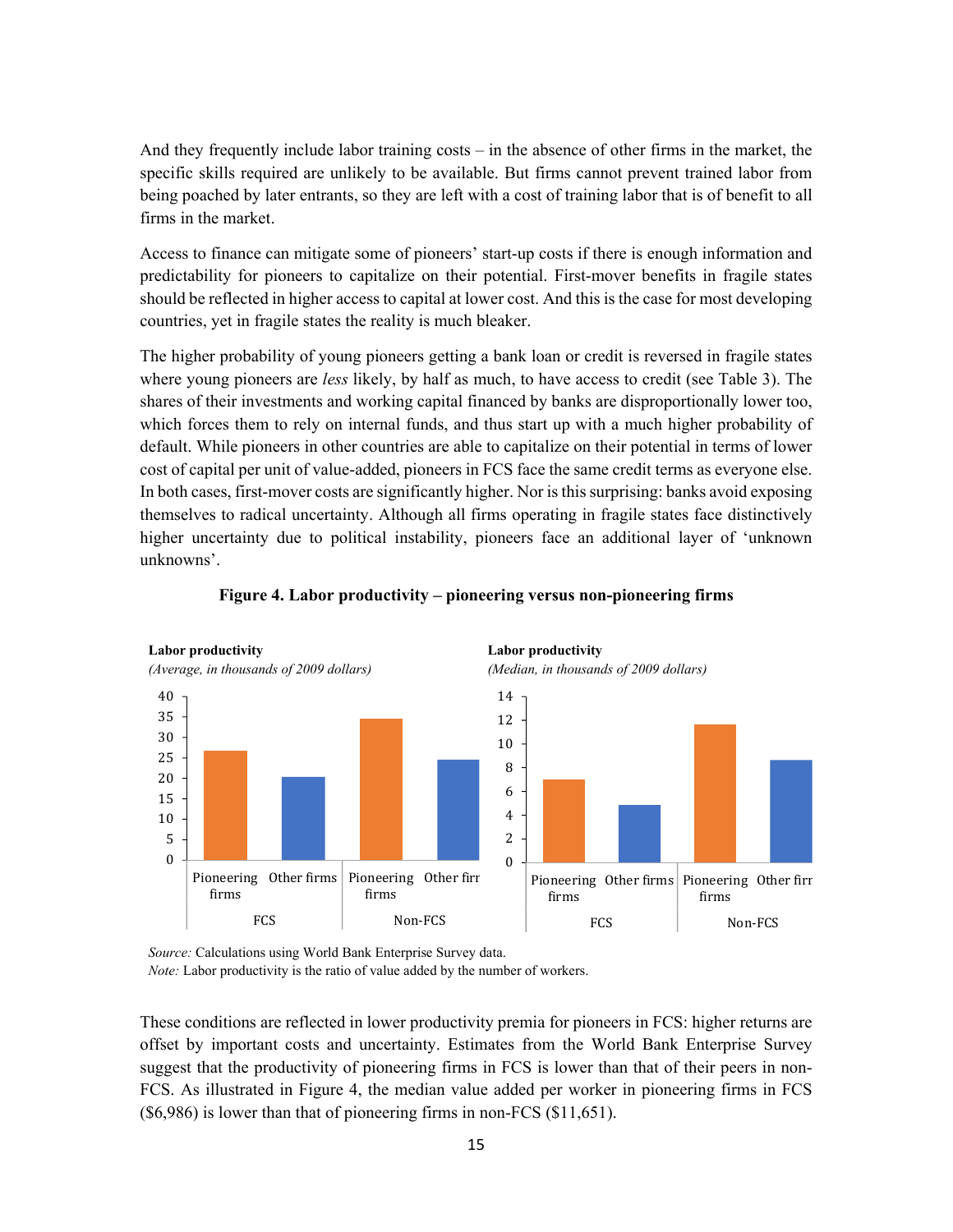#### **4. Expanding the DFI toolkit to support pioneering firms in fragile states**

The fragile state needs to overcome these impediments to building clusters and production webs. While this is not the *only* role of DFIs in fragile states, it is the fundamental one, and it is difficult. From the above characterization of the problem, we can split it into three components. One is the need to offset the known costs of being a pioneer, rather than entering once the cluster or web has reached commercial viability. The second is offsetting the known risks that can be expressed in some insurable form of probability. The third is offsetting the 'unknown unknowns' that generate radical uncertainty.

The analysis above suggests three key roles for DFIs to support greater entry of pioneer firms. The first is to develop subsidy mechanisms that defray some of the initial entry costs, thus correcting for the externality problem described above. The second is to provide technical assistance and capacity building for market creation activities which range from labor skills development to support for government regulators and banks so that they better serve the market. The third is to be willing to confront the radical uncertainty of pioneering investments in these markets, and to invest in pioneer firms despite the absence of information concerning the risk profile of the activity.

DFIs are currently organized around doing deals with firms that come with proposals: the core activities are *selection, structuring, and risk assessment*. This is a useful skill set for working in fragile states, but not by any means the most needed skill set: a demand-led approach misses the fundamental need to support the entry of pioneering firms that might be ambiguity-averse, so that deals can be generated. Notably, all these activities require DFIs to move beyond their traditional range of activities—into the blending of concessional and commercial financing, capacity building, greater coordination across investments, and investing in the face of unquantifiable risk and uncertainty.

#### *Addressing the sequential costs in new clusters and webs*

To offset the problem of known sequential excess costs of pioneers, the first requirement is to improve the knowledge base for DFI decisions. DFIs need sector diagnostics. By this we mean an estimate for each activity that is potentially a candidate for an early cluster, or an early production web, in the country. A useful guide in determining the possible candidates for becoming early clusters and webs is to find a few countries that one or two decades ago had economies somewhat similar to that of the fragile economy now, but which have been through a significant transformation. The sequence that they followed, with its successes and setbacks, can serve as a candidate list to be evaluated. This approach has two advantages over more complex techniques. One is realism: the nature of the problem is one of radical uncertainty— each national transition is unique, and all attempts to reduce it to probabilities are illusory. The other is that such a concrete comparison can more readily serve as the basis for a narrative that investors can readily assess for credibility. This is better than a technique too complex and proprietary for them to trust. We take this up further below.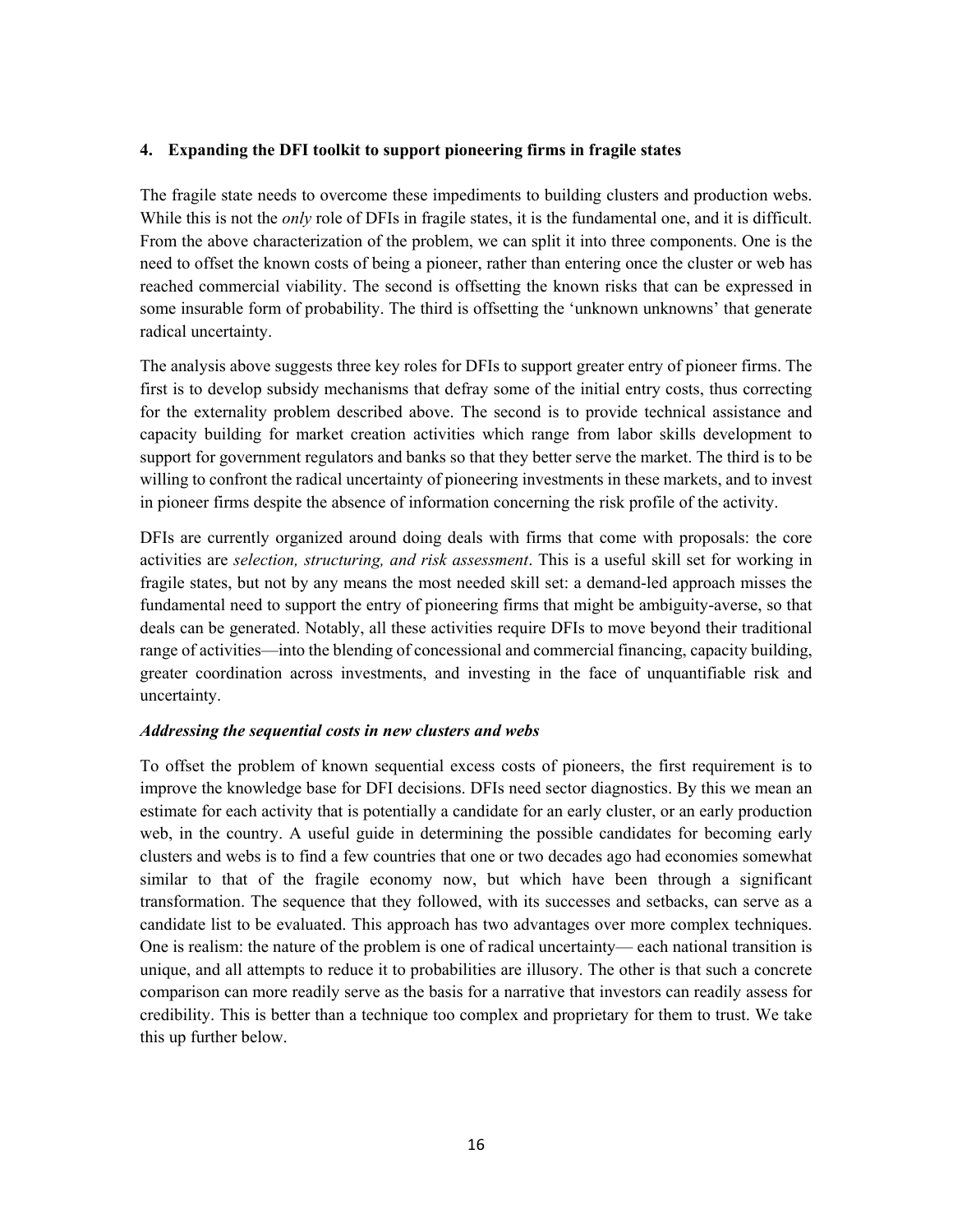#### *Assessing the public benefit from new clusters and webs*

The same sector diagnostic that estimates the costs of establishing a new cluster or web can be used to assess its public benefit. The key non-commercial benefits in a fragile state are jobs and tax revenues. The former stabilizes the society; the latter strengthens the sinews of the state. Whereas the costs will need to be estimated for each firm in the sequence (since each firm will need to be compensated), for the benefits, what are likely to be the most pertinent of those generated once the sector reaches viability? This is an important point: the procedure for estimating the public benefit generated by each individual pioneer grossly understates the true benefit because the sector will not scale up until it has reached the point of commercial viability. The first entrant to the Bangladeshi garment industry employed, at most, a few hundred workers. This was not the public benefit: the public benefit was that the first entrant triggered what became a vast sector. In the end, what matters is a comparison of the pump-priming public costs of getting the cluster or web established relative to the public benefits in terms of jobs and tax revenues.

In assessing the benefit from jobs, some valuation has to be placed on them. Again, comparison with some country that has already gone through transformation can be helpful. What matters is not the initial wage, but the likely trajectory of wages in a transforming economy, in comparison with the likely earnings trajectory of near-stagnation if fragility persists. As indicated in the preceding figure (see Figure 4), in countries that have stabilized, labor productivity is markedly higher. This puts a lower bound to the estimate of the public benefit, but an additional element should be added —something for the contribution of employment growth to reducing the existential dangers of fragility. In effect, this comes from a socio-political assessment by appropriate country and conflict specialists. Any quantification will be notional, but this is better than assuming that the benefit is zero. Sometimes, a useful exercise will be to ask how big would the contribution need to be to justify public money being used to establish the sector. But although, in principle, the nature of the decision seems difficult, in practice it will usually be straightforward: at any one time, only a few sectors will be candidates, and DFI capacity in the country will limit what can be attempted. The diagnostic is not a once-and-for-all guide: it launches a process of learning by doing, and so will need to be revised periodically.

Suppose that a proposed project meets the requirements that once a cluster or web has reached scale it will be commercially viable, and that the public benefit of establishing it exceeds the costs of covering first-mover disadvantage. Evidently what is then needed is a *public subsidy of pioneer firms* to cover these costs.

#### *Supporting pioneers with subsidy mechanisms*

We can characterize the situation as pioneering firms face heightened private costs which generate social benefits beyond the firm – their activities and the information on risk that they generate by initial entry benefit the entire market (see Carter, 2015). The discovery process they undertake generates information on risk and reduces uncertainty, benefitting all firms and investors. This provides a rationale for subsidizing initial entry costs to correct for this externality. Such subsidies could in theory come from governments in these states, but they rarely have the fiscal or administrative capacity to do so in a transparent way. Since the governments of fragile states lack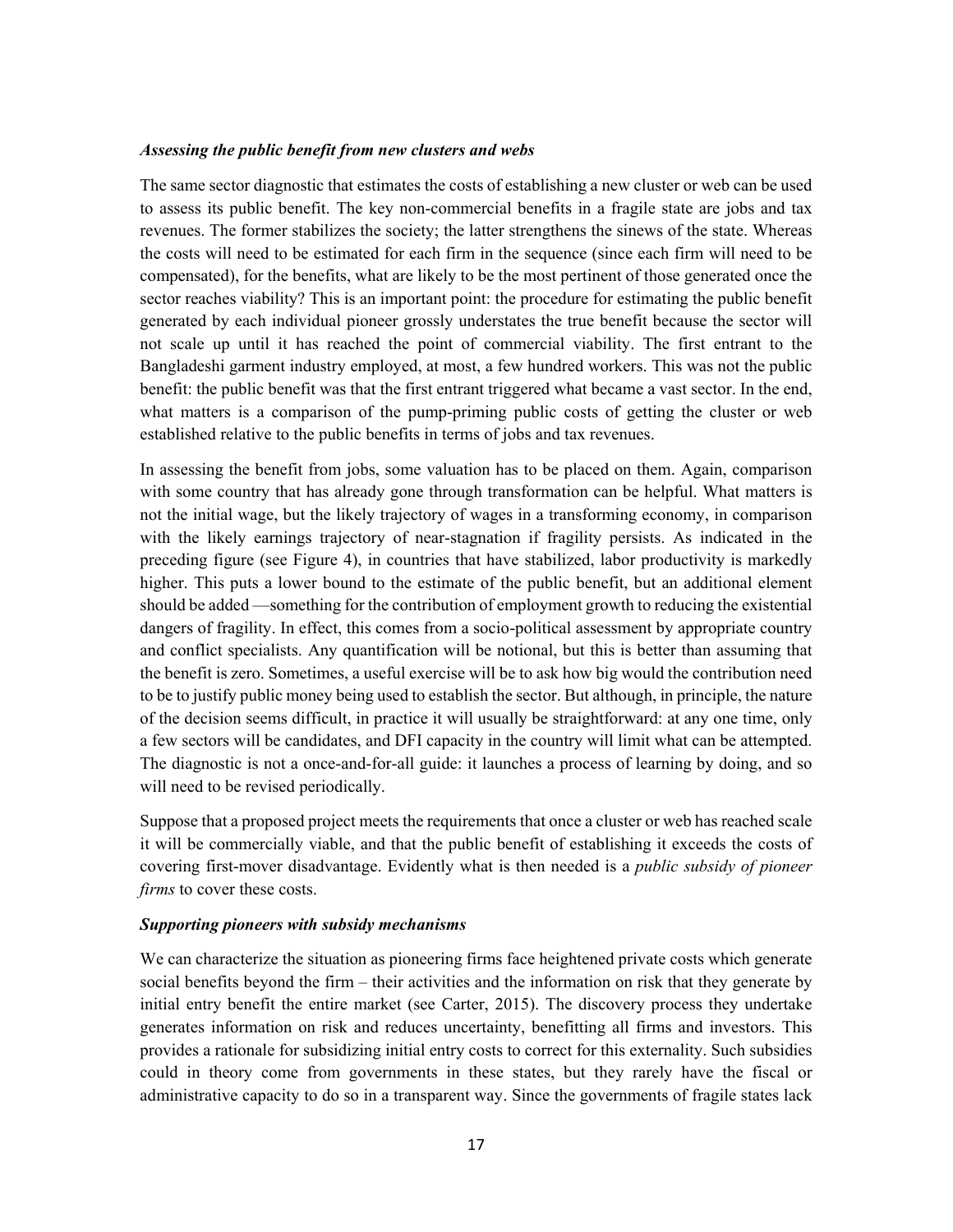the finance to provide the necessary subsidy, the only way they can provide compensation for initial losses is to grant tax waivers. Such tax waivers only help the firm if it becomes profitable, and even if everything were known, this would take time. So, the tax waivers must extend for a long period. But in the context of a fragile state, distant future commitments are heavily discounted. The only recourse of the government is to offer larger and yet more distant, tax concessions. Further, such concessions are very easily gamed by firms: when a firm reaches the time that tax becomes due, it could close and set up a new firm that is eligible for a concession. In the process, the 'solution' to this problem undermines the other overriding priority of escaping from fragility and strengthening the key sinews of the state. There is, therefore, a role for DFIs, which are often the main source of capital for pioneering firms. That role is providing subsidies as part of DFIs' financing role.

Blended finance mechanisms, through which DFIs combine commercial-term financing with subsidies linked to specific costs, benefits, or risks, are a suitable mechanism for providing this subsidy. The DFIs have advanced rapidly in developing and deploying blended finance tools over the past few years, and have developed common guidelines on how to do it in a disciplined way.<sup>21</sup> The rationales that we have discussed here for subsidizing pioneering firms in fragile states fit well into the objectives of the significant donor funding pools for blending. Most notably, the last International Development Association (IDA) replenishment allocated \$2 billion to IFC and \$0.5 billion to the Multilateral Investment Guarantee Agency (MIGA) to cover the concessional component of various blended structures. IDA donors have put a strong priority on using these funds in fragile low-income states.

One approach would be to actively seek out firms willing to be pioneers with subsidy support from DFIs. This requires an active phase of search, most likely through a combination of an open call for proposals and pro-active invitations to those firms likely to be suitable. This is well within the skill set of someone with an MBA, but it implies a switch in DFI activity from passive evaluation to pro-active opportunity generation. However, the switch could create further delays in a process that is already too long relative to the political time horizons of client governments. Once an activity has been selected and agreed with the government, to impose greater discipline on each stage, the entire process from calls for proposals and search for investors to a 'gathered field' and the first signed deal, should be time-bound.

#### *Subsidy mechanism design*

It is important to design the subsidy allocation mechanism to support market creation, and not undermine it. Current DFI processes for allocating a subsidy can be criticized as opaque and idiosyncratic.<sup>22</sup> This only adds to the uncertainty facing pioneer firms. Subsidy should also avoid creating an advantage for the recipient that goes beyond the 'first mover' costs that it bears. Over the past two years, DFIs have converged on a set of common guidelines for the use of blended finance, which aims to bring proportionality, minimum subsidy, and transparency to the process.<sup>23</sup>

<sup>&</sup>lt;sup>21</sup> DFI Working Group on Blended Concessional Finance for Private Sector Projects, 2017.

<sup>22</sup> Kenny, 2018.

<sup>&</sup>lt;sup>23</sup> DFI Working Group on Blended Concessional Finance for Private Sector Projects, 2017.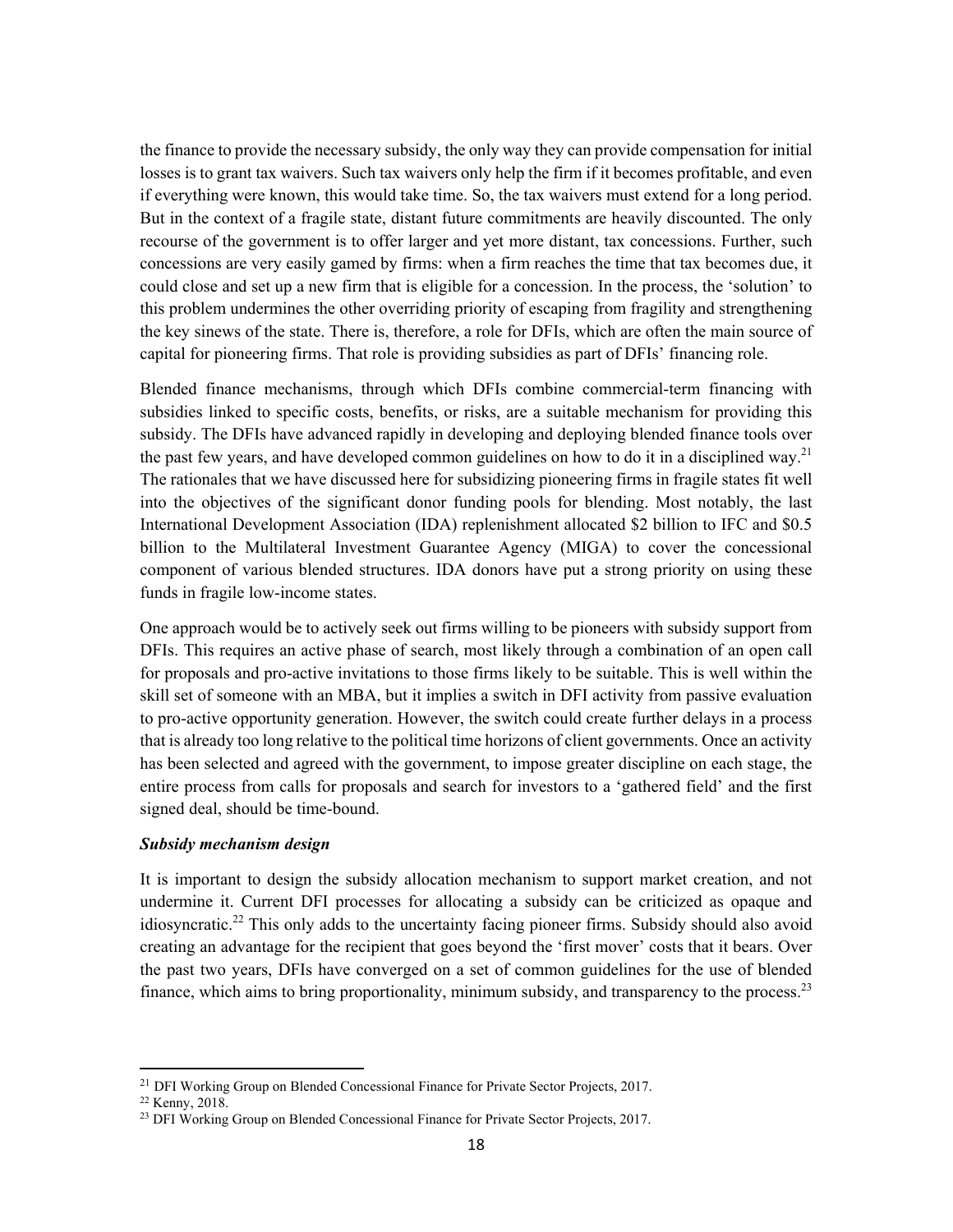However, there is need for further innovation in the design of blending structures to ensure that subsidies are well targeted to the upfront costs faced by pioneering firms.

Subsidy should be frontloaded to reflect upfront costs, and taper off so that they do not give ongoing competitive advantage to these firms after their initial costs have been met. Options include: (a) a capital cost subsidy—as capital investment is frontloaded, this clearly meets the design criterion; (b) lower interest rates on debt—if borrowing tapers off due to amortization, this meets the design criterion, and is the most commonly used structure by DFIs; and (c) patient capital—equity with low expectations of return in the initial years. Compared to debt, the implicit subsidy in patient equity is less transparent. On the other hand, equity infusions improve the capital structure of the firm, and give it the opportunity to leverage DFI financing with additional debt on commercial terms.

Whichever structure is used, the question arises of how to select pioneer firms to benefit from the subsidy. Where there is a defined market/business opportunity (such as for supplying power to a government utility) the government can run an auction, based on bids for the amount of capital subsidy or tariff enhancement (for example, the World Bank Group's Scaling Solar program in Africa<sup>24</sup>). More active search processes, as described above, can bring greater transparency to firm selection. Where there is no defined market/opportunity, DFIs need to screen possible pioneer firms for their potential to contribute to market creation and provide tailored support that will promote market development.

#### *Technical assistance and capacity building*

DFIs can also provide support to firms through providing subsidized advisory services that support job training, technology transfer, market assessment, and other costly activities which pioneering firms need to undertake. They can also provide technical assistance and capacity building to governments to help create a more certain market for pioneering firms. This can include the establishment of necessary market regulations, tax regimes, administrative processes, and so on. This all serves to reduce the cost and uncertainty that pioneer firms face in entering a new market or providing a new good or service.

#### *Addressing the problem of risk and uncertainty*

Addressing the high risks inherent in individual investments in fragile states is the challenge most familiar to DFIs. The conventional DFI modalities for covering risks are risk-sharing through equity investment, insurance instruments such as first-loss provisions, various types of risk insurance and hedging mechanisms, and loan rates set below risk-corrected market rates. To the extent that these are not financially sustainable for DFIs, they depend on the provision of grant funding or risk-bearing capacity from beyond their balance sheets. For example, the IDA FCS facility bears the risk of forex and government performance guarantees, and enables MIGA to insure otherwise uninsurable political risks. Currently, the money provided from the IDA Private Sector Window to IFC is designed to be used for risk-reduction, in the form of guarantees, hedging, and risk insurance. However, risk is only one of the impediments: first-mover disadvantage and

 <sup>24</sup> For more information, see Scaling Solar website at https://www.scalingsolar.org/.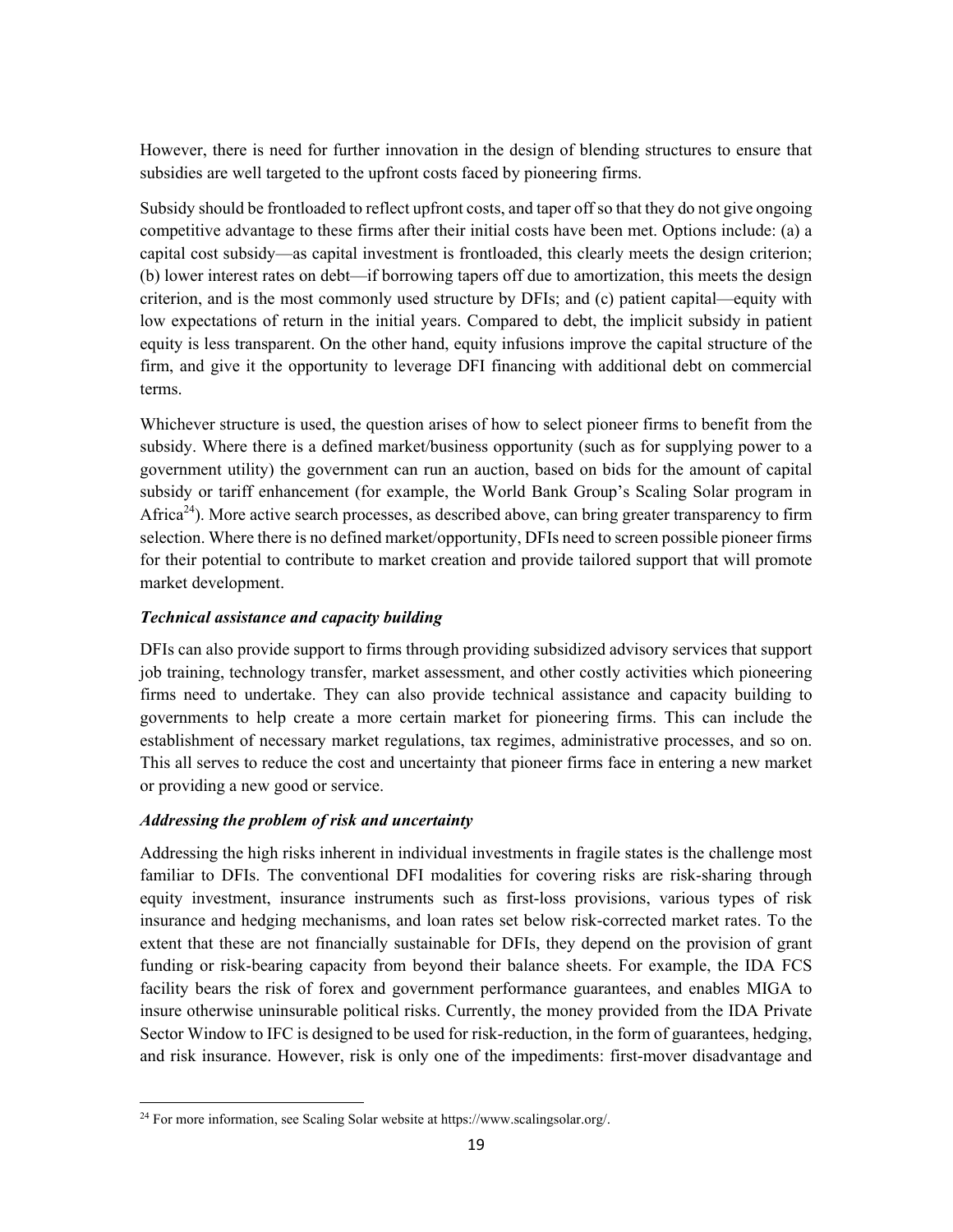radical uncertainty each need to be offset. DFIs need more than this one tool of risk-reduction to achieve the objective of creating markets in fragile states. For example, IFC can combine PSW guarantees with concessional loans and equity structured to defray upfront costs and delay the returns to the PSW.

One of the major risks for private investors is government behavior. Although ostensibly MIGA is an insurance agency, since it recovers from governments most of the money it pays out in claims to investors, MIGA insurance is primarily a mechanism by which governments are able to reduce investor risk by making credible commitments to provide compensation for breaches of contract without recourse to the courts.

#### *Addressing radical uncertainty*

Radical uncertainty abounds, and not only in fragile states. A key implication of uncertainty for DFIs is that too little is known to be confident that any particular intervention will work: a new industrial zone can appear to be promising, be well-equipped, and yet firms do not come to it. This poses a simple problem for potential investors who can simply opt not to invest, but a complex problem for DFIs that are mandated to find investment opportunities in this context.

First, consider the simple problem faced by potential investors. As discussed above, they typically resolve radical uncertainty by avoiding a decision. Yet in many contexts of radical uncertainty, decisions still get taken. Faced with an uncertain situation, people are eager to understand it: they pose the question 'what is going on here?'<sup>25</sup> This appetite for explanation is met by narratives that seem to provide a coherent and credible account of the recent past (see Shiller, 2017 for a good discussion on narrative economics). The narrative explanation circulates within a network, and as people start to believe it, this collective understanding gives reassurance. Even highly-sophisticated financial markets function like this, but in fragile states the process is of the essence. Not only do fragile states abound in uncertainty; but the small size of their economies does not justify substantial expenditures to forge an independent, evidence-based, understanding. These are the archetypical environments in which firms rely upon narratives as the basis for their decisions. So, instead of avoiding a decision altogether, potential investors often base a decision on some simplifying narrative that appears to account for 'what is going on?'

The recent history of investor sentiment in developing countries abounds in such narratives: investor-oriented phrases such as 'Asian Tigers', 'BRICS', 'Emerging Markets', 'Frontier Markets', 'the Hopeless Continent', and 'Africa Rising' were simplified explanations of the recent past that became widely accepted in investor circles, and for a while were presumed to have predictive power. Most such narrative explanations are merely approximations that eventually so mis-predict events that they are abandoned. The 'Dot Com' bubble, and 'the Great Moderation' are recent examples of narratives that took hold in highly sophisticated markets and yet rapidly proved embarrassingly flawed. *But narratives about future spatial decisions have the unusual feature of potentially being self-fulfilling*. This is because the location of future agglomerations is highly indeterminate: there are thousands of 'rational choice equilibria', any one of which will happen if people believe that it will. Further, since firms can readily understand that this is the case, what

 <sup>25</sup> Kay and King, forthcoming.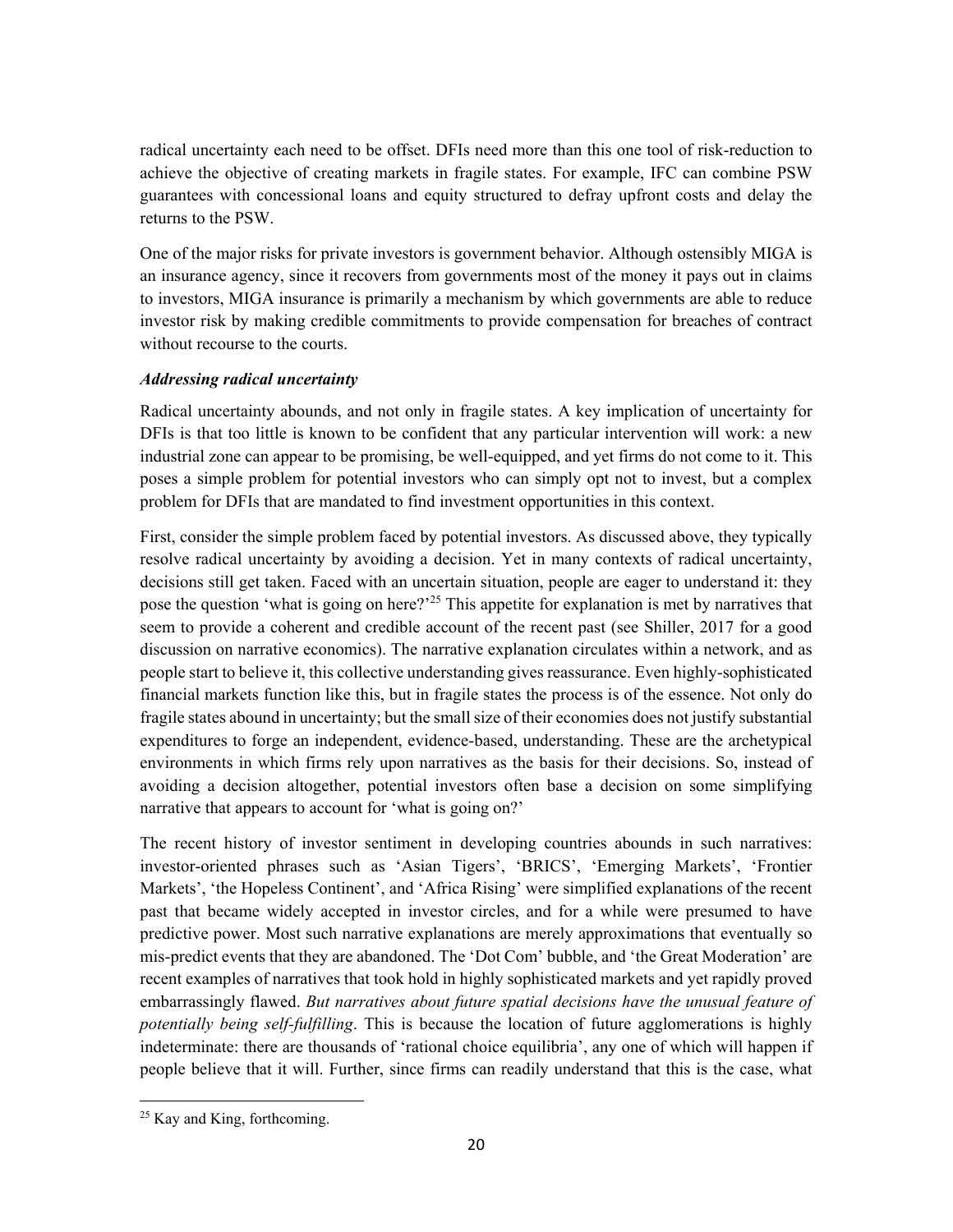they need to know is not whether the narrative is correct in some objective, technical sense, but rather whether it is the narrative that other firms believe. *If others believe it, then it is rational to accept it.* 

When firms look at a fragile state, there is already a dominant narrative that provides a reasonably good explanation of the recent past: the country is a 'basket case'. This means that there is some enduring characteristic of the country, which is not further specified other than in vague terms such as 'corruption' or 'violence', that causes repeated failure. This explanation is repeatedly reinforced by the extensive marketing of images of catastrophe on which the business models of the development NGOs are dependent. The 'basket case' narrative is the polar opposite to that of 'Asian tigers', and each is self-fulfilling. In Asia, investor confidence resulted in high growth rates, which confirmed the confidence. In fragile states, a lack of investor confidence results in stagnation which confirms the lack of confidence.

Now we turn to the complex problem faced by DFIs. In order to find firms to invest in, DFIs need entrepreneurs and investors for whom the simple narrative of 'basket case' is false, but they need to do this in the context of themselves not knowing what they need to do in order to be sure of overcoming first-movers disadvantage. The solutions to these intertwined problems are to embark upon a phase of discovery as to what instruments work best in which context, while adopting a range of measures to reset investor narratives.

#### *Launching a phase of discovery*

Faced with the mandate to generate job growth in fragile states, a task for which the knowledge base is currently inadequate, the responsible action is evidently to ignite a process of rapid social learning. Governments usually resist admitting that they do not know what to do, and are afraid of learning through experimentation because it inevitably brings some failures and exposes them to criticisms from civil society. It is essential that the leaders of DFIs educate their stakeholders about the true nature of the task, and explain that the only way that governments can protect themselves is to grant DFIs sufficient operational independence that they can take risks and make mistakes, and give them resources not linked to immediate investment deliverables, to enable experimentation and upstream work to develop investment opportunities. An important role of a DFI with independence to deliver a mandate is that of taking responsibility for and incurring the costs of this process of social learning. Absorbing pertinent knowledge can help, but DFIs learn primarily from their own experience in experimenting with different approaches.

Academic knowledge is of some use: the four pertinent fields are the political economy of fragility; the economics of spatial agglomeration; the industrial economics of low-income countries; and the macroeconomic analysis of radical uncertainty. In all four there have been useful recent advances. *Escaping the Fragility Trap*<sup>26</sup> emphasizes the importance of 'scaffolding': supporting measures that can work in the context of getting started, even though they are not found in contexts where many firms are already thriving. Venables<sup>27</sup> shows why market forces tend to perpetuate spatial failure: low wages are usually not enough to compensate for the lack of a cluster of firms, and the

<sup>&</sup>lt;sup>26</sup> LSE-Oxford Commission on State Fragility, Growth, and Development, 2018.<br><sup>27</sup> Venables, 2018.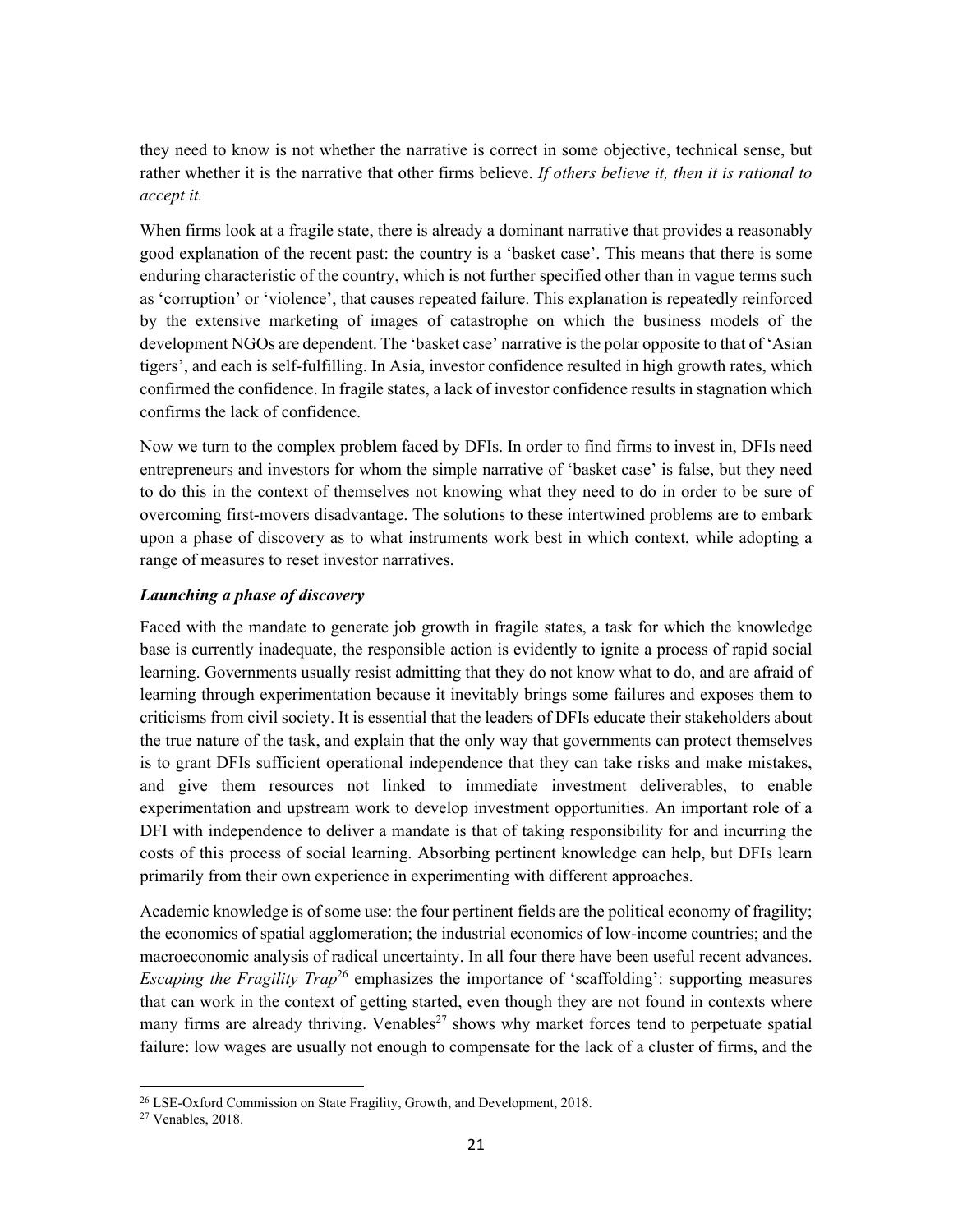location fills up with low productivity activities. Starting from the recognition that in low-income countries a salaried wage job lifts people from poverty to the middle class, Woodruff summarizes the evidence on the impediments to private-sector job-creation.<sup>28</sup> Kay and King provide an outstanding analysis of radical uncertainty.29

The collective experience of other DFIs is potentially of considerable use. Indeed, in business, learning from peers is the primary dynamic of technical progress. With over 40 DFIs, several with distinctive specializations, there is a substantial pool of variation. As discussed below, social learning among DFIs should be an entirely cooperative process, and go faster than among commercial firms, but it requires stronger mechanisms that provide effective opportunities for learning.

But inevitably, learning will occur primarily through each DFI taking the risk of trying new approaches in new places. Since some of these will fail, the essential steps for DFI owners to take are authorizing this risk-taking, encouraging it by rewarding innovative failure as well as success, and building a systematic process in which staff who manage innovations share what they have learned.

#### *Resetting investor narratives*

The task facing DFIs is how to reset negative and self-fulfilling investor narratives such as the 'basket case' narrative. Three practical responses by DFIs can complement each other. One is to make a commitment. A second is to disrupt damaging narratives with evidence that is incompatible with them. A third is to replace a damaging narrative with a better one. We consider them in turn.

#### *Commitments that reset beliefs*

A powerful demonstration of the potency of a commitment was that of President Draghi of the European Central Bank (the ECB) during the euro currency crisis. He publicly announced that the Bank would do 'Whatever it takes,' to secure the future of the euro. By making it a public statement, Draghi left himself no personal room for failure: the statement was simple and completely unambiguous. Hence, it was at once apparent that if the euro fell apart, having made this commitment, he himself would have to resign. This, in turn, reassured asset holders that he would use his considerable power to intervene in markets. As a consequence, these three words rapidly transformed the trajectory of the euro even before the intervention: it worked by resetting expectations. Further, the phrase acknowledged ignorance: the unambiguous implication was that the ECB would experiment with innovations until it found something that was sufficiently effective to accomplish the goal. The ECB duly innovated with 'Outright Monetary Transactions'. An analogous announcement was Deng Xiaoping's 1978 narrative that 'it doesn't matter whether a cat is black or white as long as it catches mice'. In the context, this was readily understandable as an acknowledgement that the government was determined that China would catch up, but was not committed to any particular means of doing so. The Chinese government ignited a process of regional experimentation that has generated rapid social learning.

<sup>28</sup> Woodruff, 2018.

<sup>29</sup> Kay and King, forthcoming.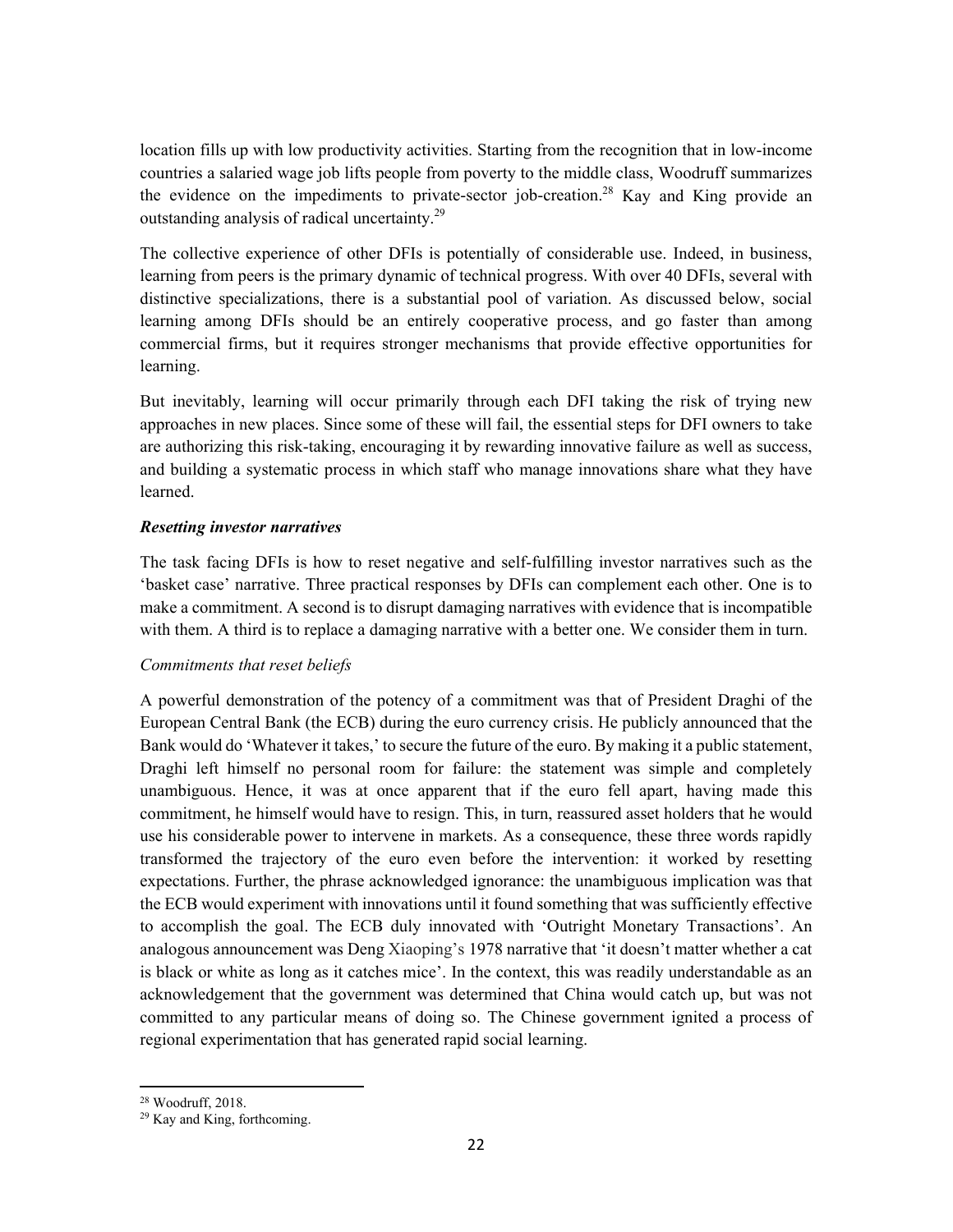What might be an equivalent commitment by DFIs toward fragile states? It has to be simple and unhedged: for example, had Draghi said 'We will do whatever *we can'*, instead of 'Whatever *it takes'*, it would have had little or no effect. The former phrase, though apparently a commitment, would clearly have left the president free, in the event of a failure of the euro, to exonerate himself by saying 'We did all we could'. So, the equivalent DFI commitment has to leave the DFI with an unqualified exposure to achieving the commitment. This tells us that the commitment must be within the power of the DFI. The temptation is for the DFI to respond to this by committing to actions rather than outcomes, but this is likely to be ineffective since it leaves firms facing uncertainty as to whether the actions will succeed. Hence, the commitment must be to some outcome that matters for the firm, *but is believed by the firm* to be within the power of the DFI.

The italicized qualification is important: Draghi's phrase worked so well partly because asset holders, although unsure of his exact powers, recognized that whatever his powers were, he now had a personal interest in pushing them to the limit (as indeed proved to be the case). Firms will similarly be unsure of a DFI's powers: most obviously, how much money will a DFI be willing to spend in trying to make a commitment work? Suppose, for example, that the DFI's public commitment is 'We will do whatever it takes to get this industrial zone up to 10 operating firms by 2023'. Precisely because this puts the DFI so firmly on the hook, it may well be sufficient to anchor expectations: a firm investing in 2020 can be highly confident that it will only have three years to wait before the cluster is at a viable scale. In turn, this puts bounds on the compensation required for first mover disadvantage. To make the commitment viable, the DFI may need to get commitments from the government that it will implement supporting actions, and more importantly, refrain from actions that might cause damage.

As discussed above, for commitments by DFIs to work, they need to be credible and so plausibly within their powers. This, in turn, confines DFI commitments to specific, time-bound goals such as the minimum size of a cluster. An overarching goal, such as escape from the fragility trap, cannot become either a DFI or even a donor commitment, since it depends upon events beyond their powers.

#### *Falsifying a damaging narrative*

The 'basket case' narrative is very far from being a profound analysis of fragility. The notion that there is some unchangeable characteristic that dooms the society has repeatedly been falsified by evidence that provided a more credible narrative.

In the 1950s, the country that was most commonly the recipient of the 'basket case' explanation was China.<sup>30</sup> The rise of a few East Asian countries during the 1970s decisively falsified the 'basket case' narrative for the entire region. This helps to explain why, in the past decade, Asian investment in fragile states has increased far more rapidly than European investment. The 'This country is a basket case' narrative is much less credible to Asian firms, partly because within living memory it was also applied to their own countries, and partly because they are relatively new arrivals in the current fragile states. Having been falsified at home, they are somewhat immunized against the 'basket case' account of events. In its place, they are more inclined to adopt an equally simple

  $30$  See Collier (2017) for a survey of cultural explanations for national failure.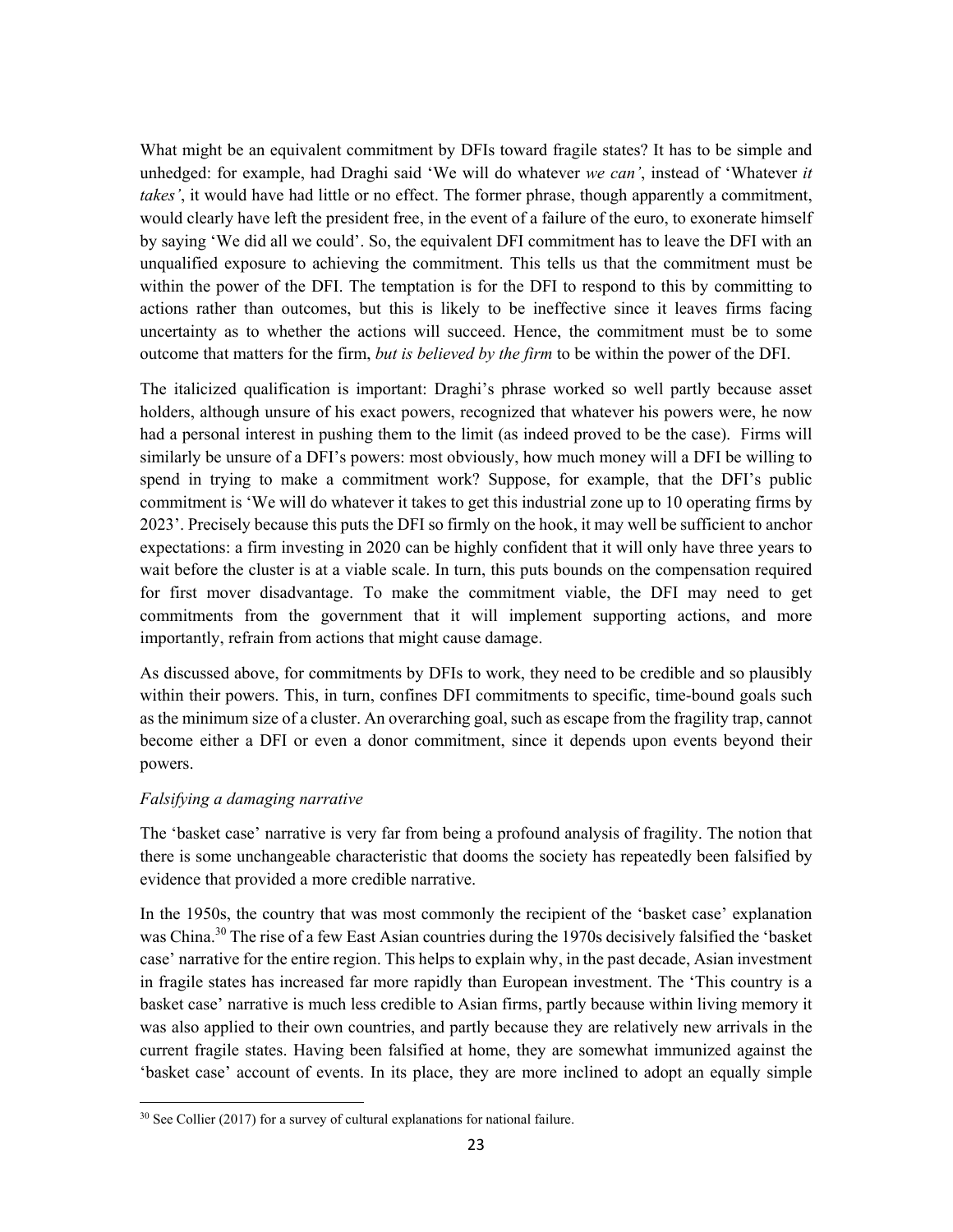narrative explanation of 'what is going on here?' Their default option narrative is 'this country is like us 40 years ago, so we know how things will evolve'. In contrast, European firms, with long exposure to persistent fragility, are more likely to adopt the stance 'I've seen all this before, and listened to all the false hopes.' The rapid economic turnaround in Myanmar has evidently been helped by the obvious narrative that it is 'the latest East Asian transformation'.

Hence, the most effective way of falsifying the 'basket case' narrative for Africa, is a 'big push' to generate some star performers. Many have played with the idea, resorting to governments, international trade, or the development industry to achieve that (see Hoff, 2000). One approach for DFIs is to concentrate resources on a few countries in the region that are at a pivotal political moment that makes rapid change feasible. An analogous approach for a single country is to focus on one city or zone. In each case, once some momentum is achieved, it needs to be sustained and reinforced until it becomes seen by investors as irreversible. This strategy of creating 'stars' has the added advantage of generating social learning among the peer group of countries.

#### *Launching a new narrative*

DFIs communicate with investors both by what they do and what they say. Narratives are the most effective mode of speech because they are memorable. Well-chosen costly actions can reinforce narratives: costly actions generate credibility (as explained by the Spence Theory of Signalling).  $31$ Combined effectively, narratives convey precision of meaning, while actions convey credibility. Evidently, a communication strategy to reset investor expectations is best agreed with the government, with a common narrative message matched by supporting actions both by DFIs and government.

#### **5. Competing and cooperating for a common objective**

Competition between DFIs is healthy. It is an important stimulus for energy and discipline, and drives the innovation which is vital for social learning. But not all forms of competition are healthy. The public purposes of DFIs are not identical, but they have a considerable overlap. This makes some forms of competition wasteful, and provides scope for cooperation. If a firm is willing to do a deal with one DFI, no public purpose is served if another DFI undercuts it: indeed, the additional public resources used in a more generous deal are entirely wasted.

As discussed above, social learning is a natural public good for the DFI community. Each DFI that operates in a country will need a diagnostic about the opportunities for clusters and production webs, and there is much to be gained through this being a public good. Indeed, only if DFIs have a shared analysis of the opportunities in a country can they work together to get the clusters and webs to grow to the necessary minimum scale: each DFI has a distinctive network of firms potentially willing to invest. By their nature, these relationships cannot be shared, and so the initial diagnosis is the appropriate common resource. IFC has recently pioneered a process for such private sector

<sup>31</sup> Spence, 1973. Spence, Michael, 1973. "Job Market Signalling", Quarterly Journal of Economics, Vol. 87, No. 3. (Aug., 1973), pp. 355-374.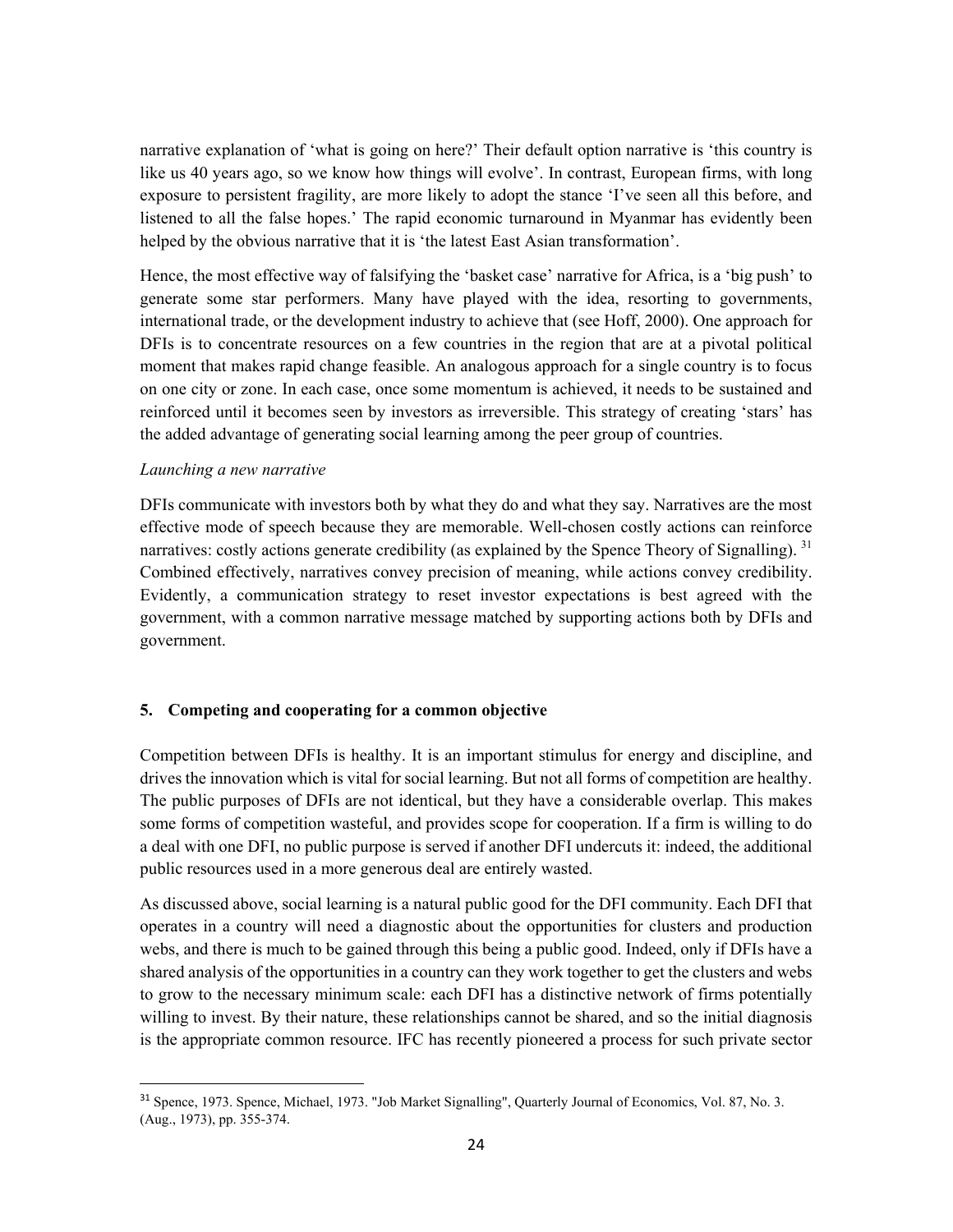diagnostics, conducted in collaboration with the World Bank. It would be useful for the DFI community to determine whether this is suitable to function as a common methodology, with each DFI having the opportunity to undertake a country or sector diagnostic on behalf of the community. This would provide a common format for the diagnostic that all pertinent countries could perform much more rapidly than IFC could on its own.

One of the markets that DFIs are collectively trying to create is for the asset class of illiquid projects in low-income markets. Through such an asset class, illiquid investments become liquid and so much more attractive. But for the projects generated by different DFIs to gel into a common asset class, they need to conform to some standard features such as the instruments used to reduce risk. Currently, there are a plethora of small schemes that greatly increase the information costs to potential purchasers, and the idiosyncratic features are not amenable to price discovery. To address this, multilateral development banks are currently exploring ways to standardize appraisal standards, documentation, and so on. This builds on past efforts to standardize environmental, social, and governance standards based on IFC's Performance Standards, which are now the market standard for project finance (the Equator Principles).

#### **6. Concluding remarks**

International attention on fragile states tends to focus on the difficult challenge of building stable states. But without a growing economy that generates jobs and tax revenue, this is likely to continue to be a futile effort. Large, formal firms are critical to the stabilization and growth of fragile states, but are lacking in most places. Substantial costs, risks, and uncertainties confront pioneering firms, preventing them from filling this gap. It is therefore important that DFIs collaborate to bring sufficient resources to bear to overcome these costs, risks, and uncertainties.

It is not enough to support individual firms, or individual reforms, or individual pieces of infrastructure; DFI interventions need to be sufficiently deep and wide to foster the creation of new markets, with their clusters of firms and supporting infrastructure, value chains, and trading networks. To do so, DFIs must help dispel the radical uncertainty concerning whether markets can develop, and states can escape the fragility trap. In short, DFIs need to play a big enough role to change the narrative about the opportunities for private investors in these states.

DFIs have done it before—IFC rebranded low- and middle-income economies from 'Third World' to 'Emerging Economies' in the 1980s, triggering a wave of private capital inflows. DFIs can have the same transformative effect on perceptions of fragile states today. To do so, they need to scale up the use of blended finance to support pioneering firms, following the shared guidelines developed in 2017; build a common understanding based on country and market diagnostics; and undertake complementary investments, technical assistance, and risk mitigation to enable the creation of industrial clusters and production webs. Initial steps to coordinate and harmonize approaches need to go farther, faster. Stakeholders must recognize that this is a risky endeavor, and provide the political backing, resources and space for experimentation and error. Also, the risk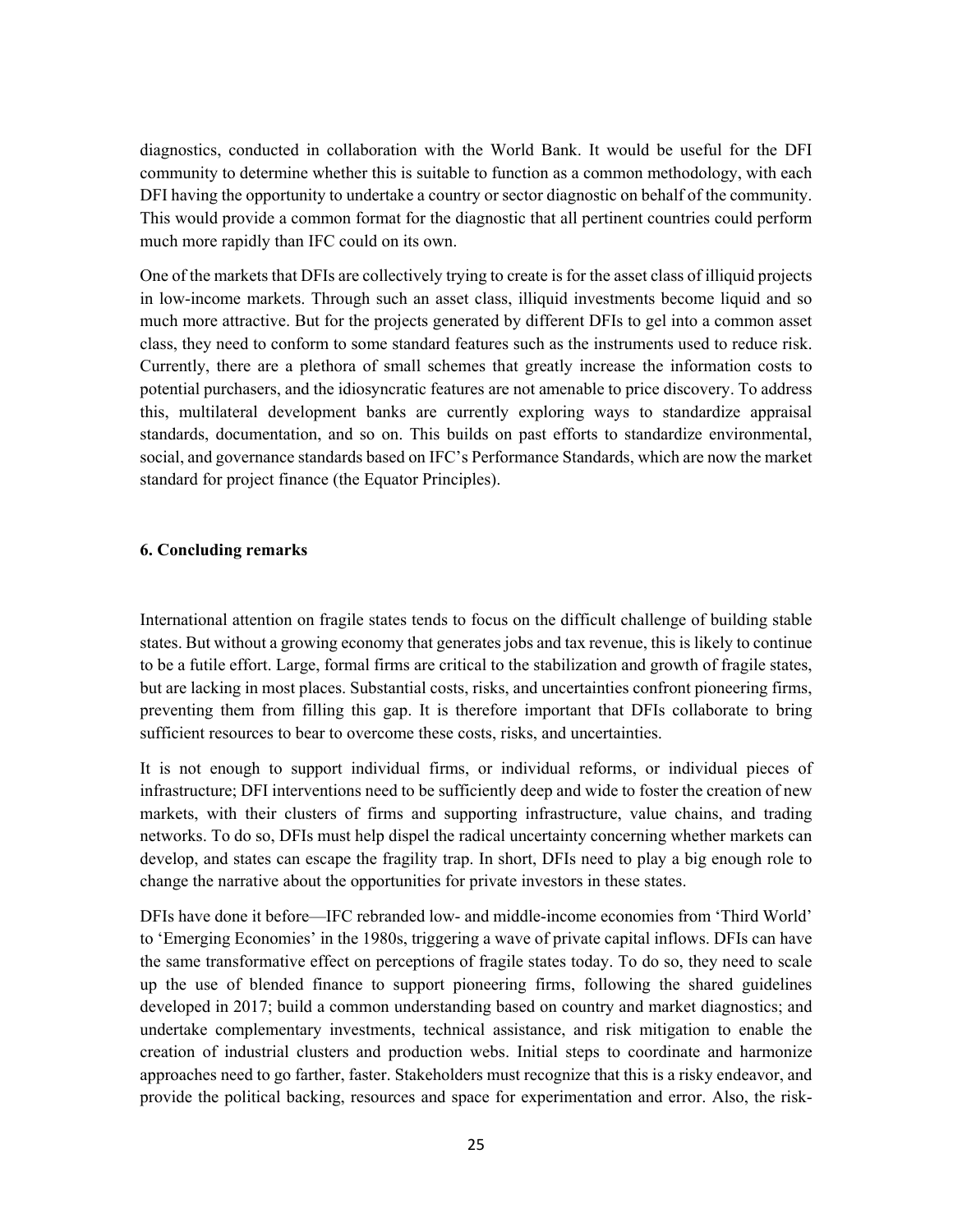taking appetite of DFI boards and shareholders must match the risk involved in changing the narrative and trajectory of fragile states. Only this will reduce the risk that fragile states remain an obstacle to achieving sustained global prosperity.

#### **Bibliography**

- Basu, Kaushik. 2014. "Fiscal Policy as an Instrument of Investment and Growth." *World Bank Policy Research Working Paper No. 6850*, Washington DC: The World Bank
- Boulding, William, and Markus Christen. 2003. "Sustainable Pioneering Advantage? Profit Implications of Market Entry Order." *Marketing Science* 22 (3): iii–436.
- Carter, Paddy. 2015. "Why subsidize the private sector?", London: Overseas Development Institute.
- Collier, Paul. 2007. *The Bottom Billion: Why the Poorest Countries Are Failing and What Can Be Done About It.* Oxford: Oxford University Press.
- ———. 2017. "Culture, Politics, and Economic Development." *Annual Review of Political Science* 20 (1): 111–25.
- DFI Working Group on Blended Concessional Finance for Private Sector Projects. 2017. *Summary Report.* October. Washington, DC: International Finance Corporation (IFC).
- LSE-Oxford Commission on State Fragility, Growth and Development. 2018. "Escaping the Fragility Trap." LSE-Oxford Commission on State Fragility, Growth and Development. London and Oxford, UK.
- Golder, Peter N., and Gerard J. Tellis. 1993. "Pioneer advantage: Marketing logic or marketing legend?" *Journal of Marketing Research* 30 (2): 158–70.
- Fernandes, Ana Margarida, Caroline Freund, and Martha Denisse Pierola. 2016. "Exporter Behavior, Country Size and Stage of Development: Evidence from the Exporter Dynamics Database" *Journal of Development Economics* 119 (C): 121–37.
- Hauser, John, Gerard J. Tellis, and Abbie Griffin. 2006. "Research on Innovation: A Review and Agenda for Marketing Science." *Marketing Science* 25 (6): 551–765.
- Hoff, Karla. 2000. "Beyond Rosenstein-Rodan: the modern theory of underdevelopment traps." Washington, DC: The World Bank.
- Kabuth, Oliver. 2003. "Pioneering Versus Following in Emerging Markets: The Case of the Automotive Industry in China and Brazil." Doctoral Dissertation, University of St. Gallen, Switzerland.
- Kay, John and Mervyn King. Forthcoming. *Radical Uncertainty.*
- Kenny, Charles. 2018. "Aid Transparency and Private Sector Subsidies at the IFC." Center for Global Development (blog). January 17. https://www.cgdev.org/blog/aid-transparency-and-private-sector-subsidies-ifc.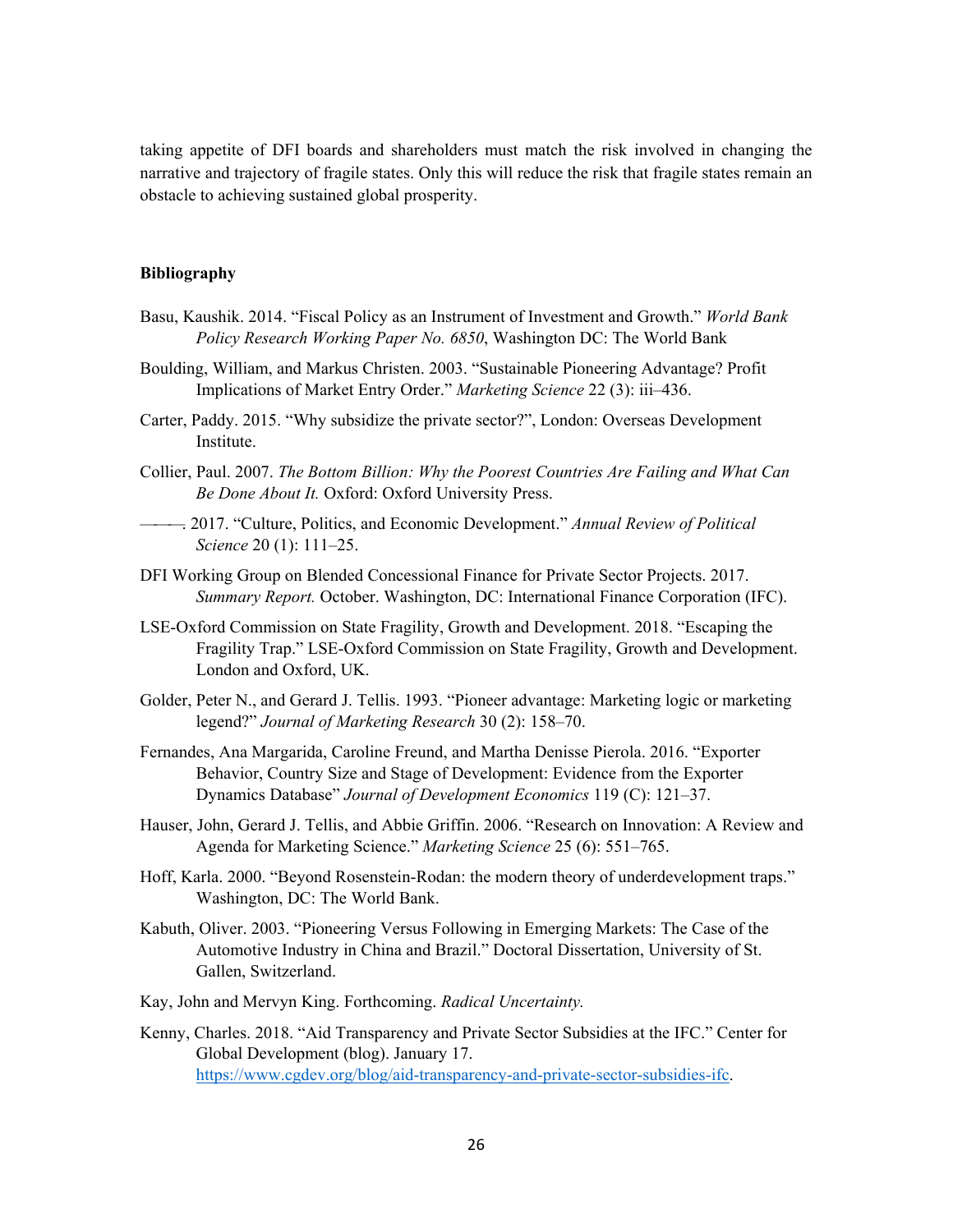- Kremer, Michael. 1993. "The O-Ring Theory of Economic Development". *The Quarterly Journal of Economics*. Oxford University Press. 108 (3): 551–575.
- International Finance Corporation (IFC). 2019. *Generating Private Investment in Fragile and Conflict-Affected Areas.* Washington DC: IFC.
- Lieberman, Marvin B. and David B. Montgomery. 1988. "First-mover advantages." *Strategic Management Journal* 9 (S1): 41–58.
- Mathews, John A. 2002. "Competitive Advantages of the Latecomer Firm: A Resource-Based Account of Industrial Catch-Up Strategies." *Asia Pacific Journal of Management* 19 (4): 467–88.
- Murphy, Kevin M, Andrei Shleifer, and Robert W Vishny. 1989. "Industrialization and the Big Push." *Journal of Political Economy,* 97 (5): 1003-1026.
- Nakata, Cheryl and K. Sivakumar. 1997. "Emerging market conditions and their impact on first mover advantages: An integrative review." *International Marketing Review* 14 (6): 461– 85.
- Schnaars, Steven P. 1994. *Managing Imitation Strategies.* New York: Free Press.
- Shankar, Venkatesh, Gregory S. Carpenter, and Lakshman Krishnamurthi. 1998. "Late Mover Advantage: How Innovative Late Entrants Outsell Pioneers." *Journal of Marketing Research* 35 (1): 54–70.
- Shiller, Robert J. 2017. Narrative Economics. AEA Presidential Address for January 7, 2017, Chicago. Yale University.
- Spence, Michael. 1973. "Job Market Signaling." *Quarterly Journal of Economics* 87 (3): 355–74.
- Tellis, Gerard J. and Peter N. Golder. 2001. *Will & Vision: How Latecomers Grow to Dominate Markets.* New York: McGraw-Hill.
- Venables, Anthony J. 2018. "Globalization and urban polarization." *Review of International Economics* 26 (5): 981–96.
- Woodruff, Christopher. 2018. "Addressing constraints to small and growing businesses." Working Paper, International Growth Centre, Oxford, UK.
- World Bank Group. 2016. *World Bank Group Engagement in Situations of Fragility, Conflict, and Violence*. Washington, DC: World Bank.
- ———. 2017. *De-risking and other challenges in the emerging market financial sector: findings from IFC's survey on correspondent banking*. Washington, DC: World Bank Group.
- ———. 2018a. *Poverty and Shared Prosperity 2018: Piecing Together the Poverty Puzzle*. Washington, DC: World Bank Group.
- ———. 2018b. *Global Investment Competitiveness Report 2017/2018 : Foreign Investor Perspectives and Policy Implications.* Washington, DC: World Bank Group.
- ———. 2018c. "Enterprise Surveys (database)." World Bank Group, Washington, DC. http://www.enterprisesurveys.org/.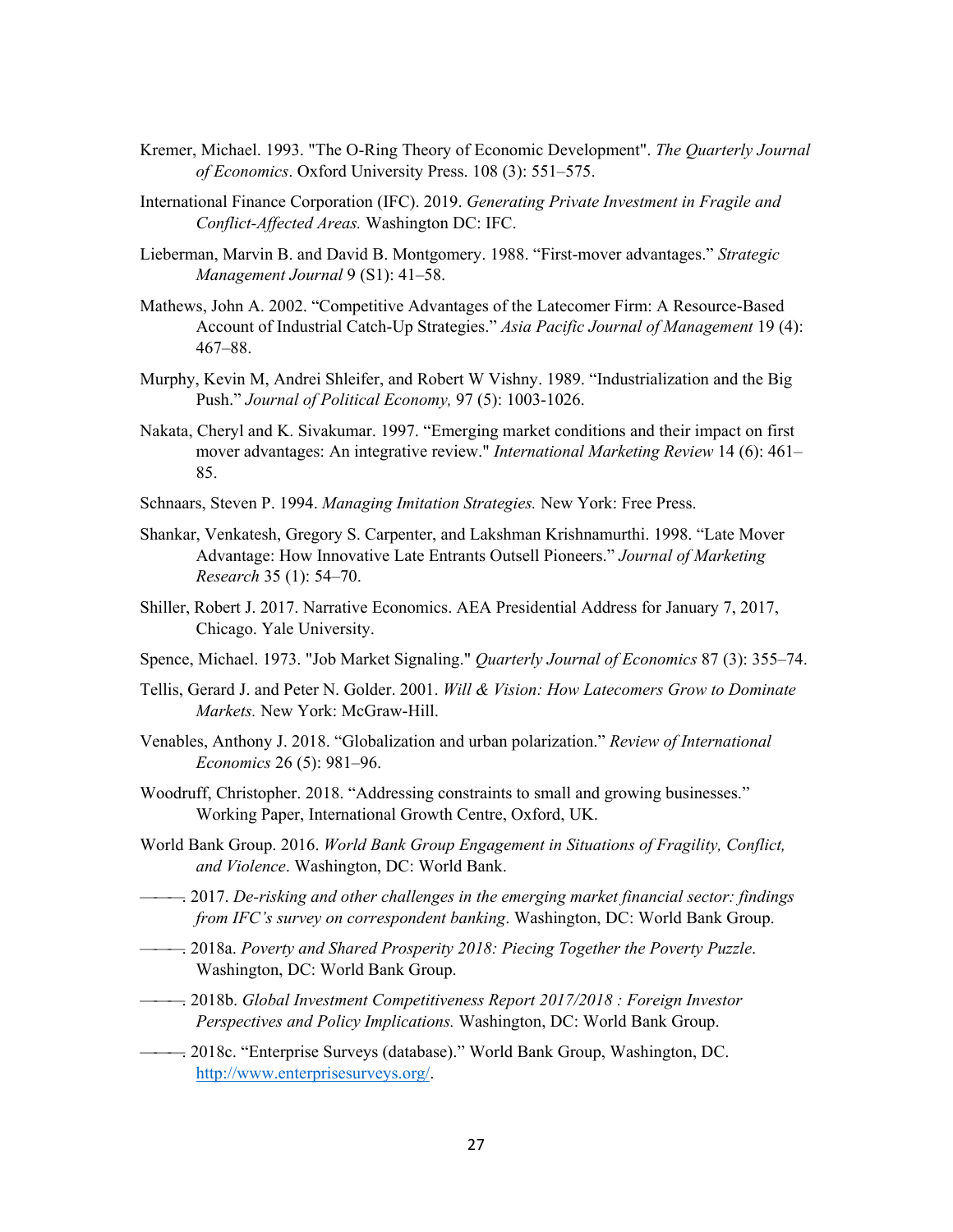- ———. 2019. "Doing Business (database)." World Bank Group, Washington, DC. http://www.doingbusiness.org/en/data.
- Zashev, Peter and Stefan Ehrstedt. 2010. "The First Mover in New Emerging Markets: Balancing Risks versus Opportunities in the Case of Belarus." *Journal of East-West Business* 16 (3): 201–30.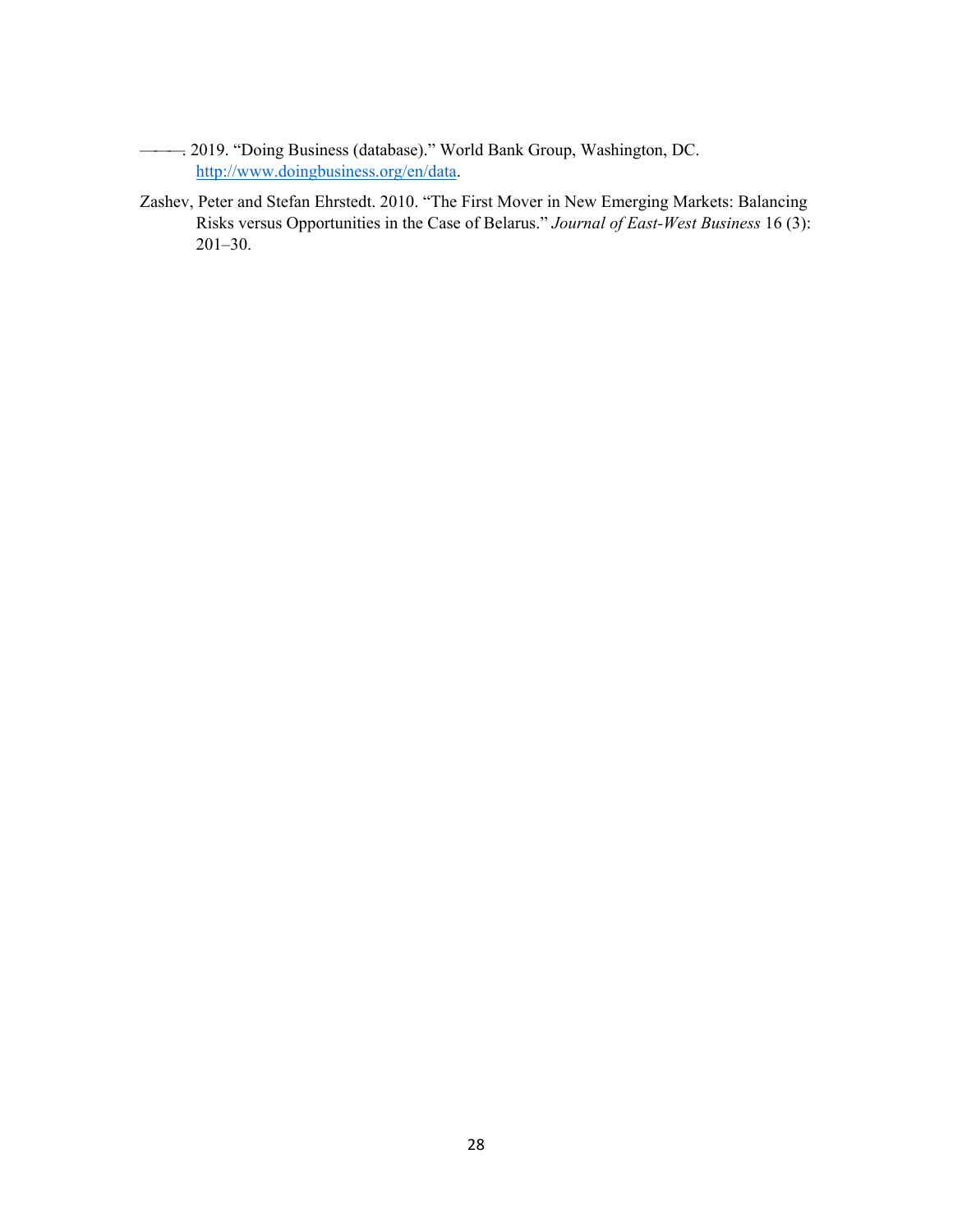## **Appendix: Results from the World Bank Enterprise Surveys, 2010–2017**

## **Table A1. Pioneer firms by country**

| Country                                   |                   | Code Region | Income<br>group            | Observations | Year of      | FCS<br>survey (Yes/No) | pioneers<br>firms | Number of Percentage<br>firms | Number of<br>of pioneer pioneers aged<br>5 or less | Percentage<br>of pioneers<br>aged 5 or less |
|-------------------------------------------|-------------------|-------------|----------------------------|--------------|--------------|------------------------|-------------------|-------------------------------|----------------------------------------------------|---------------------------------------------|
|                                           |                   |             |                            |              |              |                        |                   |                               |                                                    |                                             |
| Afghanistan                               | AFG               | SAR         | LIC                        | 410          | 2014         | Yes                    | 271               | 66.58                         | 61                                                 | 15.25                                       |
| Albania                                   | ALB               | <b>ECA</b>  | <b>UMIC</b>                | 360          | 2013         | No                     | 42                | 11.67                         | 7                                                  | 1.98                                        |
| Antigua and Barbuda                       | <b>ATG</b>        | LAC         | HIC                        | 151          | 2010         | No                     | 11                | 32.35                         | 0                                                  | 0.00                                        |
| Argentina                                 | ARG               | LAC         | HIC                        | 991          | 2017         | No                     | 565               | 57.42                         | 24                                                 | 2.45                                        |
| Armenia                                   | ARM               | <b>ECA</b>  | <b>UMIC</b>                | 360          | 2013         | No                     | 71                | 19.72                         | 6                                                  | 1.69                                        |
| Azerbaijan                                | AZE               | <b>ECA</b>  | <b>UMIC</b>                | 390          | 2013         | No                     | 45                | 11.54                         | 5                                                  | 1.29                                        |
| Bahamas                                   | <b>BHS</b>        | LAC         | HIC                        | 150          | 2010         | No                     | 27                | 65.85                         | 4                                                  | 9.76                                        |
| Bangladesh                                | <b>BGD</b>        | SAR         | <b>LMIC</b>                | 1442         | 2013         | No                     | 911               | 63.18                         | 52                                                 | 3.64                                        |
| Barbados                                  | <b>BRB</b>        | LAC         | HIC                        | 150          | 2010         | No                     | 45                | 64.29                         | 3                                                  | 4.48                                        |
| <b>Belarus</b>                            | <b>BLR</b>        | <b>ECA</b>  | <b>UMIC</b>                | 360          | 2013         | No                     | 167               | 46.52                         | 28                                                 | 7.87                                        |
| Belize                                    | <b>BLZ</b>        | LAC         | <b>UMIC</b>                | 150          | 2010         | No                     | 24                | 33.33                         | $\mathbf 1$                                        | 1.39                                        |
| Benin                                     | <b>BEN</b>        | <b>SSA</b>  | LIC                        | 150          | 2016         | No                     | 46                | 30.87                         | $\mathbf 1$                                        | 0.68                                        |
| Bhutan                                    | <b>BTN</b>        | SAR<br>LAC  | LMIC                       | 253          | 2015         | No                     | 165               | 65.22                         | 25                                                 | 9.96                                        |
| Bolivia                                   | <b>BOL</b><br>BIH | ECA         | LMIC                       | 364<br>360   | 2017<br>2013 | No                     | 267<br>160        | 73.35<br>44.44                | 39<br>6                                            | 10.80<br>1.68                               |
| Bosnia and Herzegovina<br><b>Bulgaria</b> | <b>BGR</b>        | <b>ECA</b>  | <b>UMIC</b><br><b>UMIC</b> | 293          | 2013         | Yes<br>No              | 95                | 32.42                         | 0                                                  | 0.00                                        |
| Burundi                                   | <b>BDI</b>        | <b>SSA</b>  | LIC                        | 157          | 2014         | Yes                    | 115               | 73.25                         | 22                                                 | 14.01                                       |
|                                           | <b>KHM</b>        | EAP         | LMIC                       | 373          | 2016         |                        |                   |                               | 13                                                 | 3.63                                        |
| Cambodia                                  | <b>CMR</b>        | <b>SSA</b>  |                            | 361          | 2016         | No                     | 149<br>158        | 41.27                         | 10                                                 | 2.93                                        |
| Cameroon                                  | CAF               | <b>SSA</b>  | LMIC<br>LIC                | 150          | 2011         | No                     | 110               | 43.89<br>73.33                | 29                                                 | 19.33                                       |
| Central African Republic<br>Chile         | CHL               | LAC         | HIC                        | 1033         | 2010         | Yes<br>No              | 537               | 69.29                         | 6                                                  | 0.78                                        |
| China                                     | <b>CHN</b>        | EAP         | <b>UMIC</b>                | 2700         | 2012         | No                     | 1658              | 61.48                         | 93                                                 | 3.60                                        |
| Colombia                                  | COL               | LAC         |                            | 942          | 2010         | No                     | 543               | 77.02                         | 24                                                 | 3.40                                        |
| Costa Rica                                | CRI               | LAC         | <b>UMIC</b><br><b>UMIC</b> | 538          | 2010         | No                     | 237               | 72.92                         | 16                                                 | 4.97                                        |
| Croatia                                   | <b>HRV</b>        | <b>ECA</b>  | HIC                        | 360          | 2013         | No                     | 169               | 46.94                         | 16                                                 | 4.48                                        |
| Czech Republic                            | <b>CZE</b>        | <b>ECA</b>  | HIC                        | 254          | 2013         | No                     | 141               | 55.51                         | 3                                                  | 1.22                                        |
| Côte d'Ivoire                             | CIV               | <b>SSA</b>  | <b>LMIC</b>                | 361          | 2016         | Yes                    | 151               | 41.94                         | 9                                                  | 2.56                                        |
| DRC                                       | COD               | <b>SSA</b>  | LIC                        | 529          | 2013         | Yes                    | 279               | 52.94                         | 87                                                 | 17.09                                       |
| Djibouti                                  | DJI               | MENA        | LMIC                       | 266          | 2013         | Yes                    | 135               | 51.92                         | 27                                                 | 10.59                                       |
| Dominica                                  | <b>DMA</b>        | LAC         | <b>UMIC</b>                | 150          | 2010         | No                     | 4                 | 14.29                         | 0                                                  | 0.00                                        |
| Dominican Republic                        | <b>DOM</b>        | LAC         | <b>UMIC</b>                | 359          | 2016         | No                     | 166               | 46.37                         | 8                                                  | 2.26                                        |
| Ecuador                                   | ECU               | LAC         | <b>UMIC</b>                | 361          | 2017         | No                     | 315               | 87.50                         | 33                                                 | 9.17                                        |
| Egypt                                     | EGY               | <b>MENA</b> | LMIC                       | 1814         | 2016         | No                     | 218               | 12.02                         | 6                                                  | 0.34                                        |
| El Salvador                               | SLV               | LAC         | LMIC                       | 719          | 2016         | No                     | 303               | 42.14                         | 6                                                  | 0.84                                        |
| Estonia                                   | <b>EST</b>        | <b>ECA</b>  | HIC                        | 273          | 2013         | No                     | 99                | 36.40                         | 5                                                  | 1.92                                        |
| Ethiopia                                  | <b>ETH</b>        | <b>SSA</b>  | LIC                        | 848          | 2015         | No                     | 425               | 50.12                         | 59                                                 | 6.96                                        |
| FYR Macedonia                             | <b>MKD</b>        | <b>ECA</b>  | <b>UMIC</b>                | 360          | 2013         | No                     | 136               | 37.78                         | 10                                                 | 2.80                                        |
| Georgia                                   | GEO               | <b>ECA</b>  | LMIC                       | 360          | 2013         | Yes                    | 50                | 13.89                         | 14                                                 | 3.92                                        |
| Ghana                                     | <b>GHA</b>        | <b>SSA</b>  | <b>LMIC</b>                | 720          | 2013         | No                     | 516               | 71.77                         | 79                                                 | 11.17                                       |
| Grenada                                   | GRD               | LAC         | <b>UMIC</b>                | 153          | 2010         | No                     | 18                | 75.00                         | $\mathbf 1$                                        | 4.55                                        |
| Guatemala                                 | <b>GTM</b>        | LAC         | <b>UMIC</b>                | 590          | 2010         | No                     | 244               | 68.73                         | $\overline{7}$                                     | 1.98                                        |
| Guinea                                    | <b>GIN</b>        | <b>SSA</b>  | LIC                        | 150          | 2016         | Yes                    | 50                | 33.33                         | 10                                                 | 6.85                                        |
| Guyana                                    | GUY               | LAC         | <b>UMIC</b>                | 165          | 2010         | No                     | 44                | 61.11                         | 3                                                  | 4.17                                        |
| Honduras                                  | <b>HND</b>        | LAC         | <b>LMIC</b>                | 332          | 2016         | No                     | 183               | 55.12                         | 6                                                  | 1.85                                        |
| Hungary                                   | <b>HUN</b>        | <b>ECA</b>  | HIC                        | 310          | 2013         | No                     | 84                | 27.18                         | 8                                                  | 2.64                                        |
| India                                     | IND               | SAR         | LMIC                       | 9281         | 2014         | No                     | 6334              | 68.31                         | 569                                                | 6.18                                        |
| Indonesia                                 | <b>IDN</b>        | EAP         | LMIC                       | 1320         | 2015         | No                     | 274               | 20.79                         | 5                                                  | 0.39                                        |
| Israel                                    |                   | ISR MENA    | HIC                        | 483          | 2013         | No                     | 146               | 30.23                         | 3                                                  | 0.63                                        |
| Jamaica                                   | <b>JAM</b>        | LAC         | <b>UMIC</b>                | 376          | 2010         | No                     | 59                | 48.76                         | 2                                                  | 1.71                                        |
| Jordan                                    | JOR               | <b>MENA</b> | <b>UMIC</b>                | 573          | 2013         | No                     | 190               | 33.57                         | 24                                                 | 4.31                                        |
| Kazakhstan                                | KAZ               | <b>ECA</b>  | <b>UMIC</b>                | 600          | 2013         | No                     | 160               | 26.67                         | 24                                                 | 4.04                                        |
| Kenya                                     | KEN               | <b>SSA</b>  | LMIC                       | 781          | 2013         | No                     | 655               | 84.19                         | 61                                                 | 8.10                                        |
| Kosovo                                    | XKX               | <b>ECA</b>  | LMIC                       | 202          | 2013         | Yes                    | 125               | 61.88                         | 21                                                 | 10.40                                       |
| Kyrgyz Republic                           | KGZ               | <b>ECA</b>  | LMIC                       | 270          | 2013         | No                     | 132               | 49.07                         | 17                                                 | 6.32                                        |
| Lao PDR                                   | LAO               | EAP         | LMIC                       | 368          | 2016         | No                     | 95                | 25.82                         | 3                                                  | 0.84                                        |
| Latvia                                    | <b>LVA</b>        | <b>ECA</b>  | HIC                        | 336          | 2013         | No                     | 89                | 26.81                         | 11                                                 | 3.37                                        |
| Lebanon                                   | LBN               | <b>MENA</b> | <b>UMIC</b>                | 561          | 2013         | No                     | 326               | 58.11                         | 35                                                 | 6.25                                        |
| Lesotho                                   | LSO               | <b>SSA</b>  | LMIC                       | 150          | 2016         | No                     | 13                | 8.67                          | 0                                                  | 0.00                                        |
| Liberia                                   | LBR               | <b>SSA</b>  | LIC                        | 151          | 2017         | Yes                    | 71                | 47.02                         | 7                                                  | 4.76                                        |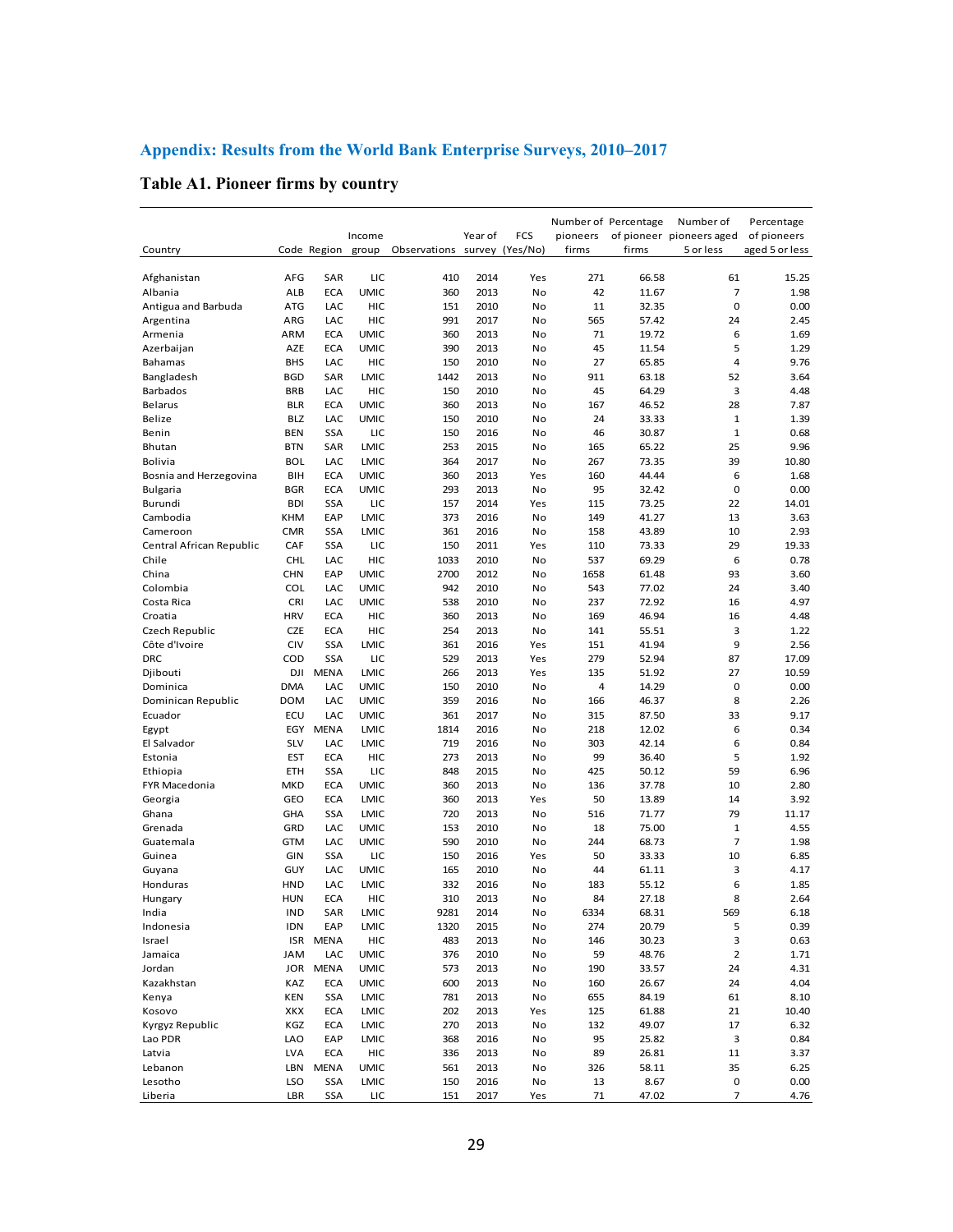**Table A1. Pioneer firms by country** *(Continued)*

|                                  | LTU        | <b>ECA</b>  | HIC         | 270  | 2013 | No  | 85   |       | 8            | 3.07  |
|----------------------------------|------------|-------------|-------------|------|------|-----|------|-------|--------------|-------|
| Lithuania                        | MWI        | <b>SSA</b>  | LIC         | 523  | 2014 |     | 378  | 32.08 |              |       |
| Malawi                           |            |             |             |      |      | Yes |      | 72.97 | 28           | 5.51  |
| Malaysia                         | <b>MYS</b> | EAP         | <b>UMIC</b> | 1000 | 2015 | No  | 492  | 49.55 | 5            | 0.52  |
| Mali                             | MLI        | <b>SSA</b>  | LIC         | 185  | 2016 | Yes | 88   | 47.83 | 5            | 2.78  |
| Mauritania                       | <b>MRT</b> | <b>SSA</b>  | LMIC        | 150  | 2014 | No  | 113  | 75.33 | 19           | 12.84 |
| Mexico                           | <b>MEX</b> | LAC         | <b>UMIC</b> | 1480 | 2010 | No  | 675  | 58.64 | 58           | 5.07  |
| Moldova                          | <b>MDA</b> | <b>ECA</b>  | <b>LMIC</b> | 360  | 2013 | No  | 129  | 35.83 | 4            | 1.13  |
| Mongolia                         | MNG        | EAP         | LMIC        | 360  | 2013 | No  | 165  | 45.83 | 24           | 6.76  |
| Montenegro                       | <b>MNE</b> | <b>ECA</b>  | <b>UMIC</b> | 150  | 2013 | No  | 26   | 17.33 | $\mathbf 1$  | 0.71  |
| Morocco                          | MAR        | <b>MENA</b> | <b>LMIC</b> | 407  | 2013 | No  | 200  | 49.63 | 14           | 3.60  |
| Myanmar                          | <b>MMR</b> | EAP         | LMIC        | 607  | 2016 | Yes | 155  | 25.54 | 32           | 5.33  |
| Namibia                          | <b>NAM</b> | <b>SSA</b>  | <b>UMIC</b> | 580  | 2014 | No  | 464  | 80.70 | 135          | 24.19 |
| Nepal                            | <b>NPL</b> | SAR         | LIC         | 482  | 2013 | Yes | 366  | 75.93 | 25           | 5.20  |
| Nicaragua                        | <b>NIC</b> | LAC         | LMIC        | 333  | 2016 | No  | 234  | 70.27 | 5            | 1.51  |
| Niger                            | <b>NER</b> | <b>SSA</b>  | LIC         | 151  | 2017 | No  | 57   | 38.00 | 10           | 6.90  |
| Nigeria                          | <b>NGA</b> | <b>SSA</b>  | LMIC        | 2676 | 2014 | No  | 1756 | 66.84 | 153          | 6.39  |
| Pakistan                         | PAK        | SAR         | LMIC        | 1247 | 2013 | No  | 524  | 42.16 | 12           | 1.08  |
| Panama                           | PAN        | LAC         | HIC         | 365  | 2010 | No  | 15   | 13.04 | $\mathbf 1$  | 0.92  |
| Papua New Guinea                 | PNG        | EAP         | LMIC        | 65   | 2015 | No  | 56   | 86.15 | $\mathbf{1}$ | 1.56  |
| Paraguay                         | PRY        | LAC         | <b>UMIC</b> | 364  | 2017 | No  | 246  | 67.58 | 10           | 2.75  |
| Peru                             | PER        | LAC         | <b>UMIC</b> | 1003 | 2017 | No  | 761  | 75.87 | 11           | 1.11  |
| Philippines                      | PHL        | EAP         | LMIC        | 1335 | 2015 | No  | 704  | 53.29 | 39           | 3.01  |
| Poland                           | POL        | <b>ECA</b>  | HIC         | 542  | 2013 | No  | 213  | 39.30 | $\mathbf{1}$ | 0.19  |
| Romania                          | ROU        | <b>ECA</b>  | <b>UMIC</b> | 540  | 2013 | No  | 319  | 59.07 | 10           | 1.88  |
| Russia                           | <b>RUS</b> | <b>ECA</b>  | <b>UMIC</b> | 4220 | 2012 | No  | 1414 | 33.56 | 270          | 6.52  |
| Rwanda                           | <b>RWA</b> | <b>SSA</b>  | LIC         | 241  | 2011 | No  | 211  | 87.55 | 74           | 31.22 |
| Senegal                          | <b>SEN</b> | <b>SSA</b>  | LIC         | 601  | 2014 | No  | 392  | 65.44 | 29           | 5.15  |
| Serbia                           | SRB        | <b>ECA</b>  | <b>UMIC</b> | 360  | 2013 | No  | 150  | 41.67 | 15           | 4.18  |
|                                  |            | <b>SSA</b>  |             |      | 2017 |     |      |       | 14           |       |
| Sierra Leone                     | <b>SLE</b> |             | LIC         | 152  |      | Yes | 53   | 34.87 |              | 9.21  |
| Slovak Republic                  | <b>SVK</b> | <b>ECA</b>  | HIC         | 268  | 2013 | No  | 76   | 28.46 | 0            | 0.00  |
| Slovenia                         | <b>SVN</b> | <b>ECA</b>  | HIC         | 270  | 2013 | No  | 103  | 38.15 | 4            | 1.51  |
| Solomon Islands                  | <b>SLB</b> | EAP         | LMIC        | 151  | 2015 | Yes | 110  | 73.33 | 30           | 20.41 |
| South Sudan                      | SSD        | <b>SSA</b>  | LIC         | 738  | 2014 | Yes | 483  | 65.54 | 333          | 45.80 |
| Sri Lanka                        | <b>LKA</b> | SAR         | LMIC        | 610  | 2011 | No  | 319  | 52.30 | 26           | 4.40  |
| <b>St Kitts and Nevis</b>        | <b>KNA</b> | LAC         | HIC         | 150  | 2010 | No  | 14   | 48.28 | $\mathbf{1}$ | 3.45  |
| St Lucia                         | <b>LCA</b> | LAC         | <b>UMIC</b> | 150  | 2010 | No  | 10   | 15.87 | $\mathbf 1$  | 1.59  |
| <b>St Vincent and Grenadines</b> | <b>VCT</b> | LAC         | <b>UMIC</b> | 154  | 2010 | No  | 27   | 56.25 | 2            | 4.35  |
| Sudan                            | SDN        | <b>SSA</b>  | LMIC        | 662  | 2014 | Yes | 399  | 60.27 | 39           | 6.17  |
| Suriname                         | <b>SUR</b> | LAC         | <b>UMIC</b> | 152  | 2010 | No  | 52   | 69.33 | $\mathbf{1}$ | 1.33  |
| Swaziland                        | SWZ        | <b>SSA</b>  | LMIC        | 150  | 2016 | No  | 43   | 28.86 | 3            | 2.05  |
| Sweden                           | <b>SWE</b> | <b>ECA</b>  | HIC         | 600  | 2014 | No  | 538  | 89.67 | 39           | 6.67  |
| Tajikistan                       | <b>TJK</b> | <b>ECA</b>  | LIC         | 359  | 2013 | Yes | 96   | 26.74 | 17           | 4.76  |
| Tanzania                         | <b>TZA</b> | <b>SSA</b>  | LIC         | 813  | 2013 | No  | 539  | 66.54 | 57           | 7.54  |
| Thailand                         | <b>THA</b> | EAP         | <b>UMIC</b> | 1000 | 2016 | No  | 190  | 20.21 | 7            | 0.77  |
| <b>Timor Leste</b>               | <b>TLS</b> | EAP         | <b>LMIC</b> | 126  | 2015 | Yes | 83   | 65.87 | 2            | 1.64  |
| Togo                             | <b>TGO</b> | <b>SSA</b>  | LIC         | 150  | 2016 | Yes | 59   | 39.33 | 6            | 4.03  |
| <b>Trinidad and Tobago</b>       | <b>TTO</b> | LAC         | HIC         | 370  | 2010 | No  | 60   | 48.00 | 4            | 3.20  |
| Tunisia                          | <b>TUN</b> | <b>MENA</b> | LMIC        | 592  | 2013 | No  | 267  | 45.10 | 23           | 3.91  |
| Turkey                           | <b>TUR</b> | <b>ECA</b>  | <b>UMIC</b> | 1344 | 2013 | No  | 270  | 20.35 | 38           | 2.93  |
| Uganda                           | <b>UGA</b> | <b>SSA</b>  | LIC         | 762  | 2013 | No  | 579  | 76.18 | 95           | 13.46 |
| Ukraine                          | <b>UKR</b> | <b>ECA</b>  | LMIC        | 1002 | 2013 | No  | 303  | 30.27 | 17           | 1.77  |
| Uruguay                          | <b>URY</b> | LAC         | HIC         | 347  | 2017 | No  | 293  | 84.44 | 21           | 6.07  |
| Uzbekistan                       | <b>UZB</b> | <b>ECA</b>  | LMIC        | 390  | 2013 | No  | 24   | 6.15  | 3            | 0.77  |
| Venezuela                        | <b>VEN</b> | LAC         | <b>UMIC</b> | 320  | 2010 | No  | 50   | 58.82 | 3            | 3.66  |
| Vietnam                          | <b>VNM</b> | EAP         | LMIC        | 996  | 2015 | No  | 498  | 50.20 | 73           | 7.43  |
| West Bank And Gaza               |            | PSE MENA    |             | 434  |      |     |      |       |              |       |
|                                  |            |             | LMIC        |      | 2013 | Yes | 139  | 32.10 | 20           | 4.66  |
| Yemen                            |            | YEM MENA    | LIC         | 353  | 2013 | Yes | 184  | 52.12 | 6            | 1.73  |
| Zambia                           | ZMB        | <b>SSA</b>  | LMIC        | 720  | 2013 | No  | 529  | 73.88 | 78           | 11.11 |
| Zimbabwe                         | ZWE        | SSA         | LIC         | 600  | 2016 | Yes | 192  | 32.00 | 24           | 4.11  |

introducing either new products or services; new products or services for the establishment's main market; or new and new products or services for the *(ii)* the three years prior to the survey. This is an important aspect aimed at capturing the potentially long-lasting impact of conflicts. Note: The percentages of pioneer firms presented in this table are calculated using the total number of firms that reported i f they have innovated or not by establishment's main market; or new and significantly improved process during the last three years. Firms with missing values in the three variables used to define pioneer firms are not considered. The note considers a country as in a FCS if it was a FCS during *(i)* the year when the WBES was carried out or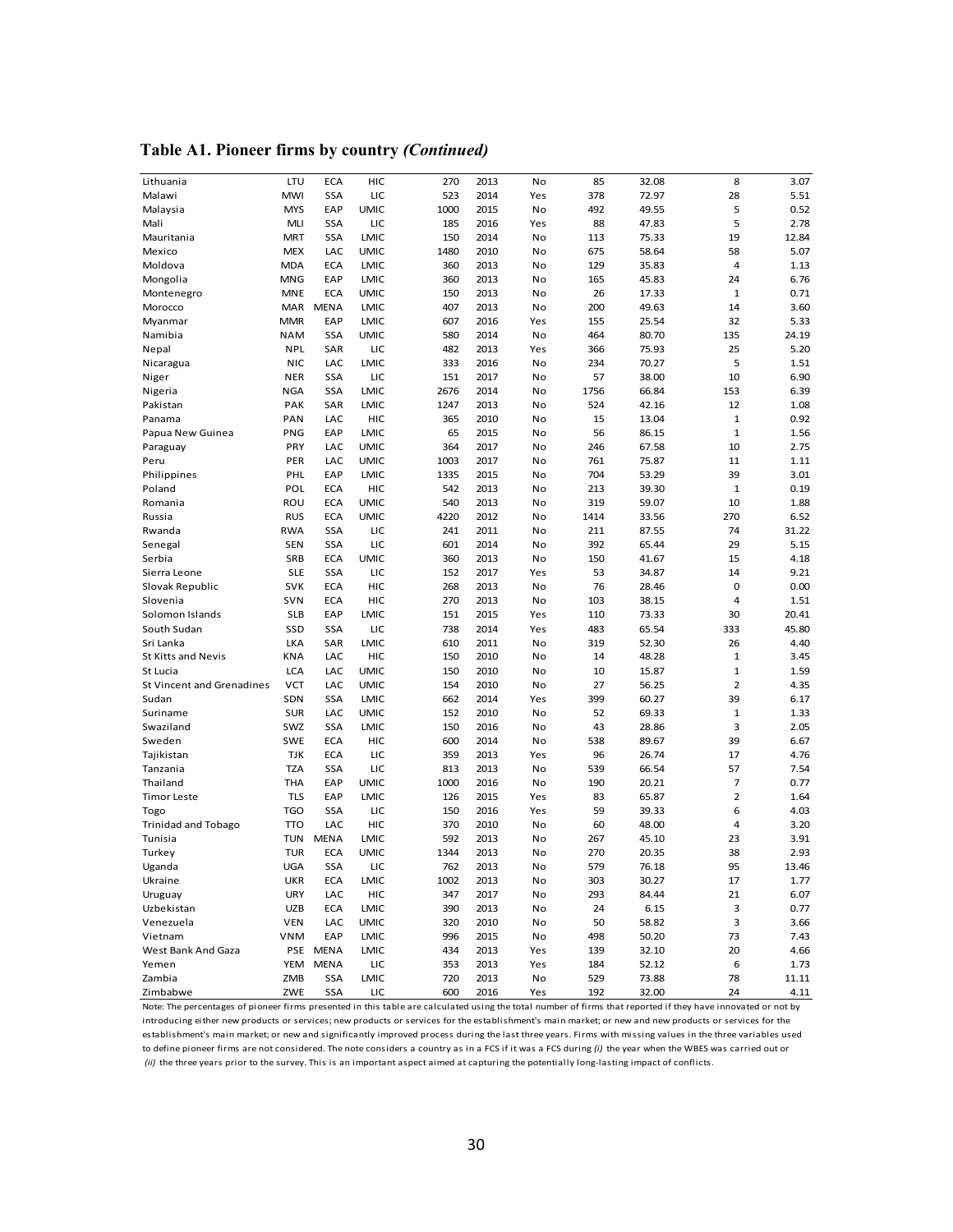## **Table A2. Characteristics of pioneering versus non-pioneering firms in countries which are FCS and non-FCS**

|                                                                           |            | Fragile and conflict affected states | Other countries |                |  |
|---------------------------------------------------------------------------|------------|--------------------------------------|-----------------|----------------|--|
|                                                                           | Pioneering | Non-pioneering                       | Pioneering      | Non-pioneering |  |
|                                                                           | firms      | firms                                | firms           | firms          |  |
| Workforce                                                                 |            |                                      |                 |                |  |
| Number of workers (average)                                               | 40.09      | 29.19                                | 104.65          | 63.36          |  |
| Permanent workers (percent of total workers) (%)                          | 94.05      | 94.59                                | 94.59           | 96.31          |  |
| Skilled workers (out of all production workers) (%)                       | 71.00      | 69.81                                | 70.00           | 74.96          |  |
| Firms with formal training to employees in last fiscal year (%)           | 33.42      | 16.64                                | 50.97           | 28.12          |  |
| Firms identifying inadequately education as biggest obstacle (%)          | 2.83       | 3.12                                 | 7.14            | 6.09           |  |
| Innovation                                                                |            |                                      |                 |                |  |
| Internationally-recognized quality certification (%)                      | 16.42      | 9.44                                 | 33.86           | 19.47          |  |
| Firms spend on R&D during the last fiscal year (%)                        | 26.64      | 4.25                                 | 35.63           | 5.20           |  |
| New products or services introduced during the last 3 years (%)           | 75.21      | 0.00                                 | 73.02           | 0.00           |  |
| Improved process introduced during the last 3 years (%)                   | 75.56      | 0.00                                 | 80.78           | 0.00           |  |
| New products or services also new for the firm's main market (%)          | 69.30      |                                      | 67.02           |                |  |
| <b>Finance</b>                                                            |            |                                      |                 |                |  |
| Firms with line of credit or loan (%)                                     | 26.58      | 16.66                                | 41.32           | 28.18          |  |
| Firms identifying access to finance as a major constraint (%)             | 35.75      | 33.51                                | 20.71           | 18.91          |  |
| Investments financed by internal funds (%)                                | 75.73      | 79.55                                | 66.24           | 71.46          |  |
| Investments financed by banks (%)                                         | 10.51      | 8.07                                 | 19.44           | 15.77          |  |
| Working capital financed by internal funds (%)                            | 77.73      | 81.16                                | 67.17           | 76.24          |  |
| Working capital financed by banks (%)                                     | 9.00       | 6.34                                 | 17.22           | 11.31          |  |
| Firms identifying access to finance as biggest obstacle (%)               | 13.66      | 17.61                                | 14.54           | 14.18          |  |
| Firm performance                                                          |            |                                      |                 |                |  |
| Value added per worker, USD 2009 (average)                                | 26,824.72  | 20,347.84                            | 34,681.62       | 24,558.92      |  |
| Cost of labor per unit of sales (average)                                 | 0.21       | 0.27                                 | 0.35            | 0.33           |  |
| Real annual sales growth (%)                                              | 0.03       | 0.82                                 | 0.88            | $-0.04$        |  |
| Annual labor productivity growth (%)                                      | $-4.82$    | $-2.74$                              | $-2.91$         | $-2.62$        |  |
| Annual employment growth (%)                                              | 5.42       | 4.68                                 | 4.53            | 3.21           |  |
| Pushase of fixed assets in last fiscal year (%)                           | 47.58      | 32.23                                | 49.99           | 26.20          |  |
| Infrastructure                                                            |            |                                      |                 |                |  |
| Number of water insufficiencies in a typical month (average)              | 1.84       | 1.10                                 | 0.99            | 1.18           |  |
| Percent of firms experiencing water insufficiencies (%)                   | 19.65      | 12.29                                | 11.74           | 8.34           |  |
| Number of electrical outages in a typical month (average)                 | 7.99       | 7.44                                 | 11.60           | 8.06           |  |
| Duration of a typical electrical outages (hours) (average)                | 2.81       | 2.83                                 | 2.48            | 1.44           |  |
| Firms experiencing electrical outages during the previous fiscal year (%) | 72.38      | 69.23                                | 62.41           | 42.43          |  |
| Delay in obtaining a mainline telephone connection (days) (average)       | 7.63       | 18.50                                | 13.59           | 12.15          |  |
| Firms identifying electricity as biggest obstacle (%)                     | 14.21      | 11.36                                | 12.56           | 10.17          |  |
| Firms identifying transport as biggest obstacle (%)                       | 2.59       | 3.34                                 | 3.30            | 4.20           |  |
| Firms identifying access to land as biggest obstacle (%)                  | 4.02       | 4.39                                 | 3.45            | 2.93           |  |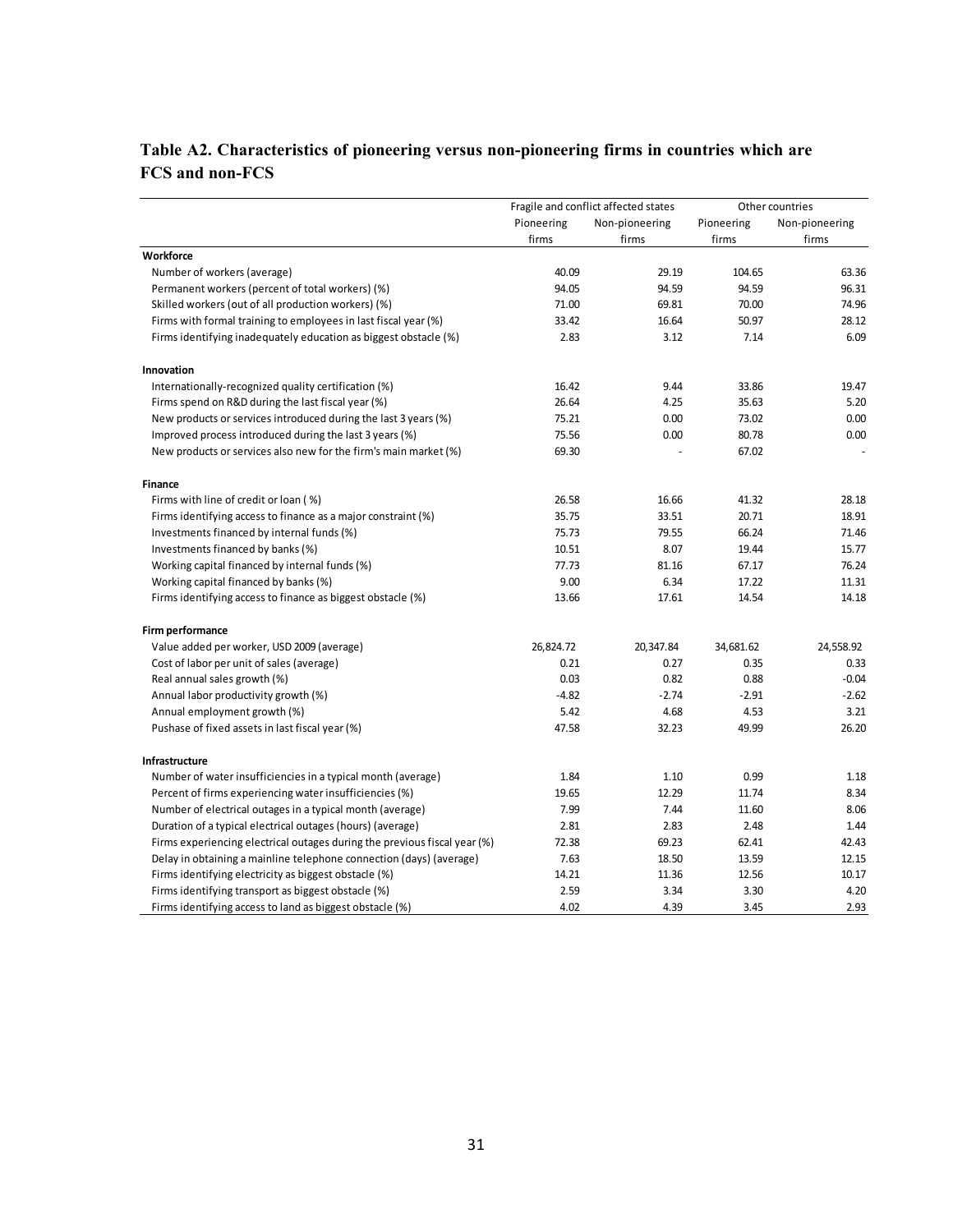|                                                                       |            | Fragile and conflict affected states | Other countries |                |  |
|-----------------------------------------------------------------------|------------|--------------------------------------|-----------------|----------------|--|
|                                                                       | Pioneering | Non-pioneering                       | Pioneering      | Non-pioneering |  |
|                                                                       | firms      | firms                                | firms           | firms          |  |
| <b>Other constraints</b>                                              |            |                                      |                 |                |  |
| Firms identifying political instability as a major constraints (%)    | 55.08      | 48.66                                | 26.22           | 23.88          |  |
| Firms identifying political instability as biggest obstacle (%)       | 21.02      | 19.43                                | 7.87            | 10.03          |  |
| Firms identifying corruption as biggest obstacle (%)                  | 9.47       | 6.68                                 | 9.21            | 8.04           |  |
| Other firm characteristics                                            |            |                                      |                 |                |  |
| Age (average)                                                         | 15.53      | 14.88                                | 20.05           | 17.74          |  |
| Firms of small size (<20) (%)                                         | 55.97      | 67.68                                | 37.20           | 51.74          |  |
| Firms of medium size (20-99) (%)                                      | 31.96      | 25.03                                | 37.15           | 33.10          |  |
| Firms of large size (100 and over) (%)                                | 12.06      | 7.29                                 | 25.65           | 15.16          |  |
| Firms with a female top manager (%)                                   | 10.91      | 14.45                                | 14.54           | 16.70          |  |
| Firms with female participation in ownership (%)                      | 24.05      | 23.58                                | 35.47           | 31.70          |  |
| Firms with majority female ownership (%)                              | 8.34       | 12.01                                | 10.35           | 11.52          |  |
| Firms formally registered at the start of operations (%)              | 87.96      | 88.00                                | 88.45           | 89.56          |  |
| Number of years firms operatied without formal registration (average) | 0.66       | 0.74                                 | 0.72            | 0.66           |  |
| <b>Ownership status</b>                                               |            |                                      |                 |                |  |
| Proportion of private domestic ownership in a firm (%)                | 77.94      | 84.24                                | 89.65           | 93.09          |  |
| Proportion of private foreign ownership in a firm (%)                 | 12.75      | 8.73                                 | 7.43            | 4.37           |  |
| Proportion of government/state ownership in a firm (%)                | 0.53       | 0.34                                 | 0.59            | 0.77           |  |
| Proportion of other ownership in a firm (%)                           | 8.78       | 6.69                                 | 2.33            | 1.77           |  |
| Legal and export status                                               |            |                                      |                 |                |  |
| Sole proprietorship (%)                                               | 47.32      | 53.24                                | 34.03           | 35.05          |  |
| Shareholding company with trade shares (%)                            | 6.22       | 5.15                                 | 4.30            | 3.40           |  |
| Shareholding company with non-trade shares (%)                        | 24.02      | 25.99                                | 34.28           | 42.55          |  |
| Partnership (%)                                                       | 13.45      | 10.81                                | 10.33           | 8.99           |  |
| Limitied partnership (%)                                              | 8.28       | 4.56                                 | 15.03           | 8.07           |  |
| Other status (%)                                                      | 0.70       | 0.26                                 | 2.00            | 1.94           |  |
| Exporter (%)                                                          | 11.09      | 7.36                                 | 18.76           | 11.30          |  |
| Proportion of total sales that are exported directly (%)              | 5.16       | 4.13                                 | 9.31            | 6.01           |  |
| <b>Sectors</b>                                                        |            |                                      |                 |                |  |
| Manufacturing (%)                                                     | 36.91      | 33.55                                | 63.91           | 53.94          |  |
| Retail (%)                                                            | 21.48      | 26.54                                | 11.51           | 15.91          |  |
| Other services (%)                                                    | 41.61      | 39.91                                | 24.58           | 30.15          |  |
| Observations                                                          | 4,302      | 4,295                                | 31,486          | 29,230         |  |
| Countries                                                             |            | 25                                   |                 | 93             |  |

### **Table A2. Characteristics of pioneering versus non-pioneering firms in countries which are FCS and non-FCS** *(Continued)*

*Source:* Calculations based on World Bank Enterprise Survey.

*Note:* Some variables exhibit missing values.